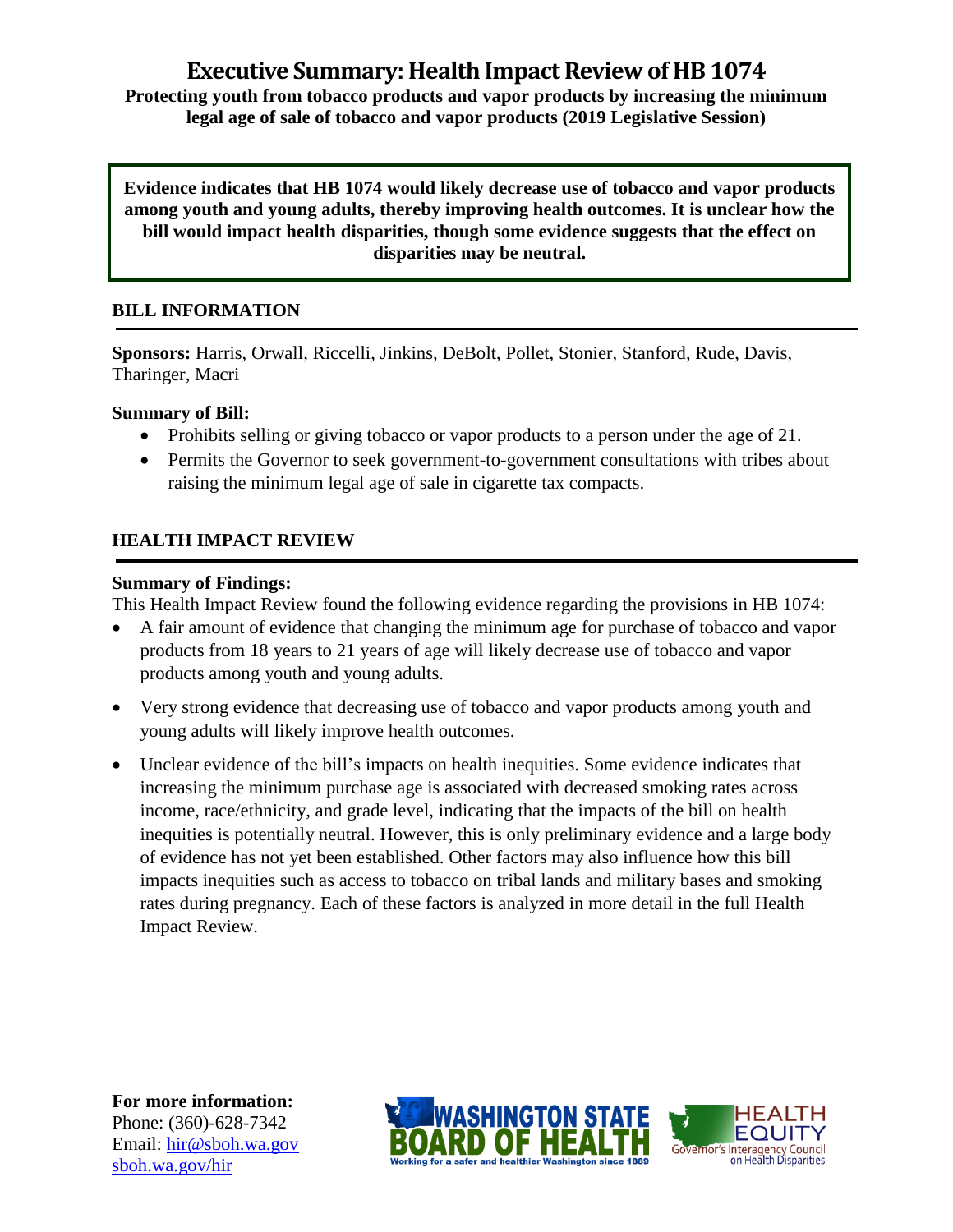# **Health Impact Review of HB 1074**

**Protecting youth from tobacco products and vapor products by increasing the minimum legal age of sale of tobacco and vapor products (2019 Legislative Session)**

January 8, 2019

**Staff contact:** Lindsay Herendeen Phone: (360) 628-6823 Email: [lindsay.herendeen@sboh.wa.gov](mailto:lindsay.herendeen@sboh.wa.gov)

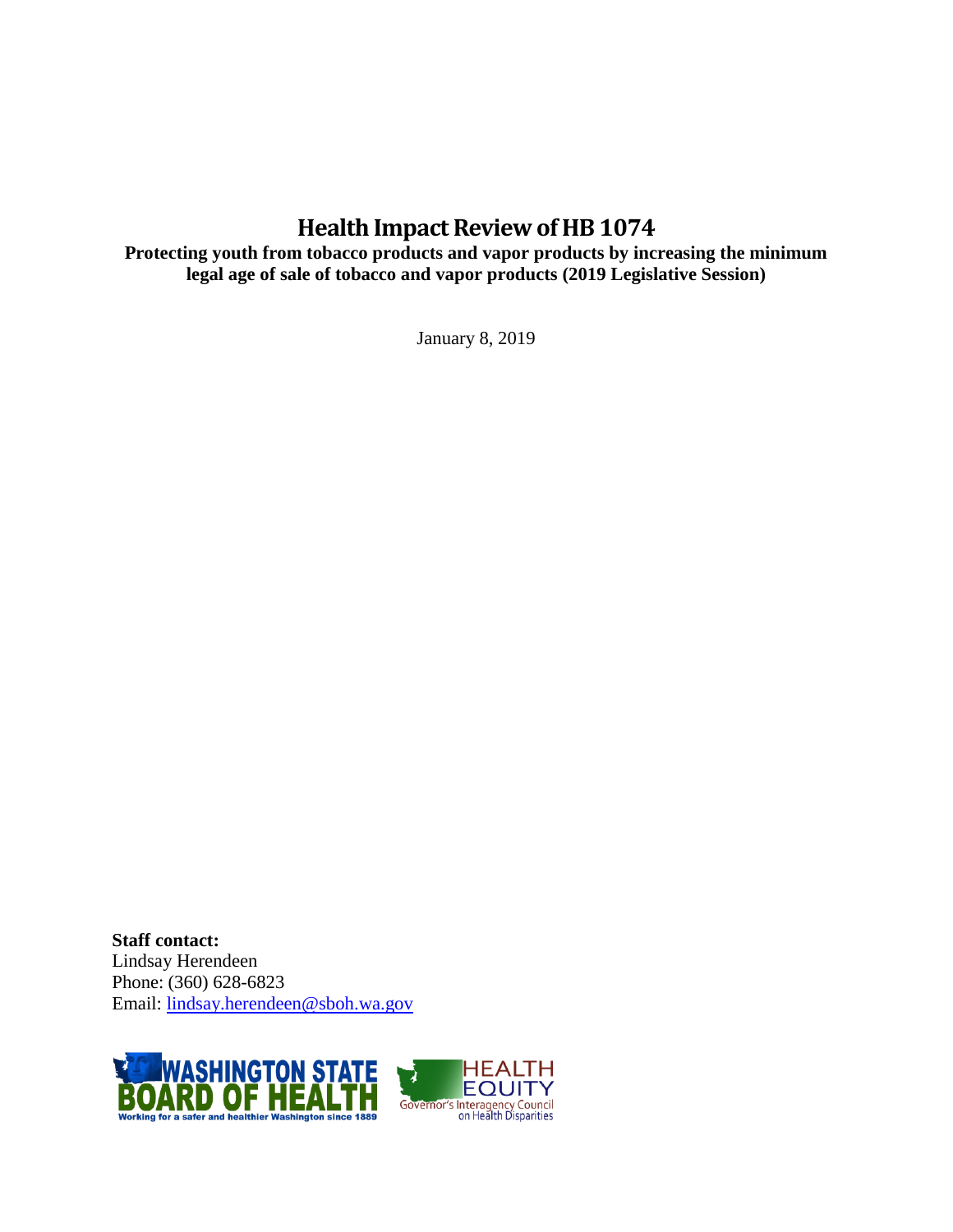# **Acknowledgements**

We would like to thank the key informants who provided consultation and technical support during this Health Impact Review.

# **Contents**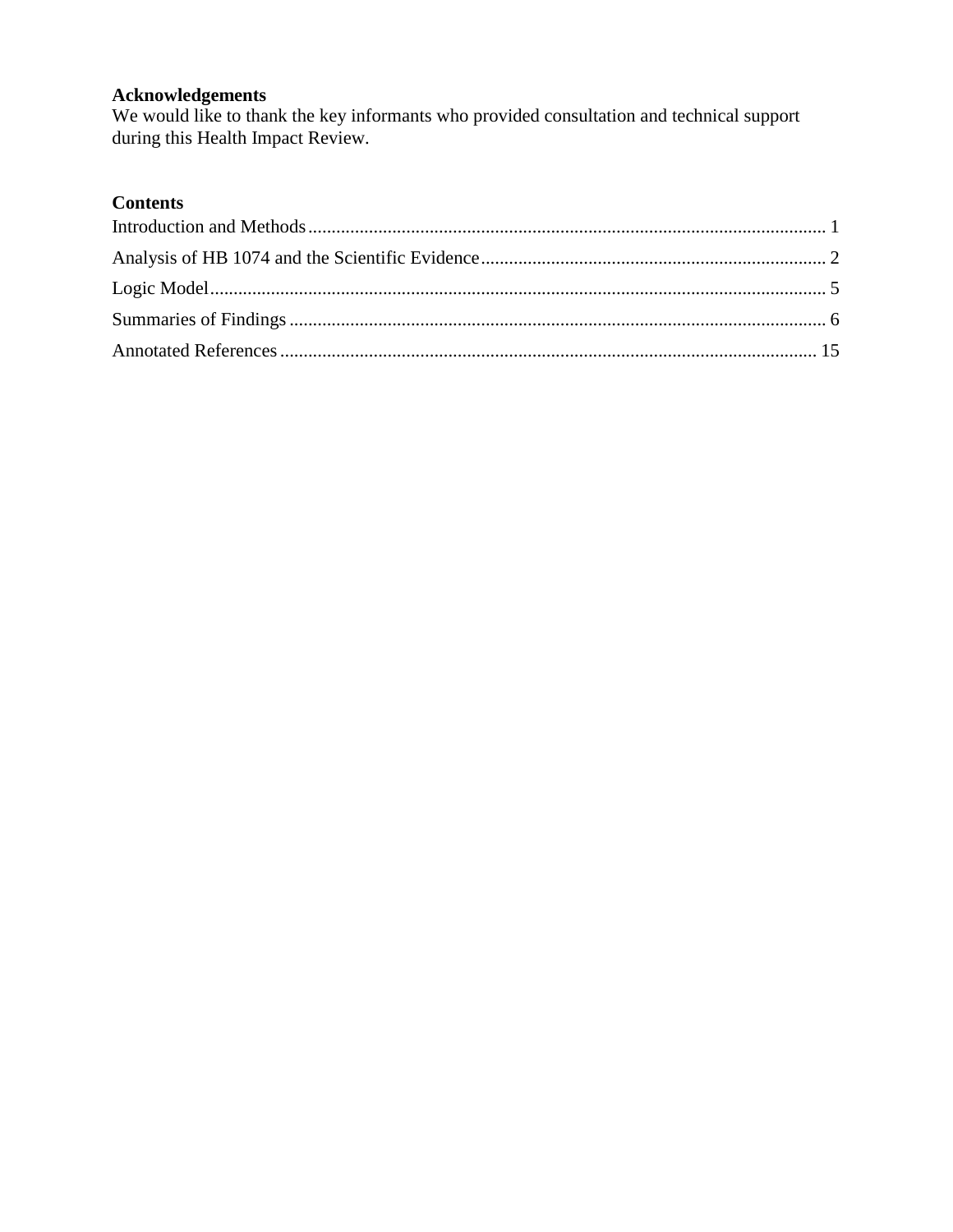#### **Introduction and Methods**

<span id="page-3-0"></span>A Health Impact Review is an analysis of how a proposed legislative or budgetary change will likely impact health and health disparities in Washington State [\(RCW 43.20.285\)](http://apps.leg.wa.gov/rcw/default.aspx?cite=43.20.285). For the purpose of this review 'health disparities' have been defined as the differences in disease, death, and other adverse health conditions that exist between populations [\(RCW 43.20.270\)](http://apps.leg.wa.gov/rcw/default.aspx?cite=43.20.270). This document provides summaries of the evidence analyzed by State Board of Health staff during the Health Impact Review of House Bill 1074 [\(HB 1074\)](https://app.leg.wa.gov/billsummary?BillNumber=1074&Chamber=House&Year=2019).

Staff analyzed the content of HB 1074 and created a logic model depicting possible pathways leading from the provisions of the bill to health outcomes. We consulted with experts and contacted key informants about the provisions and potential impacts of the bill. We conducted an objective review of published literature for each pathway using databases including PubMed, Google Scholar, and University of Washington Libraries. More information about key informants and detailed methods are available upon request.

The following pages provide a detailed analysis of the bill including the logic model, summaries of evidence, and annotated references. The logic model is presented both in text and through a flowchart (Figure 1). The logic model includes information on the strength-of-evidence for each relationship. The strength-of-evidence has been defined using the following criteria:

- Not well researched: the review of literature yielded few if any studies or only yielded studies that were poorly designed or executed or had high risk of bias.
- **A fair amount of evidence:** the review of literature yielded several studies supporting the association, but a large body of evidence was not established; or the review yielded a large body of evidence but findings were inconsistent with only a slightly larger percentage of the studies supporting the association; or the research did not incorporate the most robust study designs or execution or had a higher than average risk of bias.
- **Strong evidence:** the review of literature yielded a large body of evidence on the relationship (a vast majority of which supported the association) but the body of evidence did contain some contradictory findings or studies that did not incorporate the most robust study designs or execution or had a higher than average risk of bias; or there were too few studies to reach the rigor of "very strong evidence;" or some combination of these.
- Very strong evidence: the review of literature yielded a very large body of robust evidence supporting the association with few if any contradictory findings. The evidence indicates that the scientific community largely accepts the existence of the association.

This review was subject to time constraints, which influenced the scope of work for this review. The annotated references are only a representation of the evidence and provide examples of current research. In some cases only a few review articles or meta-analyses are referenced. One article may cite or provide analysis of dozens of other articles. Therefore the number of references included in the bibliography does not necessarily reflect the strength-of-evidence. In addition, some articles provide evidence for more than one research question, so are referenced multiple times.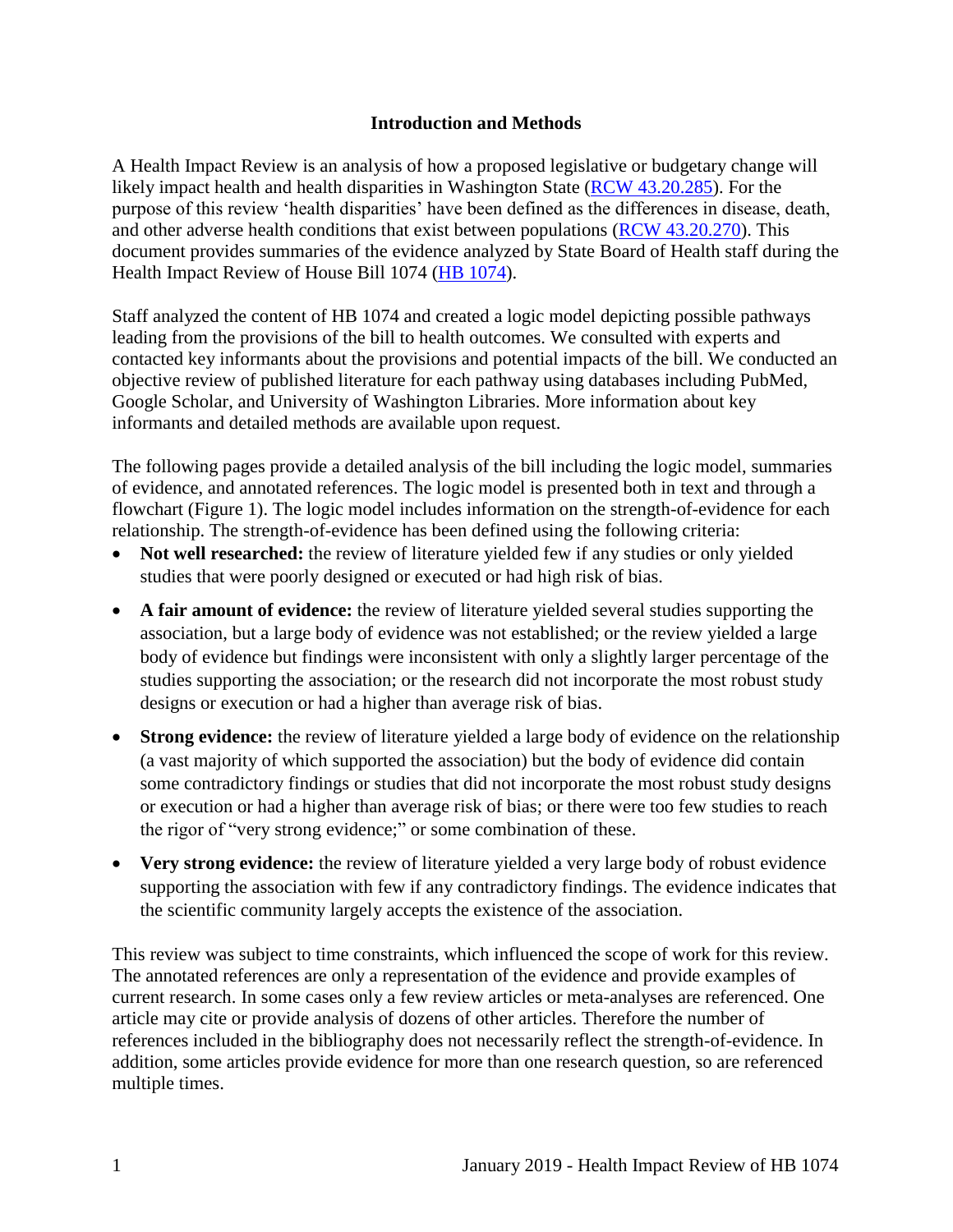## **Analysis of HB 1074 and the Scientific Evidence**

#### <span id="page-4-0"></span>**Summary of relevant background information**

- In 2018, the U.S. Food and Drug Administration (FDA) took action to reduce youth access to tobacco products. The FDA:
	- o Issued 1,300 warning letters and fines to "retailers who illegally sold JUUL and other e-cigarette products to minors," marking the "largest coordinated enforcement effort in the FDA's history."<sup>1</sup>
	- o Issued letters to the top five-selling e-cigarette brands (which compromise 97% of the U.S. e-cigarette market) requiring each company to submit plans detailing how they will limit marketing and youth access to their product.<sup>1</sup>
	- $\circ$  Launched "The Real Cost" youth e-cigarette prevention campaign.<sup>2</sup>
	- o Issued a directive that all "flavored [electronic nicotine delivery system] products (other than tobacco, mint, and menthol flavors or non-flavored products) must be sold in age-restricted, in-person locations and, if sold online, under heightened practices for age verification."<sup>2</sup>
	- o Issued a Notice of Proposed Rulemaking to ban menthol in combustible tobacco products, including cigarettes and cigars.<sup>2</sup>
- In December 2018, the Office of the Surgeon General issued an advisory about ecigarette use among youth. $3$  The statement noted that, "any e-cigarette use among young people is unsafe, even if they do not progress to future cigarette smoking."<sup>3</sup>

#### **Summary of HB 1074**

- Prohibits selling or giving tobacco or vapor products to a person under the age of 21.
- Permits the Governor to seek government-to-government consultations with tribes about raising the minimum legal age of sale in cigarette tax compacts.

#### **Health impact of HB 1074**

Evidence indicates that HB 1074 would likely decrease use of tobacco and vapor products among youth and young adults, thereby improving health outcomes. It is unclear how the bill would impact health inequities, though some evidence suggests that the effect on inequities may be neutral.

#### **Pathway to health impacts**

The potential pathway leading from the provisions of HB 1074 to decreased health inequities are depicted in Figure 1. There is a fair amount of evidence that changing the minimum age for purchase of tobacco and vapor products from 18 years to 21 years of age will decrease use of tobacco and vapor products among youth and young adults. <sup>4-24</sup> There is very strong evidence that decreasing use of tobacco<sup>[13,](#page-23-0)[33-37](#page-35-0)</sup> and vapor products<sup>25-41</sup> among youth and young adults will improve health outcomes for Washingtonians.<sup>[14,](#page-24-0)[25,](#page-31-0)[42-46](#page-38-0)</sup> It is unclear from available evidence how the bill would impact health inequities. Two studies have found that increasing the minimum purchase age is associated with decreased smoking rates across income, race/ethnicity, and grade level,<sup>[7,](#page-20-0)[9](#page-21-0)</sup> indicating that the impacts of the bill on health inequities is potentially neutral. However,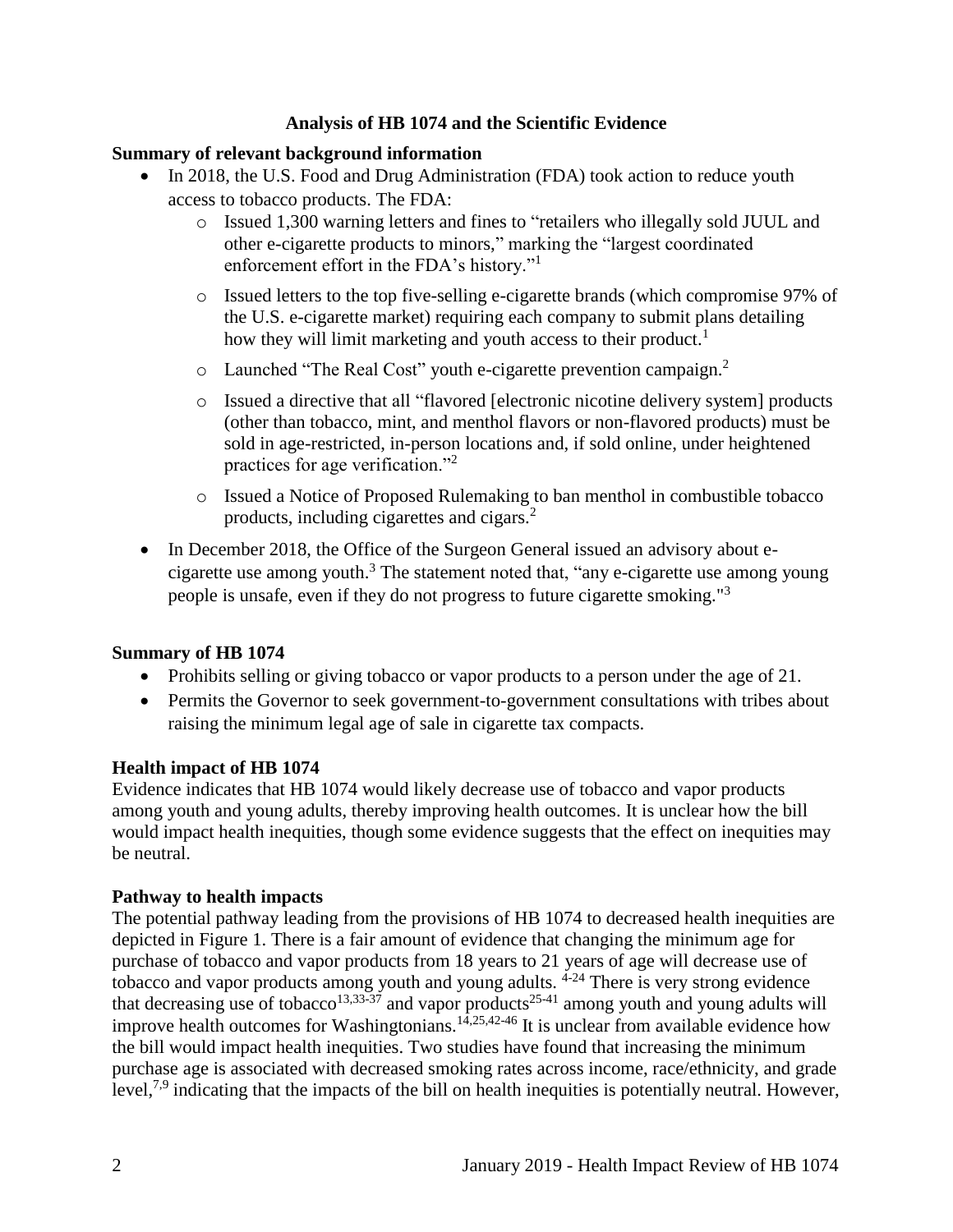this is only preliminary evidence and a large body of evidence has not yet been established. Other factors may also influence how this bill impacts inequities such as access to tobacco on tribal lands and military bases and smoking rates during pregnancy. Each of these factors is analyzed beginning on page six.

Due to time limitations, we only researched the most direct connections between the provisions of the bill and decreased health inequities and did not explore the evidence for all possible pathways. For example, we did not evaluate potential impacts related to:

- Enforcement and compliance efforts for retailers. Some researchers have discussed the importance of adequate enforcement for tobacco retailers to ensure the success of Tobacco 21 laws.<sup>47-49</sup>
- Enforcement of possession laws for youth. Although HB 1074 does not raise the age of youth tobacco possession laws, some members of the community expressed concern that Tobacco 21 enforcement efforts may disproportionately target and negatively impact youth of color. Similarly, in passing Tobacco 21 legislation in 2017, Oregon cited concerns that tobacco possession laws would disproportionately harm communities of color as a reason for choosing not to penalize underage tobacco possession.<sup>49</sup>
- Availability of smoking cessation resources for youth. Community members also expressed concern about increasing the minimum age to purchase tobacco without also increasing youth access to tobacco cessation resources.

## **Magnitude of impact**

Overall, tobacco product use among middle and high school students decreased from 2011 to 2017 nationally.<sup>50</sup> Data from the National Youth Tobacco Survey, administered by the Centers for Disease Control and Prevention (CDC), show that tobacco use decreased from 24.2% of high school students (grades 9-12) in 2011 to 19.6% of high school students in 2017, and from 7.5% of middle school students (grades 6-8) in 2011 to 5.6% of middle school students in 2017.<sup>50</sup> Similarly, the prevalence of ever-trying cigarette smoking significantly decreased from 70.1% of youth in 1991 to 28.9% of youth in 2017.<sup>15</sup> The prevalence of current cigarette use among youth also significantly decreased from 27.5% in 1991 to 8.8% in 2017.<sup>15</sup>

Contrary to these declines, e-cigarette use has increased dramatically among middle and high school students, and e-cigarettes are now the most commonly used tobacco product among youth.<sup>[2,](#page-17-1)[3,](#page-18-0)[26,](#page-31-1)[50](#page-41-0)</sup> E-cigarette use statistically significantly increased from 1.5% of high school students in 2011 to 20.8% of high school students in 2018.<sup>51</sup> For middle school students, 0.6% reported using e-cigarettes in 2011 compared to 4.9% in 2018.<sup>51</sup> The 2016-2017 Youth Risk Behavior Surveillance System also found that 42.4% of students had ever used an electronic vapor product, and 13.2% currently used e-cigarettes.<sup>15</sup> In addition, recent data from CDC found that e-cigarette use increased 78% (from 11.7% to 20.8%) among high school students and 48% (from 3.3% to 4.9%) among middle school students from 2017 to 2018, reversing previous trends suggesting use may be declining.<sup>[2,](#page-17-1)[3,](#page-18-0)[51](#page-42-0)</sup> In a recent Morbidity and Mortality Weekly Report, CDC attributed the increase in e-cigarette use from 2017 to 2018 to "recent popularity of ecigarettes shaped like a USB flash drive, such as JUUL."<sup>51</sup> The Office of the Surgeon General cited evidence that JUUL sales increased 600% from 2016 to 2017.<sup>3</sup>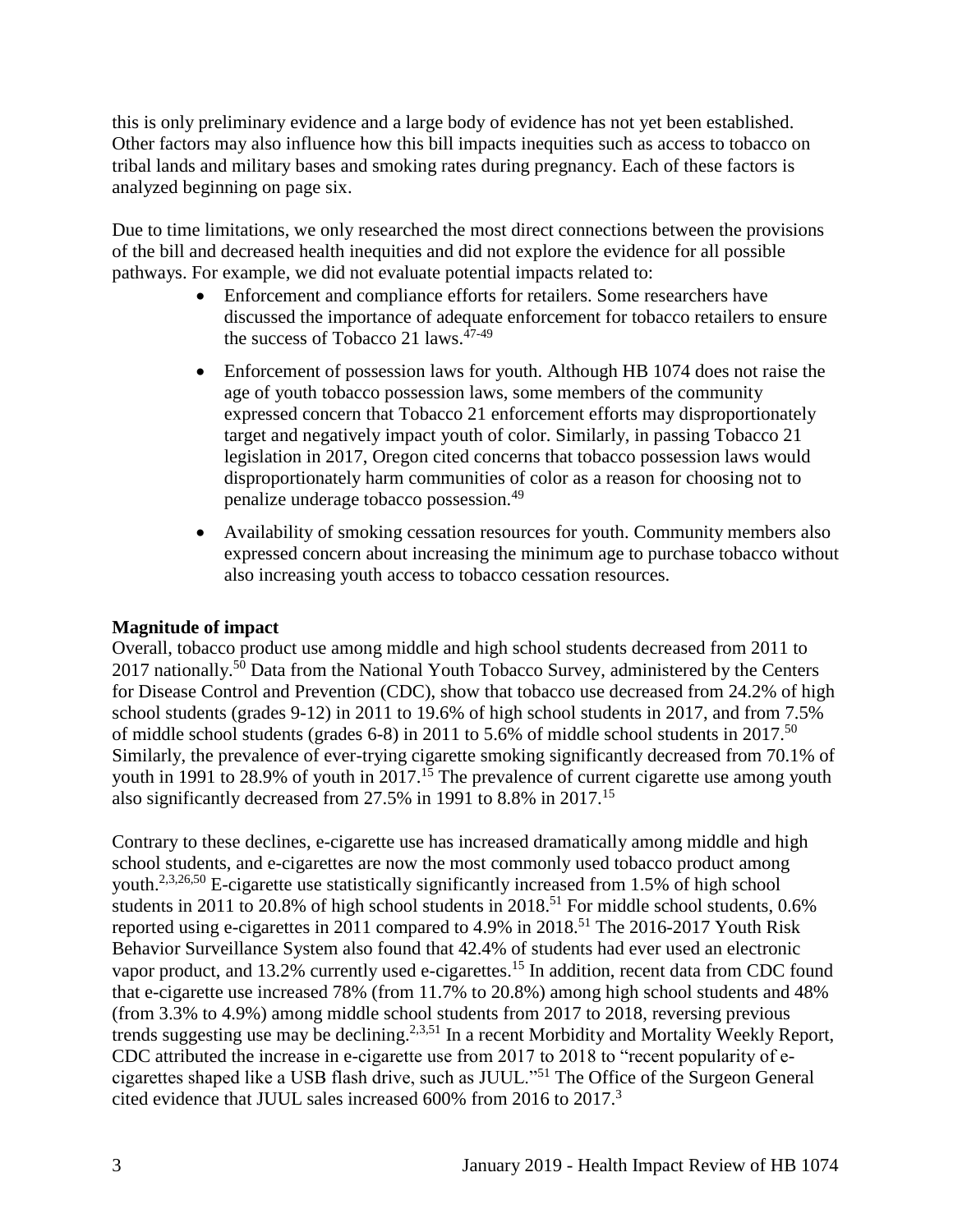As of early 2018, approximately 25% of the U.S. population lived in areas with a Tobacco 21 law.<sup>48</sup> In 2015, the Institute of Medicine (IOM) convened a committee to examine the existing literature and to use modeling to predict the likely impacts of increasing the minimum purchase age for tobacco to 21 years of age.<sup>4</sup> The committee's modeling was informed by existing scientific literature and estimated that raising the tobacco purchase age to 21 would reduce tobacco initiation, including a 12.5-18% reduction for those under 15 years of age; a 20.8-30% reduction for those 15-17 years; and a 12.5-18% reduction for those 18-20 years.<sup>4</sup> Decreased smoking initiation rates would likely lead to significant health impacts in the long term. With an age increase to 21, IOM modeling predicted that by 2040-2059 there would be a 0.2-0.8% reduction in deaths (8.2-9.9% by 2080-2099); 0.5% reduction in years of life lost (9.3% by 2080-2099); 0.3% reduction in lung cancer deaths (10.5% by 2080-2099); 12.2% reduction in low birth weight cases; 13% reduction in pre-term birth cases; and 18.5% reduction in sudden infant death syndrome (SIDS) cases.<sup>4</sup> Based on this report, Washington State Department of Health projected that if the minimum age for purchasing tobacco was raised from 18 to 21 in Washington, the policy would reduce adverse birth outcomes, including preterm birth by 4.3% (53 cases) and low birth weight by 4.1% (88 cases).<sup>52</sup> These reductions would save approximately \$2 billion to \$3 billion in healthcare costs in the first five years after the minimum purchase age for tobacco was raised to 21.<sup>52</sup>

Lastly, unpublished data from the Washington State Administrative Office of the Courts showed that 432 youth under the age of 18 were charged with a civil infraction for possessing tobacco between 2011 and 2017 under [RCW 70.155.080](https://app.leg.wa.gov/rcw/default.aspx?cite=70.155.080) (personal communication, Administrative Office of the Courts, January 2018). While HB 1074 does not raise the age of youth tobacco possession laws, the impact of raising the minimum purchase age for tobacco on the number of youth charged with a civil infraction is unknown. Some members of the community have expressed concern that enforcement efforts may disproportionately target youth of color. The data provided by the Administrative Office of the Courts for race/ethnicity and sex are selfreported, and the dataset is not complete enough to run further analyses to examine potential differences by these demographics.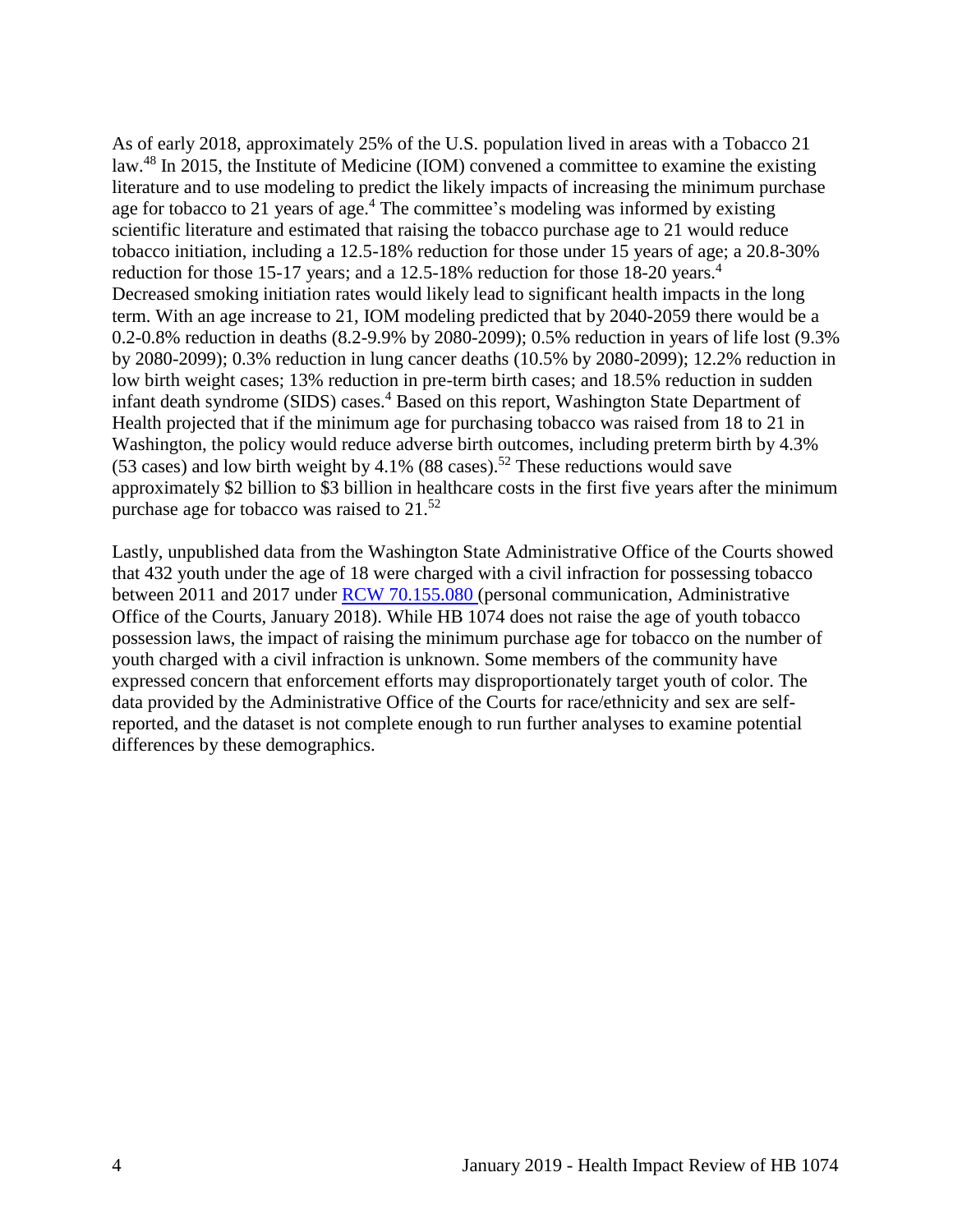#### **Logic Model**



<span id="page-7-0"></span>*\*See page 6 for a detailed analysis of potential impacts of HB 1074 on health inequities.*

**Figure 1**

**Protecting youth from tobacco products and vapor products by increasing the minimum legal age of sale for tobacco and vapor products**

**HB 1074**

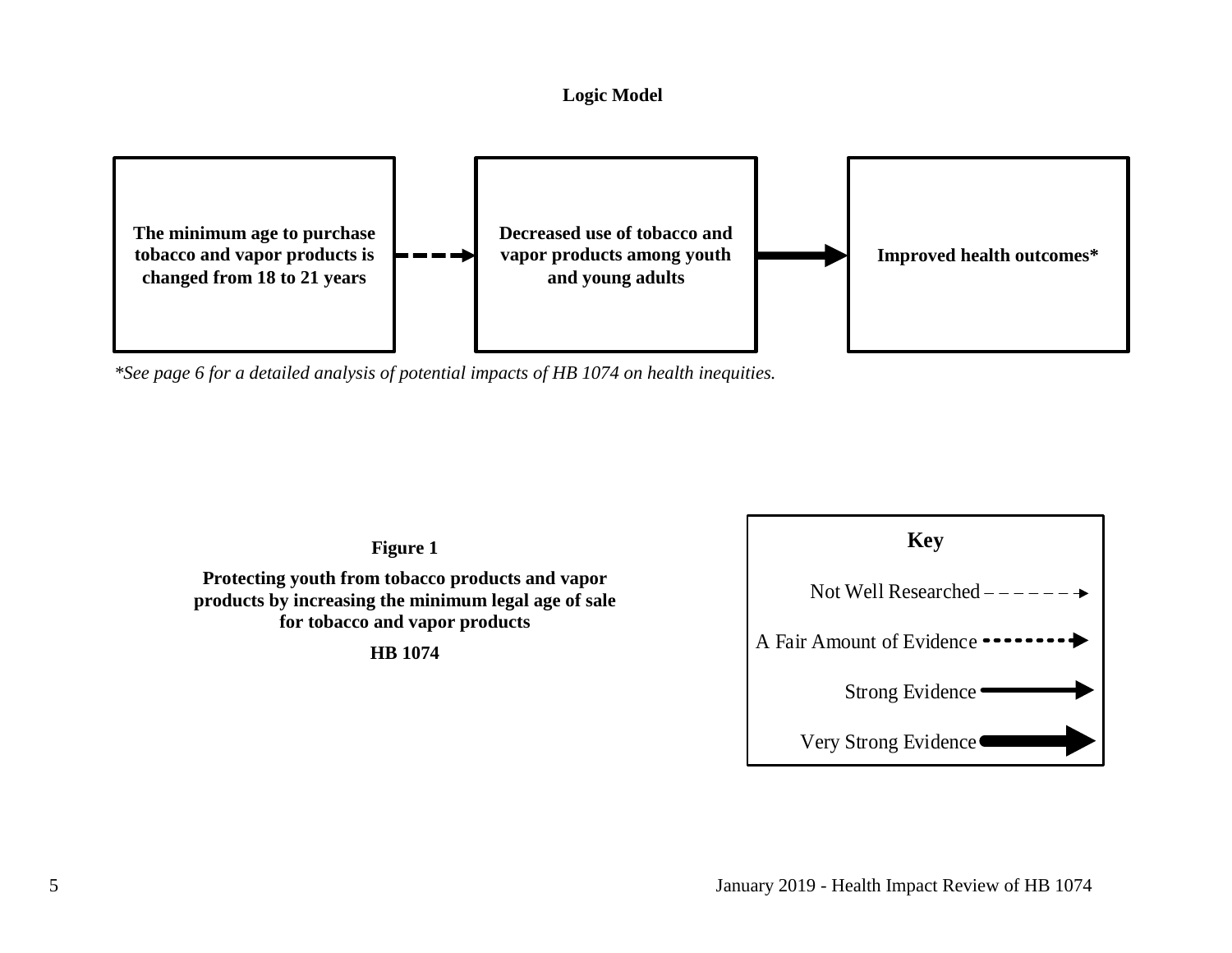#### **Summaries of Findings**

#### <span id="page-8-0"></span>**Will changing the minimum age for purchase of tobacco and vapor products from 18 years to 21 years of age decrease use of tobacco and vapor products among youth and young adults?**

There is a fair amount of evidence, including results from evaluations of tobacco 21 policies in Needham, Massachusetts, New York City, and California, that changing the minimum age for purchase of tobacco and vapor products from 18 years to 21 years of age will likely decrease use of tobacco and vapor products among youth and young adults.4-24

In April 2005, Needham, Massachusetts raised the minimum purchase age for tobacco to 21 years. An analysis of the impact of this legislation demonstrated that from 2006 to 2010, the smoking rate among high school students in Needham decreased by 47%.<sup>7</sup> This reduction was significantly greater than the reductions seen in 16 comparison communities who had not raised the purchase age. $<sup>7</sup>$ </sup>

Further, New York City began enforcing a Tobacco 21 purchase age in August 2014 and unpublished data provided by the New York City Department of Health and Mental Hygiene demonstrated a decrease in public high school student smoking rates from 8.2% in 2013 to 5.8% in 2015 (personal communication, New York City Department of Health and Mental Hygiene, November 2016). Similarly, a formal analysis of the policy found that adolescent tobacco use statistically significantly decreased ( $p < 0.05$ ) after New York City raised the minimum purchase age to 21, though the decline was small  $(1.04$  percentage points, or  $3\%$ ).<sup>17</sup> However, tobacco use decreased at a greater rate for the rest of New York State (9.39 percentage points,  $p < 0.001$ ) than for New York City.<sup>17</sup> In addition, although tobacco use in New York State and New York City both decreased overall, in 2016, rates of youth tobacco use in New York State were actually lower than rates in New York City.<sup>17</sup> These findings suggest that "increasing the [minimum legal] purchase age] to 21 years in [New York City] did not accelerate reductions in youth tobacco use any more rapidly than declines observed in comparison sites."<sup>17</sup>

The authors note that findings from New York City may indicate that the policy "may have been rendered less effective because of poor retailer compliance and illicit tobacco supplies."<sup>17</sup> An earlier analysis of retailer compliance with tobacco control laws before and after New York City passed their Tobacco 21 law found that retailer compliance actually decreased after the law went into effect, and that retailer compliance with identification checks significantly decreased from 71% to 62% after implementation. <sup>47</sup> The authors pointed out that retailer compliance is important to ensure the success of Tobacco 21 laws, and noted that New York City did not appropriate any additional funding to ensure retailer compliance when they passed Tobacco 21 laws in  $2014$ .<sup>[47,](#page-40-0)[48](#page-40-1)</sup>

On the contrary, although California's Tobacco 21 policy has not been in place long enough to evaluate the impact on youth tobacco use, preliminary data suggests high levels of policy awareness and acceptance among retailers and youth.<sup>16</sup> Retail violation rates in California statistically significantly decreased from 10.3% before raising the minimum purchase age to 21 to 5.7% after the law, with illegal tobacco sales to 15-16 year olds decreasing significantly.<sup>16</sup>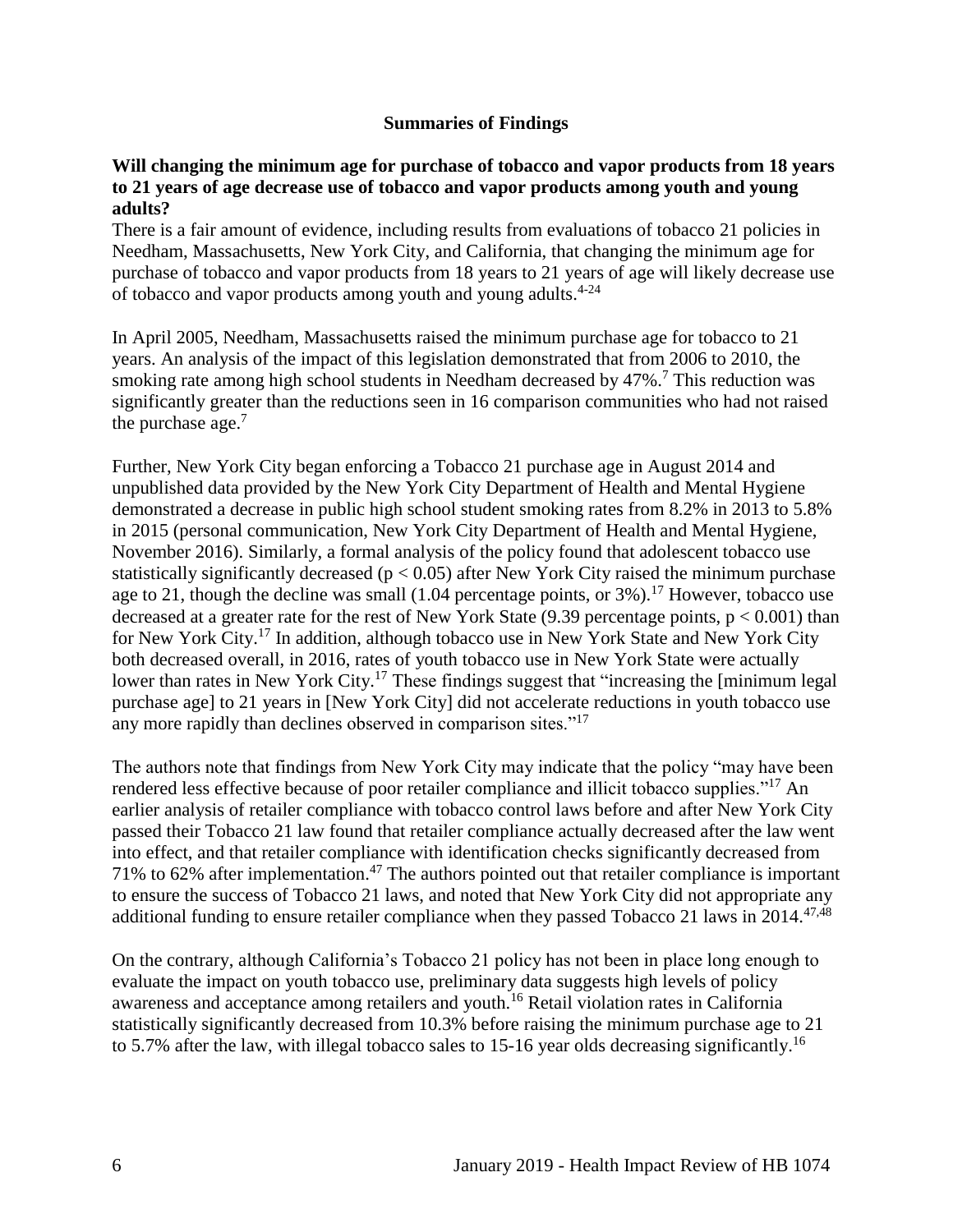Researchers have also evaluated the impact of setting a national minimum purchase age for ecigarettes. In 2016, the FDA prohibited the sale of e-cigarettes to individuals younger than 18. While research has showed mixed results about whether setting a minimum legal sales age for ecigarettes leads to increased or decreased cigarette smoking among adolescents, some current studies have found that restricting access to e-cigarettes has reduced cigarette smoking among youth.[18,](#page-27-0)[19](#page-28-0)

While not fully generalizable to tobacco and vaping purchase policies, a separate body of evidence has documented that policy changes that raise the minimum purchase age for alcohol have decreased alcohol consumption.<sup>[10,](#page-21-1)[12](#page-23-1)</sup> These studies also provide some insight into the potential impacts of raising the minimum purchase age for tobacco and vaping products.

While the impact on youth tobacco use has been mixed, another goal of raising the minimum purchase age for tobacco and vapor products is to prevent or delay initiation of smoking among youth and young adults. While analysis of the National Survey on Drug Use and Health indicate that cigarette initiation among 12-17 year olds has significantly decreased from 2002 to 2015, the authors found that cigarette initiation was highest among  $18-21$  year olds for this time period.<sup>20</sup> They suggest that raising the minimum purchase age to 21 could be one option, "to improve and enforce policies to reduce first initiation among the young adult population."<sup>20</sup>

In addition, removing some of the availability of these products by raising the minimum purchase age of tobacco and vapor products may also decrease initiation and use. The 2016-2017 Youth Risk Behavior Surveillance System survey found that, of students currently using electronic vapor products, 13.6% had gotten their own products by buying them in a store.<sup>15</sup> A separate survey of over 1,700 youth aged 15 to 17 who reported vaping in the past 30 days found that 78.2% owned their own vaping device, with 32.2% purchasing their device online and 22.3% purchasing it in a vapor shop or lounge.<sup>21</sup> A survey with 9<sup>th</sup> and 12<sup>th</sup> grade students in California found that 9.3% reported buying tobacco products (including hookah, e-cigarettes, and cigarettes) from retailers directly.<sup>22</sup>

Social availability was also a large access point, with 72.8% of youth reporting using someone else's vaping device in the past 30 days, and 80.5% who borrowed stating that they borrowed from a friend.<sup>21</sup> A survey with 9<sup>th</sup> and  $12<sup>th</sup>$  grade students in California found that 55% reported getting tobacco products (including hookah, e-cigarettes, and cigarettes) from peers.<sup>22</sup> Similarly, data from the 2016 Washington State Healthy Youth Survey indicate that 34.6% of Washington  $10<sup>th</sup>$  graders say that it would be either "very easy" or "sort of easy" to access cigarettes.<sup>23</sup> The survey found that 76% of Washington  $10<sup>th</sup>$  graders who used cigarettes said they received cigarettes from "social or other" sources including friends and family members.<sup>23</sup> One researcher suggested that, "social sources might be even more important for vaping than for smoking cigarettes; cigarette smokers likely get cigarettes from other people only when they do not possess their own, but vapers use others' devices even when they have their own."<sup>21</sup>

Although the evidence on the effects of minimum tobacco purchase ages have focused specifically on smoking rates among youth and young adults, it is possible that raising the minimum purchase age could also decrease smoking rates among older adults in the future.<sup>18</sup> Research indicates that 95% of adult smokers begin smoking before they turn 21<sup>53</sup> and early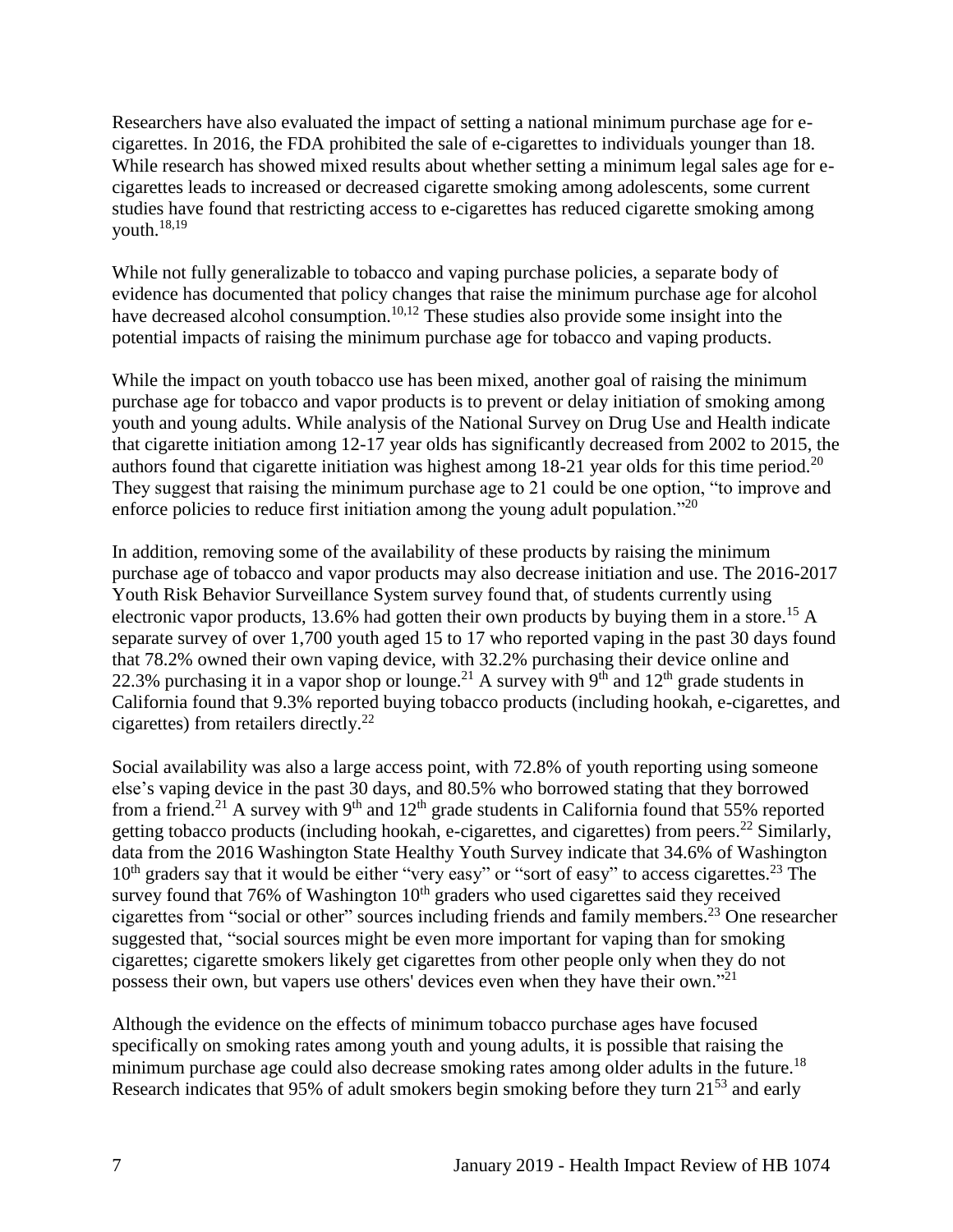smoking onset is associated with greater likelihood of addiction and decreased likelihood of cessation.<sup>[2](#page-17-1)[,24](#page-30-0)</sup> Therefore, declines in the tobacco and vaping use rates associated with increasing the minimum purchase age for tobacco and vaping products may extend beyond the age groups directly impacted by the change.

Overall, there is a fair amount of evidence that increasing the minimum purchase age from 18 to 21 may decrease youth tobacco use, delay smoking initiation, and reduce access to tobacco products for youth and young adults.

## **Will decreasing use of tobacco and vapor products among youth and young adults improve health outcomes?**

There is very strong evidence that decreasing use of tobacco and vapor products among youth and young adults will likely improve health outcomes for these individuals, as well as for other individuals who would have been exposed to secondhand smoke or smoking in utero. [14,](#page-24-0)[25-46](#page-31-0)

Tobacco use is the leading cause of preventable disease and death in the U.S. $^{42}$  A very strong body of evidence has shown a causal link between combustible cigarette smoking and diseases in nearly every organ, diminished health status, exacerbation of asthma, inflammation, impaired immune function, age-related macular degeneration, harms to the fetus, diabetes, erectile dysfunction, arthritis, cancer, and premature death.<sup>14</sup> CDC has found that tobacco use is causally associated with at least 12 types of cancer, including cancer of the oral cavity and pharynx; esophagus; stomach; colon and rectum; liver; pancreas; larynx; lung, bronchus, and trachea; kidney and renal pelvis; urinary bladder; cervix; and acute myeloid leukemia.<sup>42</sup> Other research found that higher average cigarette use during adolescence was associated with poorer academic performance, mental health, physical health, and social functioning as well as with greater academic unpreparedness, physical ailments, and delinquency.<sup>44</sup> Research has also shown that secondhand smoke causes SIDS, respiratory infections, ear infections, asthma attacks in infants and children, coronary heart disease, stroke, and lung cancer in adult non-smokers.<sup>[14,](#page-24-0)[43](#page-38-1)</sup>

While the health outcomes of cigarettes are well-established, evidence related to the impact of ecigarette use on health is still emerging. Although e-cigarettes pose less risk to individuals than combustible cigarettes,  $25-27$  the use of e-cigarettes has been shown to have negative impacts on health for youth and young adults,  $1-3,26,28$  $1-3,26,28$  $1-3,26,28$  and there is very strong evidence that decreased vaping rates would lead to improved health outcomes.25-41

In a 2018 report about the public health consequences of e-cigarettes, the National Academy of Sciences stated that, although e-cigarette use poses less risk to individuals than combustible cigarettes, there is conclusive evidence that use of e-cigarettes has multiple impacts on health.<sup>26</sup> They found evidence that e-cigarettes can explode and cause burns and injuries; intentional or accidental exposure to e-liquids can result in seizures, anoxic brain injury, vomiting, lactic acidosis, and other effects; and intentionally or unintentionally drinking or injecting e-liquids can be fatal.<sup>26</sup> From 2011 to 2017 the Washington Poison Center received 2,966 total cases related to nicotine exposure among children 0 to 12 years of age.<sup>29</sup> The majority of cases were in children under 5, and 22% of cases were related to e-cigarettes.<sup>29</sup> Children were primarily exposed through ingestion, and experienced symptoms like vomiting, coughing/choking, drowsiness/lethargy, and pallor.<sup>29</sup>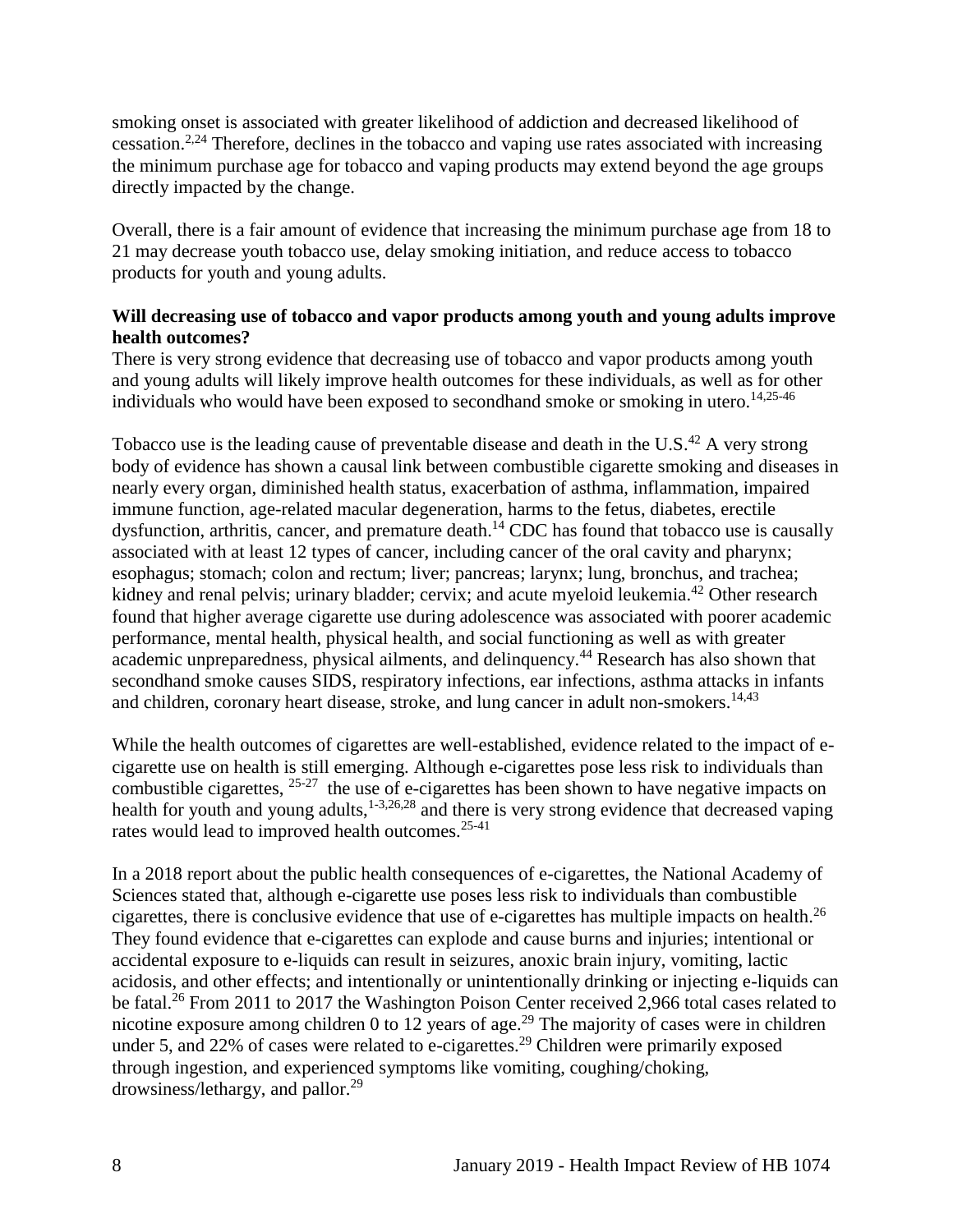The National Academy of Sciences also found substantial evidence that e-cigarette use results in symptoms of dependence on e-cigarettes, formation of reactive oxygen species/oxidative stress, increased heart rate shortly after nicotine intake, and exposure to chemicals capable of causing DNA damage and mutagenesis, suggesting the possibility that long-term exposure could increase risk of cancer and adverse reproductive health outcomes.<sup>26</sup> Overall, the report concluded that ecigarettes contain and emit numerous potentially toxic substances (e.g., metals, mercury, formaldehyde, and other cancer-causing nitrosamines),<sup>[4,](#page-18-1)[26](#page-31-1)</sup> and that nicotine intake among adult e-cigarette users is comparable to intake from combustible tobacco cigarettes.<sup>26</sup> Similarly, a study of adolescents aged 13-18 years old who use e-cigarettes found that, compared to nonusers, users had three times greater levels of five volatile organic compounds in their urine and saliva, most of which are known carcinogens.<sup>30</sup>

Additional emerging research also supports the IOM finding that smoking e-cigarettes is associated with adverse effects such as airway and lung obstruction and harms at the cellular level.<sup>28</sup> One study demonstrated that a single exposure to cinnamaldehyde flavoring in ecigarettes impairs lung function, potentially resulting in the development or exacerbation of respiratory disease.<sup>[32,](#page-34-0)[54](#page-42-1)</sup> Other research has found that e-cigarette use is independently and significantly associated with increased odds of heart attack.<sup>31</sup> Lastly, recent studies have found that e-cigarette devices emit particulate matter, and that passive or secondhand exposure to vaping products could impact health.<sup>[41,](#page-38-2)[55](#page-43-0)</sup> A study among youth in Florida found that secondhand exposure to aerosol from electronic nicotine delivery systems was associated with higher odds of asthma attacks among youth with asthma.<sup>55</sup>

The National Academy of Sciences stated that, "the net public health effect, harm or benefit, of e-cigarettes depends on three factors: their effect on youth initiation of combustible tobacco products, their effect on adult cessation of combustible tobacco products, and their intrinsic toxicity."<sup>26</sup> There is mixed evidence that e-cigarettes provide opportunity for cessation for adult combustible cigarette smokers.<sup>[2](#page-17-1)[,26](#page-31-1)</sup> While some studies suggest that e-cigarettes may be useful cessation tools or may help smokers decrease their use of combustible cigarettes, other studies have found that e-cigarette use is associated with a decreased likelihood of quitting combustible cigarettes and increased consumption of combustible cigarettes.33-36 A 2016 meta-analysis concluded that e-cigarettes, as they are currently being used, are actually associated with lower quit rates among adult combustible cigarette smokers.<sup>36</sup>

In addition, there is substantial evidence that use of e-cigarettes among youth is associated with future use of combustible cigarettes,  $26,37,38$  $26,37,38$  $26,37,38$  potentially increasing risk of long-term negative health outcomes and resulting in an overall net negative impact on public health. $2.26$  $2.26$  Evidence suggests that youth and young adults who start using e-cigarettes may be more likely than their peers to begin using combustible cigarettes and other tobacco products.<sup>[39,](#page-37-1)[40](#page-38-3)</sup> In a national survey of 12 to 17 year olds, researchers found that ever-using e-cigarettes was associated with 2.53 times greater odds of subsequently smoking cigarettes.<sup>37</sup> Another study found that using ecigarettes was strongly and consistently associated with greater risk of cigarette smoking initiation among youth and young adults, and that e-cigarette use was an independent risk factor for cigarette smoking, even after controlling for multiple additional risk factors.<sup>38</sup>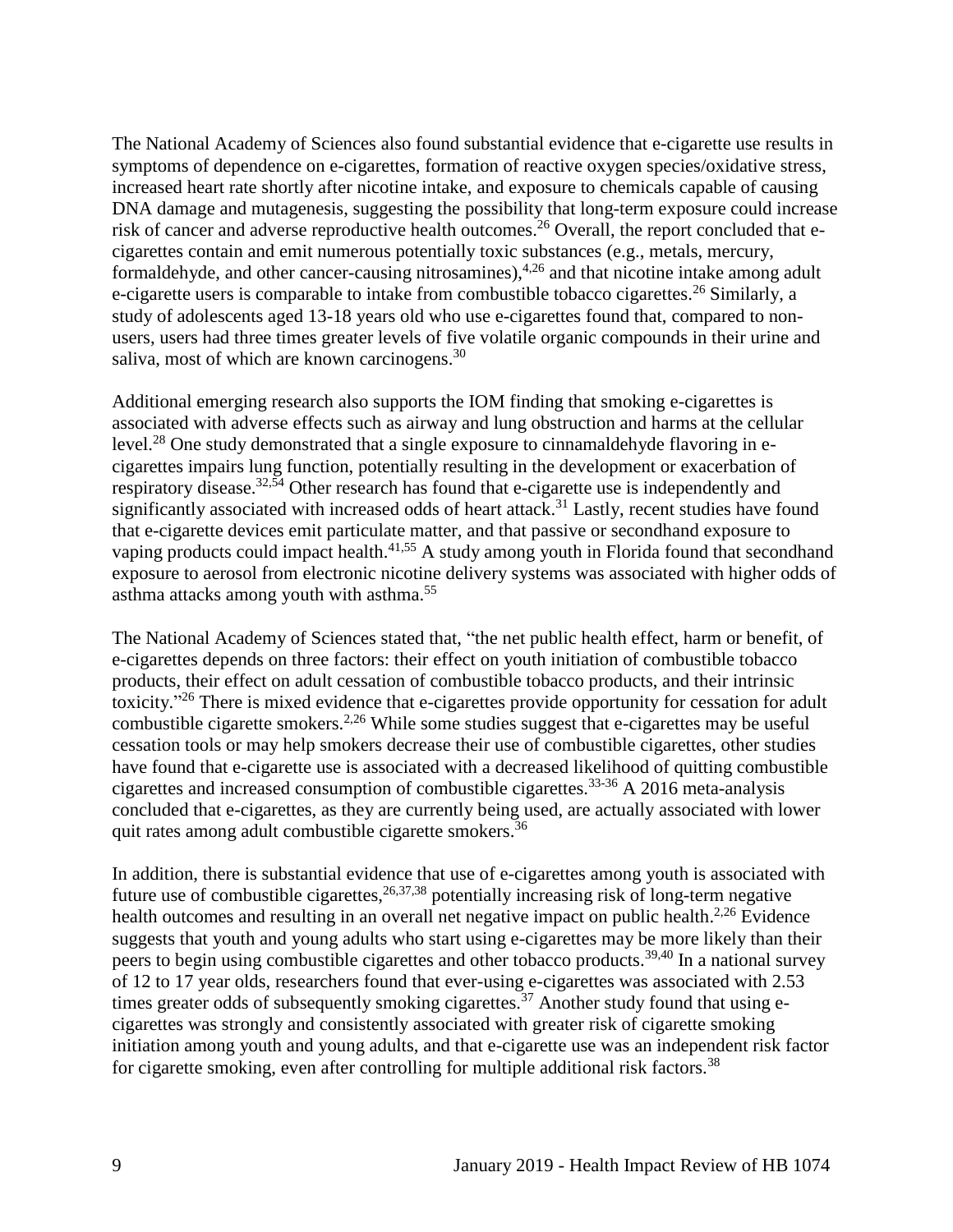Beyond the youth who are directly impacted by this bill, HB 1074 may also provide health benefits to infants and children who would potentially be exposed to secondhand smoke or smoking in utero. Data from the Pregnancy Risk Assessment Monitoring System (PRAMS) from 2010-2012 indicate that smoking rates among pregnant women before and during pregnancy are highest among mothers younger than 20 (36%) and remain high for mothers 20 to 24 years of age (32%).<sup>45</sup> Since women may not be aware that they are pregnant until several weeks into their pregnancy, the smoking rates in the months leading up to pregnancy may impact fetal development and growth.<sup>45</sup> One study found that young mothers living in an area with a higher tobacco purchase age during pregnancy actually had better birth outcomes than their counterparts. 46

Overall, there is very strong and consistent evidence that decreasing use of tobacco and vapor products among youth and young adults will likely improve health outcomes.

## **Will improving health outcomes for youth and young adults impact health inequities?**

It is unclear from the available evidence how increasing the minimum tobacco and vaping product purchase age to 21 would likely impact health inequities. Two studies have found that increasing the minimum purchase age is associated with decreased smoking rates across income, race/ethnicity, and grade level,<sup>[7,](#page-20-0)[9](#page-21-0)</sup> indicating that the impacts of the bill on health inequities is potentially neutral. However this is only preliminary evidence and a large body of evidence has not yet been established.

We did not identify any evidence suggesting that increasing the minimum purchase age would increase smoking rates among any population. Given the lack of evidence regarding impacts across subpopulations, if an increase in the purchase age *did* lead to an increase in inequities, it would likely be a result of a disproportionate *positive* impact for communities with lower tobacco and vaping rates. There would still likely be a positive effect for all communities. Any observed increases in inequities as a result of smaller declines in smoking rates in some subpopulations could potentially be addressed through culturally and linguistically appropriate tobacco and vaping prevention interventions tailored to those populations.

While little research has looked at the impacts of increasing the minimum purchase age across subpopulations, inequities in smoking rates and tobacco use are well-documented and presented below.

#### *Inequities by race/ethnicity*

Evidence indicates that rates of smoking and age at initiation of cigarette use vary by race/ethnicity. Nationally, by pooling data from the National Youth Tobacco Survey from 2014 to 2017, CDC found that ever-use and current use of tobacco products was highest among American Indian/Alaska Native (AI/AN) and Native Hawaiian and Other Pacific Islander youth.<sup>56</sup> Of tobacco products used, e-cigarettes were the most common ever-used and currently used product overall and among all racial/ethnic groups except AI/AN and blacks.<sup>56</sup> AI/AN youth most commonly had ever-used cigarettes, and black youth most commonly had ever-used and currently used cigars.<sup>56</sup>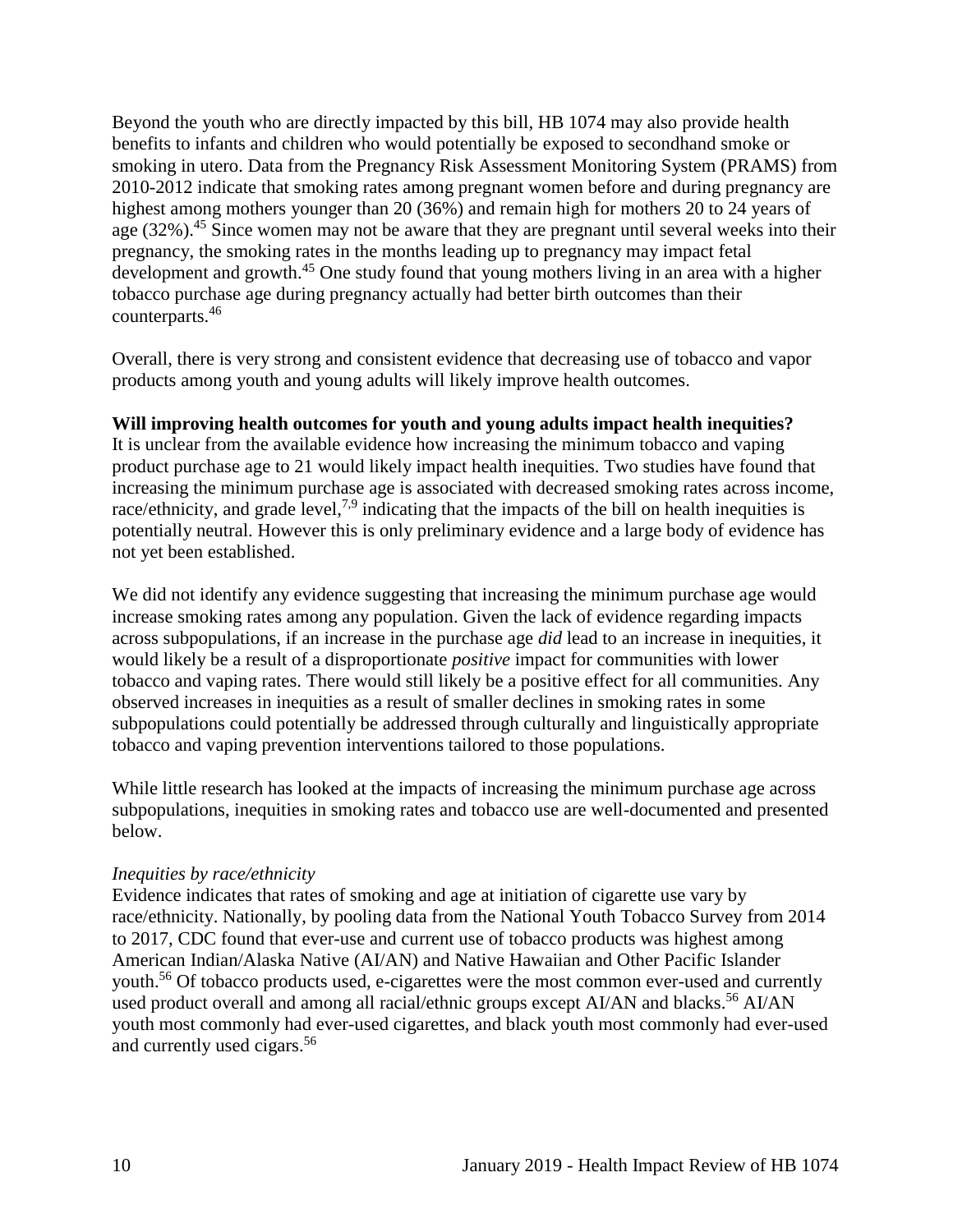In Washington State, data from the 2016 Healthy Youth Survey indicate that AI/AN and black youth reported smoking combustible and electronic cigarettes at significantly higher rates than their white counterparts across all grade levels  $(8<sup>th</sup>, 10<sup>th</sup>,$  and  $12<sup>th</sup>)$ .<sup>23</sup> For all grade levels, cigarette and e-cigarette use was highest among AI/AN youth. For example, AI/AN 10<sup>th</sup> graders report smoking at almost double the smoking prevalence of white students (13% compared to 6%).<sup>23</sup> Combined 2012-2014 Behavioral Risk Factor Surveillance System (BRFSS) data from adults in Washington also indicate that AI/AN respondents report the highest smoking rates into adulthood.<sup>45</sup>

In addition, a study of middle school students in Rhode Island found that AI/AN and multiracial students were more likely to initiate cigarette use in early adolescence than other students.<sup>57</sup> A 2017 study found that, while the rates of smoking initiation have decreased for all adolescent and young adult age groups over time, black and Hispanic males continue to have higher rates of initiation than their white peers.<sup>58</sup>

Evidence also indicates that earlier age of initiation of tobacco use is associated with greater difficulty quitting.<sup>24</sup> In the 2016-2017 Youth Risk Behavior Survey, 9.5% of students had tried cigarette smoking before 13 years of age.<sup>15</sup> Youth who initiate smoking at 13 years or younger have the most difficulty quitting, while each year that an individual delays initiation increases their chances of quitting.<sup>24</sup> This suggests that if increasing the purchase age decreases smoking and vaping rates for all racial/ethnic groups and grade levels, it could potentially have greater positive impacts on youth of color and AI/AN youth than their white counterparts as these youth seem to be initiating smoking at a younger age in Washington.<sup>23</sup> In this case, changing the minimum age to purchase tobacco could potentially result in a decline in the disproportionally high smoking rates among AI/AN adults in Washington in the future.

In addition, PRAMS data from 2010-2012 indicate that AI/AN mothers are more likely than their counterparts to report smoking before pregnancy.<sup>45</sup> This may indicate that decreasing smoking rates evenly across all demographic groups could actually have a greater positive health impact in AI/AN communities because the decrease would not only benefit the smoker, but her unborn child as well.

Current law [\(RCW 43.06.455\)](http://apps.leg.wa.gov/rcw/default.aspx?cite=43.06.455) allows the Governor to enter into cigarette tax compacts with the tribes and stipulates that these compacts must prohibit retailers on tribal land from selling or giving cigarettes to anybody under the age of 18. While HB 1074 allows government-togovernment consultation around the cigarette tax compact to occur, the bill does not amend the current language of the cigarette tax compact. Therefore, if tribal retailers continue to sell tobacco products to young adults between 18 and 20 years of age, it is possible that smoking rates among AI/ANs and other Washingtonians living on or accessing goods on tribal land will not be as positively impacted by HB 1074. If this leads to a greater decline in tobacco use among other subpopulations, this could exacerbate the smoking inequities that currently exist for AI/AN communities in Washington.

Overall, while some research has suggested that tobacco use rates may decrease for all racial/ethnic groups after the implementation of Tobacco 21 policies, it is unclear how the bill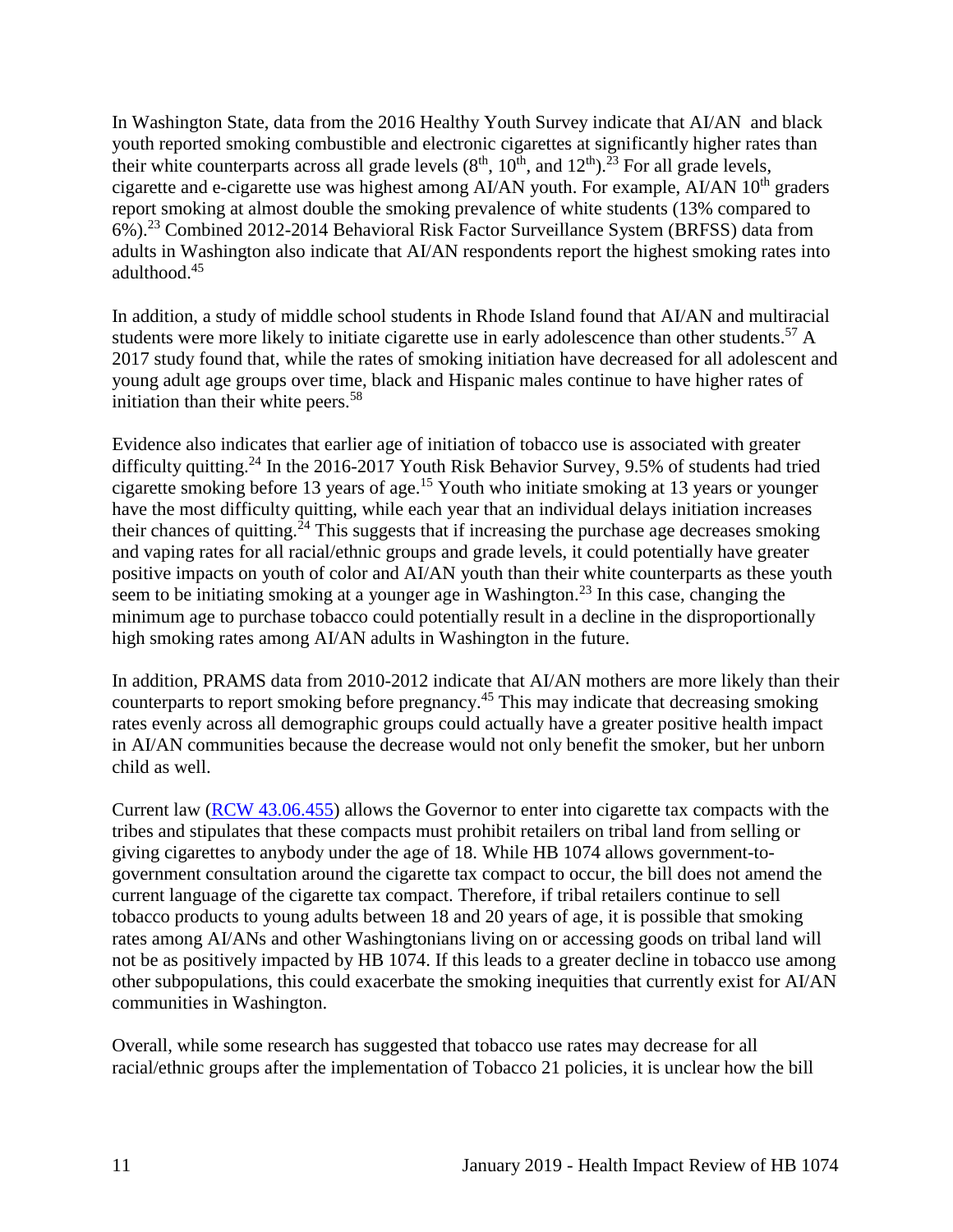would impact communities in Washington, especially for AI/AN youth and other youth living on or accessing tobacco products on tribal land.

#### *Inequities by income*

Washington State BRFSS data from 2012-2014 indicate that as income increases smoking rates decrease.<sup>45</sup> One study specifically addressed how smoking rates among students with different family incomes (using eligibility for free school meals as a proxy for family income) were impacted by an increase in the minimum tobacco purchase age. This study found that smoking rates declined equally for non-eligible and eligible students.<sup>9</sup> This suggests that HB 1074 may have neutral impacts on smoking inequities by income; however, the evidence is insufficient to make a determination. Similarly, PRAMS data from 2010-2012 indicate that mothers with lowincomes are more likely than their counterparts to report smoking before pregnancy,<sup>45</sup> so decreasing smoking rates evenly across all income groups could actually have a greater positive health impact on low-income communities because the decrease would not only benefit the smoker, but her unborn child as well, thereby potentially decreasing inequities.

#### *Inequities by sexual orientation/gender identity*

In 2015, the Youth Risk Behavior Surveillance System survey added questions about sexual orientation for the first time.<sup>15</sup> Washington State did not participate in the 2016-2017 national survey. Overall, gay, lesbian, and bisexual students were more likely to have engaged in tobacco use risk behaviors than heterosexual students, and the prevalence for current, current frequent, and current daily cigarette use was twofold or greater for gay, lesbian, and bisexual students compared to heterosexual students.<sup>15</sup> For example, cigarette use was twice as high among gay, lesbian, and bisexual students (16.2%) compared to heterosexual students  $(8.1\%)$ .<sup>15</sup> Students identifying as gay, lesbian, and bisexual were also more likely to use e-cigarettes than heterosexual students (17.5% versus 13.2%, respectively).<sup>15</sup> Other analyses by CDC found that lesbian and bisexual females and bisexual males reported significantly higher prevalence of cigarette use than students identifying as heterosexual.<sup>59</sup> Washington State's 2016 Healthy Youth Survey also found that students identifying as lesbian, gay, or bisexual reported higher smoking rates than their straight counterparts.<sup>23</sup> Lastly, a 2017 study found that transgender youth are more likely to use tobacco and to start smoking cigarettes at an earlier age than non-transgender (cisgender) youth. $60$ 

Overall, this evidence did not look specifically at how raising the minimum age to purchase tobacco would impact tobacco use among gay, lesbian, bisexual, or transgender youth, and it is unclear if raising the purchase age to 21 would impact youth equally. Therefore, it unclear how HB 1074 would impact tobacco use inequities by sexual orientation and/or gender identity.

#### *Inequities by military status*

National data indicate that active duty military members are more likely than civilians to report currently smoking, and that veterans are also more likely to be current smokers than nonveterans.<sup>61</sup> However, BRFSS data and Health Related Behavior Survey data for Active Duty Service Members from 2011 suggest that in Washington State the rates among active duty personnel, the general population, veterans, and non-veterans are similar.<sup>[62](#page-45-0)[,63](#page-46-0)</sup> Because HB 1074 would not affect the minimum tobacco product purchase age on military bases in Washington, it is possible that this bill could have a smaller impact on decreasing use of tobacco and vaping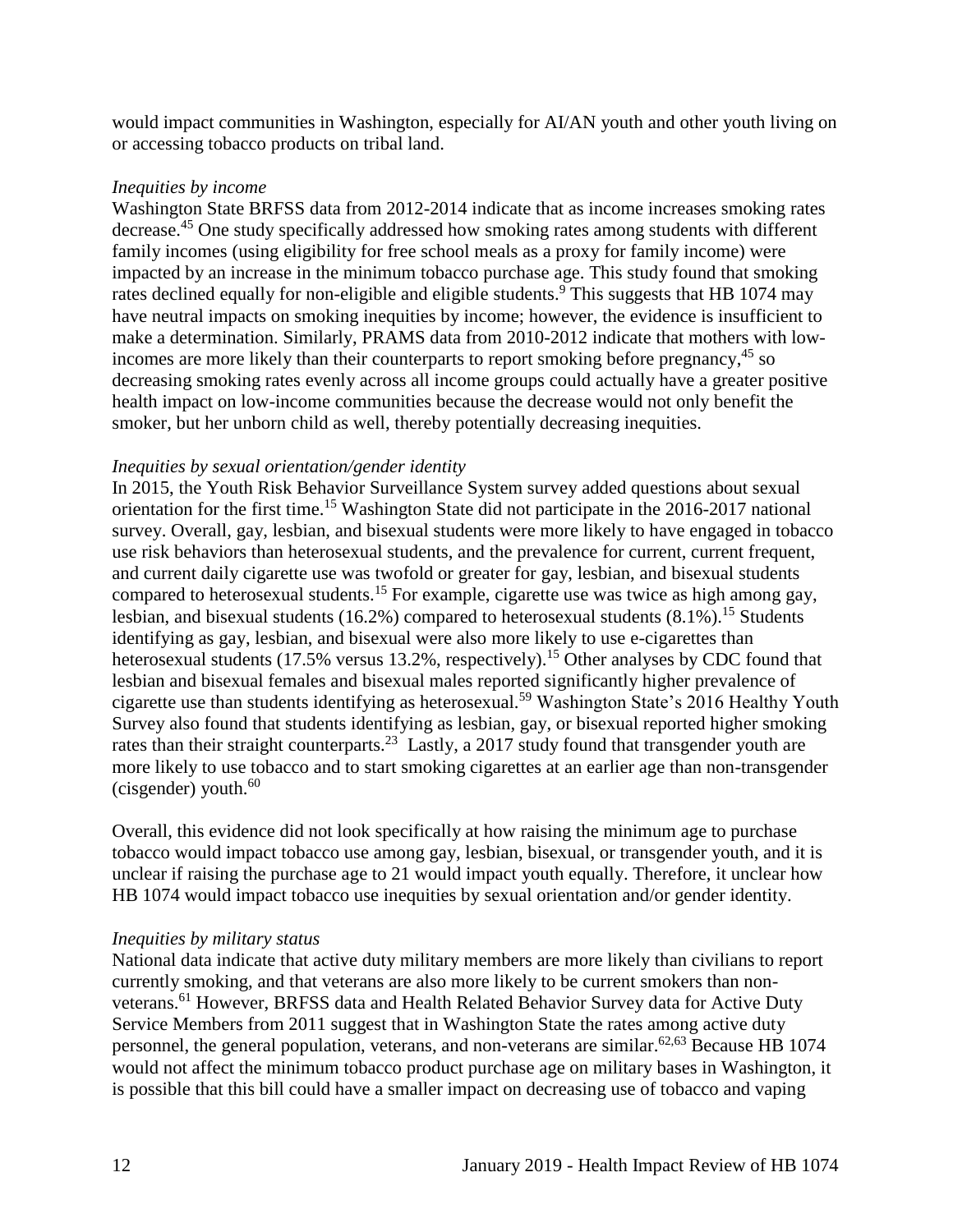products among active duty military personnel, thereby potentially creating a disparity or exacerbating inequities that already exist at the national level. It is important to note that in Hawaii, where a Tobacco 21 purchase age law was passed in 2015, the U.S. Army, Department of the Navy, and the Marine Corps all announced their support, and all military bases in Hawaii decided to comply with the law.<sup>a,64</sup> Similarly, the U.S. Navy stated that it supported California's efforts to pass a Tobacco 21 law, which went into effect in  $2016<sup>64</sup>$  If military bases in Washington decided to comply with HB 1074, this could potentially decrease inequities in smoking rates for military personnel.

Overall, there has not been a large enough body of evidence established to determine how Tobacco 21 laws may impact different subpopulations and communities in Washington State, and the impact on health inequities is unclear.

## **Other considerations**

The Association of State and Territorial Health Officials has noted that challenges to Tobacco 21 laws have been related to enforcement, exceptions, and fiscal impacts.<sup>49</sup> They stated that, "although evidence supports Tobacco 21 as an effective public health intervention, fiscal and business impacts and concerns over individual freedom can create barriers to adoption and implementation."<sup>49</sup> We explored the potential impacts of the bill on businesses that sell tobacco or vaping products as economic health can affect human health. We ultimately did not include these pathways in the logic model on page five of this review because the impacts on business have not been well researched. We did not identify any studies that analyzed the impact of increasing purchase ages (of tobacco, alcohol, etc.) on business solvency, jobs, wages, or prices. One publication noted that no tobacco retailers have gone out of business in Needham, Massachusetts since it implemented a Tobacco 21 purchase age in 2005,<sup>65</sup> but this has not been rigorously studied.

One study estimated the impact of a national tobacco purchase age of 21 on cigarette sales. Winickoff et al. (2014) used national data on the proportion of legal tobacco sales that are made by (or for) 18 to 20 year olds to estimate the potential impact on retailers if the sale age is increased to age 21.<sup>65</sup> Winickoff notes that 18 to 20 year olds account for 2.12% of the total cigarette consumption in the U.S. and therefore, if all 18 to 20 year olds stopped smoking following an increase in the purchase age, the maximum amount that sales revenue could decline would be close to 2%. <sup>65</sup> This estimate is also based on the notion that there would be universal implementation and enforcement of the law. Assuming that the policy would have a long-term impact on smoking rates of adults in the future (through the aging of this low tobacco-use cohort), this could lead to a gradual reduction in the sale of cigarettes to older adults over time. This estimate does not account for other tobacco product or vaping product sales.<sup>65</sup>

Further, New York City began enforcing a Tobacco 21 purchase age in August 2014 and unpublished preliminary data demonstrate that the rate of decline of tobacco tax revenue remained steady before and after implementation (personal communication, New York City Department of Health and Mental Hygiene, November 2016). This finding strongly supports the projections from the IOM that an immediate impact on revenue would be small, particularly

 $\overline{a}$ <sup>a</sup> This correspondence can be found [here](https://www.garrison.hawaii.army.mil/pao/mr2015/MR_2015-12-02_ArmyToComplyWithStateSmokingLaw_FINAL.pdfhttps:/www.garrison.hawaii.army.mil/pao/mr2015/MR_2015-12-02_ArmyToComplyWithStateSmokingLaw_FINAL.pdf) in a media release from the U.S. Army Garrison, Hawaii, and in administrative messages from the Navy [\(NAVADMIN 298/15\)](https://www.navyreserve.navy.mil/Documents/Hot%20Topics%20Holding%20Folder/NAVADMIN%20298_15%20NOTICE%20OF%20HAWAII%20RAISING%20SMOKING%20AGE%20TO%2021%20EFFECTIVE%201%20JAN%2016.pdf) and Marine Corps [\(MARADMIN 649/15\)](http://www.marines.mil/mobile_noteused/MARADMINS/View/Article/175678/notice-of-hawaii-raising-smoking-age-to-21-effective-1-january-2016/).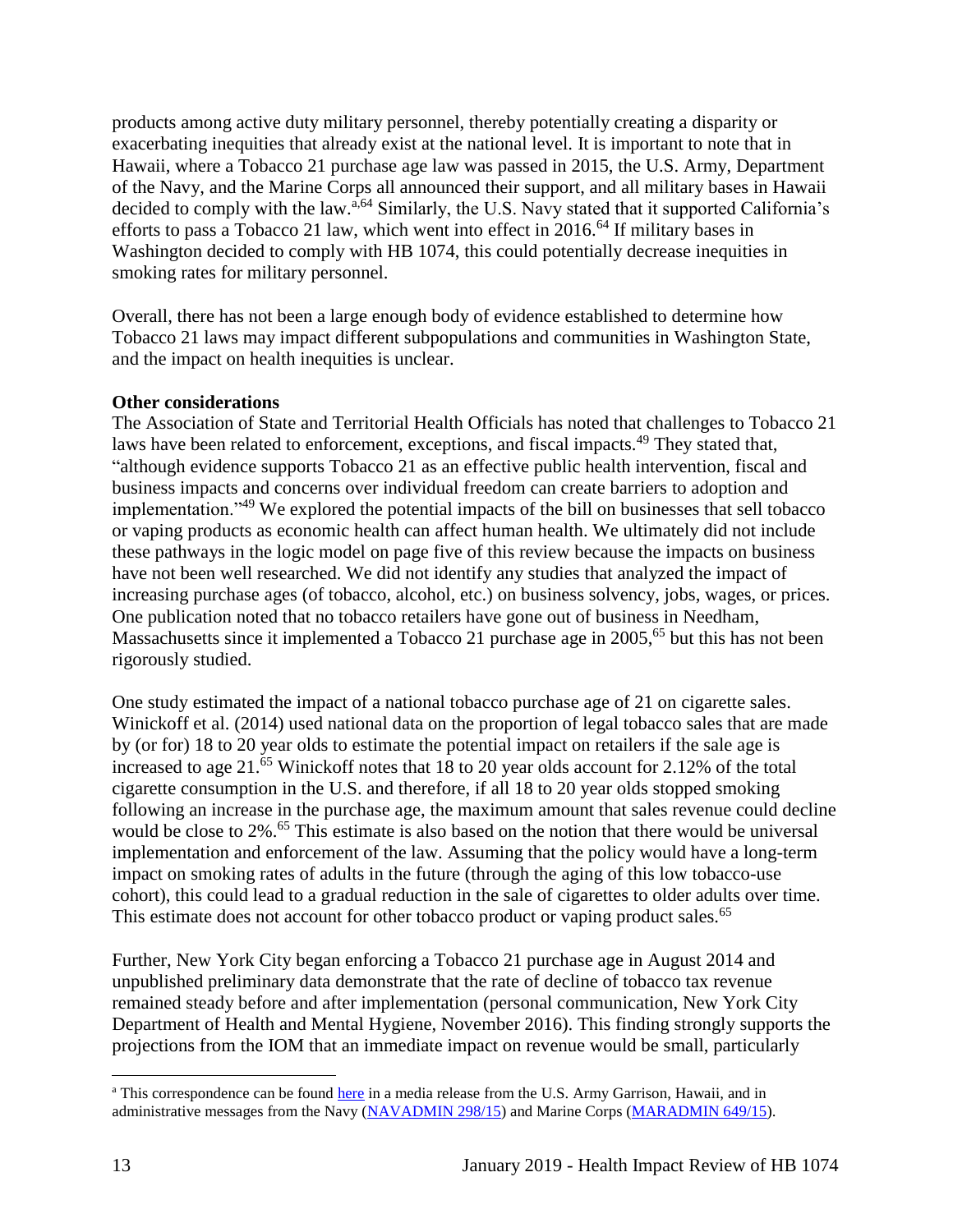because raising the purchase age delays or prevents the initiation of smoking rather than causing current smokers to quit.<sup>4</sup> A fiscal note from New Jersey suggested that implementing Tobacco 21 in the state would decrease state revenue by \$6 million to \$16 million.<sup>49</sup> Given the scarcity of research on the impact of age of purchase laws on business we are unable to make a conclusion about how HB 1074 would likely impact businesses, and this pathway was not included in the analysis.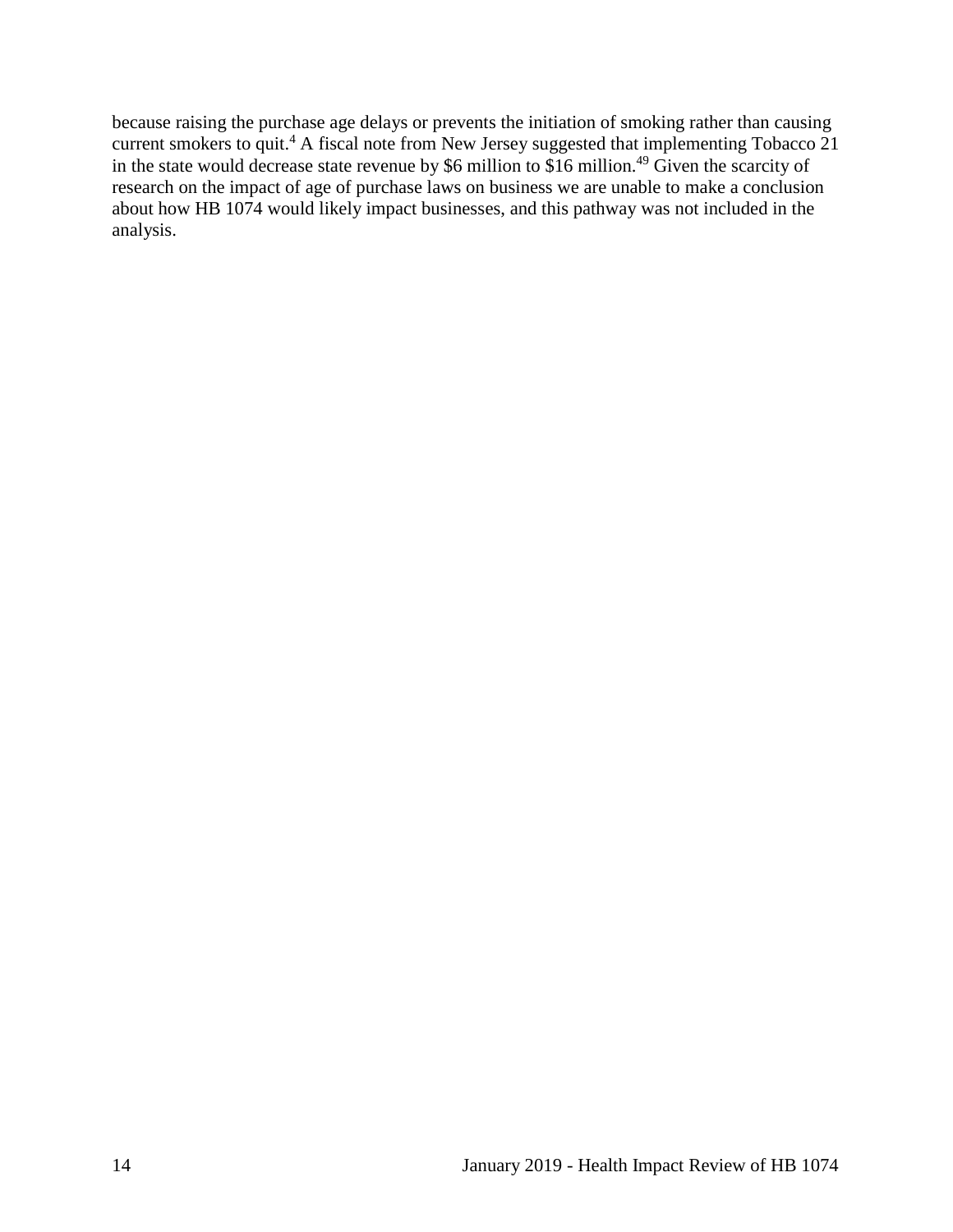#### **Annotated References**

#### <span id="page-17-0"></span>**Uncategorized References**

<span id="page-17-2"></span>1. **FDA News Release--FDA takes new steps to address epidemic of youth e-cigarette use, including a historic action against more than 1,300 retailers and 5 major manufacturers for their roles perpetuating youth access [press release]. 2018.** In September 2018, the U.S. Food and Drug Administration issued 1300 warning letters and fines to retailers who illegally sold JUUL and other e-cigarette products to minors. The FDA news release stated that this was the "largest coordinated enforcement effort in the FDA's history." FDA Commissioner Scott Gottlieb stated, "we see clear signs that youth use of electronic cigarettes has reached an epidemic proportion, and we must adjust certain aspects of our comprehensive strategy to stem this clear and present danger. This starts with the actions we're taking today to crack down on retail sales of e-cigarettes to minors." The FDA also issued letters to the top five-selling e-cigarette brands (which comprise 97% of the U.S. e-cigarette market) , including JUUL, Vuse, MarkTen XL, blu e-cigs, and Logic requiring each company "to submit to FDA within 60 days plans describing how they will address the widespread youth access and use of their product." The FDA also committed to increasing enforcement efforts for e-cigartte manufacturers and retailers.

#### <span id="page-17-1"></span>2. **FDA Statement--Statement from FDA Commissioner Scott Gottlieb, M.D., on proposed new steps to protect youth by preventing access to flavored tobacco products and banning menthol in cigarettes [press release]. 2018.**

FDA Commissioner Scott Gottlieb outlines a "policy framework [that] reflects a re-doubling of the FDA's efforts to protect kids from all nicotine-containing products." He states that, "if we're to break the cycle of addiction to nicotine, preventing youth initiation on nicotine is a paramount imperative." He cites research showing that 90% of current adult smokers started smoking before 18 years of age, 95% started smoking before 21 years of age, and only 1% started smoking after 26 years of age. Research with the Centers for Disease Control and Prevention found that ecigarette use among high school students increased 78% from 2017 to 2018, and 48% among middle school students- reversing prior trends from 2015 to 2017 suggesting that use was declining. To address these trends, FDA has taken a number of recent actions as part of their Youth Tobacco Prevention Plan, including increasing enforcement against retailers, targetting eliquid manufacturers marketing to youth, working with eBay to remove products from their website, and launching "The Real Cost" Youth E-Cigarette Prevention Campaign. Dr. Gottlieb stated, "I repeatedly said that, although we continue to believe that non-combustible tobacco products may provide an important opportunity to migrate adult smokers away from more harmful forms of nicotine delivery, these opportunities couldn't come at the expense of addicting a generation of kids to nicotine." This statement includes two directives from the FDA. First, FDA requires that all "flavored [electronic nicotine delivery systems] products (other than tobacco, mint, and menthol flavors or non-flavored products) must be sold in age-restricted, inperson locations and, if sold online, under heightened practices for age verification." Second, FDA issued a "Notice of Proposed Rulemaking that would seek to ban menthol in combustible tobacco products, including cigarettes and cigars." Data indicate that youth are more likely to use methol cigarettes than any other group and that, "more than half (54 percent) of youth smokers ages 12-17 use menthol cigarettes, compared to less than one-third of smokers ages 35 and older." In addition, approximately 70% of African American youth use menthol cigarettes. In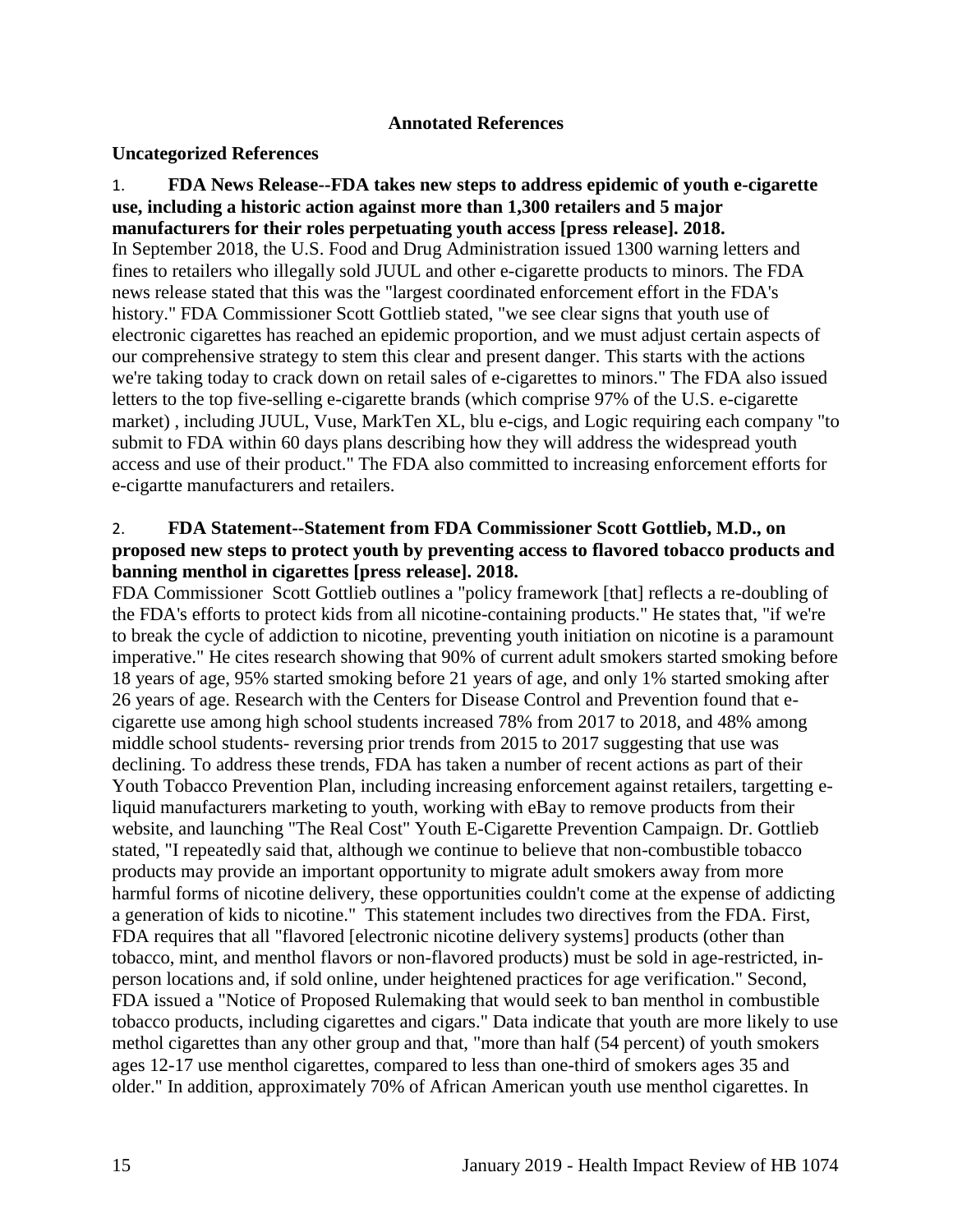response, FDA is proposing a policy to ban flavors in cigars. Dr. Gottlieb emphasized that, "if youth trends don't move in the right direction, we will revisit all of these issues."

## <span id="page-18-0"></span>3. **Surgeon General's Advisory on E-cigarette Use Among Youth [press release]. U.S. Department of Health and Human Services, Centers for Disease Control and Prevention, 2018.**

In December 2018, the Office of the Surgeon General issued a statement "emphasizing the importance of protecting our children form a lifetime of nicotine addiction and associated health risks by immediately addressing the epidemic of youth e-cigarette use. The recent surge in ecigarette use among youth, which has been fueled by new types of e-cigaretes that have recently entered the market, is a cause for great concern. We must take action now to protect the health of our nation's young people." The statement included background information that e-cigarette use increased dramatically from 2017 to 2018, and that e-cigarette aerosol can negatively impact health. The Surgeon General noted that e-cigarette aerosol and flavorings can expose users and bystanders to metals, volatile organic compounds, and ultrafine particles that can be inhaled deeply into the lungs. The statement also includes information about JUUL. The sale of JUUL increased 600% from 2016 to 2017, and the Surgeon General stated that "all JUUL e-cigarettes have a high level of nicotine. A typical JUUL cartridge or 'pod' contains about as much nicotine as a pack of 20 regular cigarettes." In addition, JUUL uses nicotine salts which allow nicotine to be inhaled more easily and with less irritation than tobacco products and other e-cigarettes. The statement noted that, "any e-cigarette use among young people is unsafe, even if they do not progress to future cigarette smoking."

#### <span id="page-18-1"></span>4. **IOM. Public health implications of raising the minimum age of legal access to tobacco products. Washington D.C.: The National Academies Press; 2015.**

The Tobacco Control Act of 2009 directed the Food and Drug Administration (FDA) to convene a panel of experts to conduct a study on the health impacts of raising the minimum purchase age for tobacco products and submit a report to Congress. The FDA contracted with the Institute of Medicine (IOM) to convene a committee to examine the existing literature and use modeling to predict the likely impacts of increasing the minimum purchase age to 21 or 25 years of age. The committee concluded in their report that increasing the minimum purchase and possession age for tobacco products would likely prevent or delay initiation of tobacco use by adolescents and young adults and therefore also lead to a "substantial reduction in smoking-related mortality." The authors also concluded that while (for a purchase age of 21) 18 to 20 year olds would be affected, the largest reduction in tobacco initiation would likely be among 15 to 17 year olds. They note that increasing the purchase age to 19 would likely have a modest impact on decreasing tobacco access to minors compared to increasing the age to 21. The authors cite evidence that younger age of smoking initiation is associated with heavier smoking later in life, a higher likelihood of continuing to smoke through the lifespan, and increased risk of adverse health outcomes. The report also summarizes the literature on the effect of tobacco purchase, use, and possession (PUP) laws. A 2008 study conducted in California by Rogers et al. found that in the previous 12 months, across all 249 enforcement agencies statewide, an average of 24.1 citations were issued per agency. A study by Gottlieb et al. also found that African-American and Hispanic students were significantly more likely than their White counterparts to receive a PUP citation. Jason et al. (2007b) found that youth who were fined for PUP violations were more likely than youth in a tobacco prevention education program to reduce or quit tobacco use.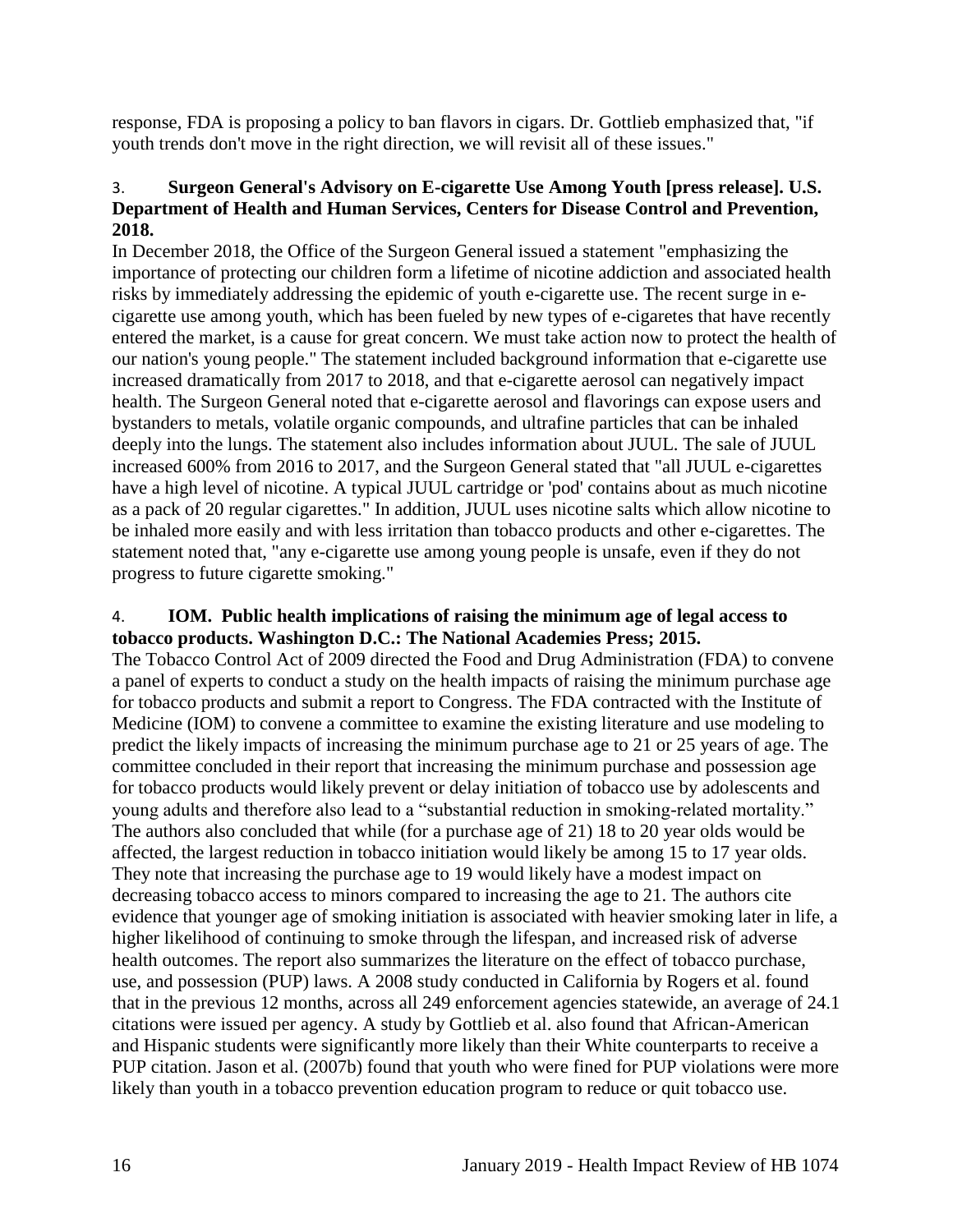However Gottlieb et al. (2004) found that receiving a PUP citation was only associated with reduced smoking intention in some of the sample schools. The committee conducted modeling (informed by the existing scientific literature) and estimated that raising the tobacco purchase age to 21 would lead to the following reductions in tobacco initiation: 15% (range: 12.5-18%) reduction for those under 15 years of age, 25% (range: 20.8-30%) reduction for those 15-17 years, 15% (range 12.5-18%) reduction for those 18-20 years. Their modeling predicts that with an age 21 minimum, by 2040-2059 there would be 0.2-0.8% reduction in deaths (8.2-9.9% by 2080-2099); 0.5% reduction in years of life lost (9.3% by 2080-2099); 0.3% reduction in lung cancer deaths (10.5% by 2080-2099); 12.2% reduction in low birth weight cases; 13% reduction in pre-term birth cases; and 18.5% reduction in sudden infant death syndrome (SIDS) cases.

#### 5. **Chaloupka F. Grossman, M. Price, tobacco control policies, and youth smoking.**  *NBER Working Paper No. 5740.* **1996.**

Chaloupka and Grossman analyzed national survey data collected annually from 1992 through 1994 with eighth, tenth, and twelfth grade students as part of the University of Michigan's Monitoring the Future Project. Each year approximately 15,000 to 19,000 students in each grade are included in the sample. The total sample included 110,717 respondents with compete data (response rate not noted). The authors added age of purchase policies in each county to the dataset. This ecological study found that as the minimum purchase age increased, tobacco use among surveyed youth showed a statistically significant increase. A causal relationship between these two variables cannot be determine using this study design (e.g. did the jurisdictions increase their minimum purchase age to address high smoking rates? Did the minimum purchase age contribute to high smoking rates? Or were there other uncontrolled for variables that impacted both?). The authors note that there was limited variation in the purchase age (from 18 to 19 with only one state with a minimum of 21) and that these laws were poorly enforced at this time.

#### 6. **Fidler J. A., West R. Changes in smoking prevalence in 16-17-year-old versus older adults following a rise in legal age of sale: findings from an English population study.**  *Addiction.* **2010;105(11):1984-1988.**

On October 1, 2007 England, Scotland, and Wales increased the legal age to purchase tobacco from 16 to 18 years. Smoking among 16 to 17 year olds, however, remained legal. Fidler et al. analyzed data from the monthly Smoking Toolkit Study of randomly selected households and compared the prevalence of smoking among 16-17 year olds compared to other age groups after the age to purchase tobacco was increased. The surveys are collected through face-to-face interviews with one member (over 16 years old) from the selected household and then the data are weighted to ensure they are representative of the population in England. The analysis included data from November 2006 through May 2009 and included 53,322 participants (response rate not noted). While the smoking rate declined for all age groups after implementation of the higher age law, this change was only significant for three age groups (16- 17 year olds, 18-24 year olds, and 55-64 year olds), and the greatest decline was among 16-17 year olds (7.1%). The decline in smoking prevalence after the law change for respondents under 18 years was significantly greater than the decline among respondents 18 and older.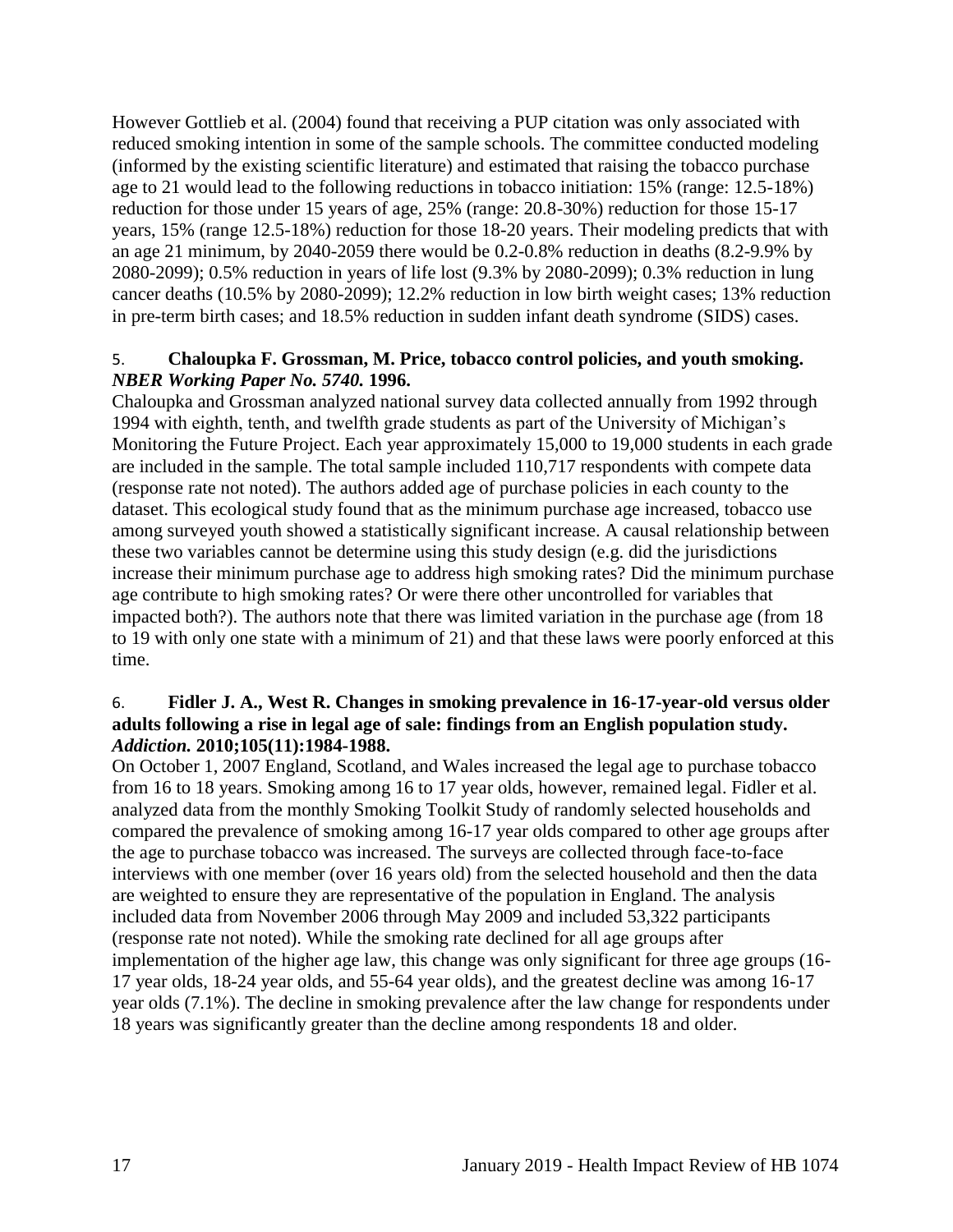#### <span id="page-20-0"></span>7. **Kessel Schneider S., Buka S. L., Dash K., et al. Community reductions in youth smoking after raising the minimum tobacco sales age to 21.** *Tobacco Control.*  **2016;25(3):355-359.**

In April 2005, Needham, Massachusetts raised the minimum age to purchase tobacco to 21 years. Kessel-Schneider et al. used data from the MetroWest Adolescent Health Survey to determine if smoking rates had declined at a different rate in Needham than in 16 nearby communities that had not raised the minimum age to 21, and also to determine if the effects were specific to tobacco or if similar patterns existed for youth alcohol use. This school-based health survey is administered every other year to students in grades 9-12 starting in the fall of 2006. Seventeen of the 26 public high schools in the region participated in all four years of the survey (2006, 2008, 2010, and 2012). Participation rates among students ranged from 88.8% to 89.6%, with 16,385 to 17,089 students participating each year. The authors controlled for two factors of school composition—percent of students receiving free and reduced lunch and percent of Caucasian students. In 2006 the smoking rates were not significantly different between Needham and the 16 comparison communities. From 2006 to 2008 and also from 2008 to 2010 the smoking rates decreased significantly more in Needham than in the comparison communities. From 2010 to 2012, the smoking rates decreased significantly more in the comparison cities than in Needham. The authors indicate that this suggests that raising the minimum purchase age may lead to a greater decline in smoking in the years immediately after the policy change. When looking at the time period from 2006 to 2010 the authors found that the smoking rates declined significantly more in Needham than in the comparison communities. This trend was true for all observed subgroups (females, males, Caucasian, non-Caucasian, and for each grade except for 9th graders who reported low smoking rates). From 2006 to 2012 the percentage of students under 18 who reported purchasing cigarettes in stores declined significantly more in Needham (from 18.4% to 11.6%) than in the comparison communities (from 19.4% to 19.0%). The authors also found that this greater decline in Needham occurred between each of the survey years, but that the decline between 2010 to 2012 was not significantly greater in Needham than the comparison communities. There was a general decrease in alcohol use between 2006 and 2012, but there was not a significant difference in the decline between Needham and the comparison communities. The authors note that the age change was paired with enforcement efforts across Massachusetts. In 2008 there were 57 compliance checks in Needham, and zero illegal sales to those under age 18 were identified. The researchers highlight a few limitations of the study, such as a lack of baseline data because the first survey was administered over a year after the legislation was adopted. They note that Needham and one of the comparison communities passed a law in 2009 prohibiting tobacco sales in pharmacies, which may also have impacted smoking rates. They note that no other tobacco legislation passed during the study period, but that they did not account for non-policy tobacco programs in Needham or the comparison communities.

## 8. **Lewit E.M., Hyland, A., Kerrebrock, N., et al. Price, public policy, and smoking in young people.** *Tobacco Control.* **1997;6(Supplement 2):S17.**

Lewit et al. analyzed data from two cross-sectional, school-based surveys. The surveys were conducted with ninth graders from randomly selected classrooms in 21 communities (one in Canada and the rest in the United States) in 1990 (n=8,504 students) and 1992 (n=8,858 students). Student and parent refusal rates were 4% in both 1990 and 1992. Almost 89% of these respondents had complete data and were included in the analyses. Smoking "participation" was defined as smoking at least one whole cigarette in the past 30 days. The authors included a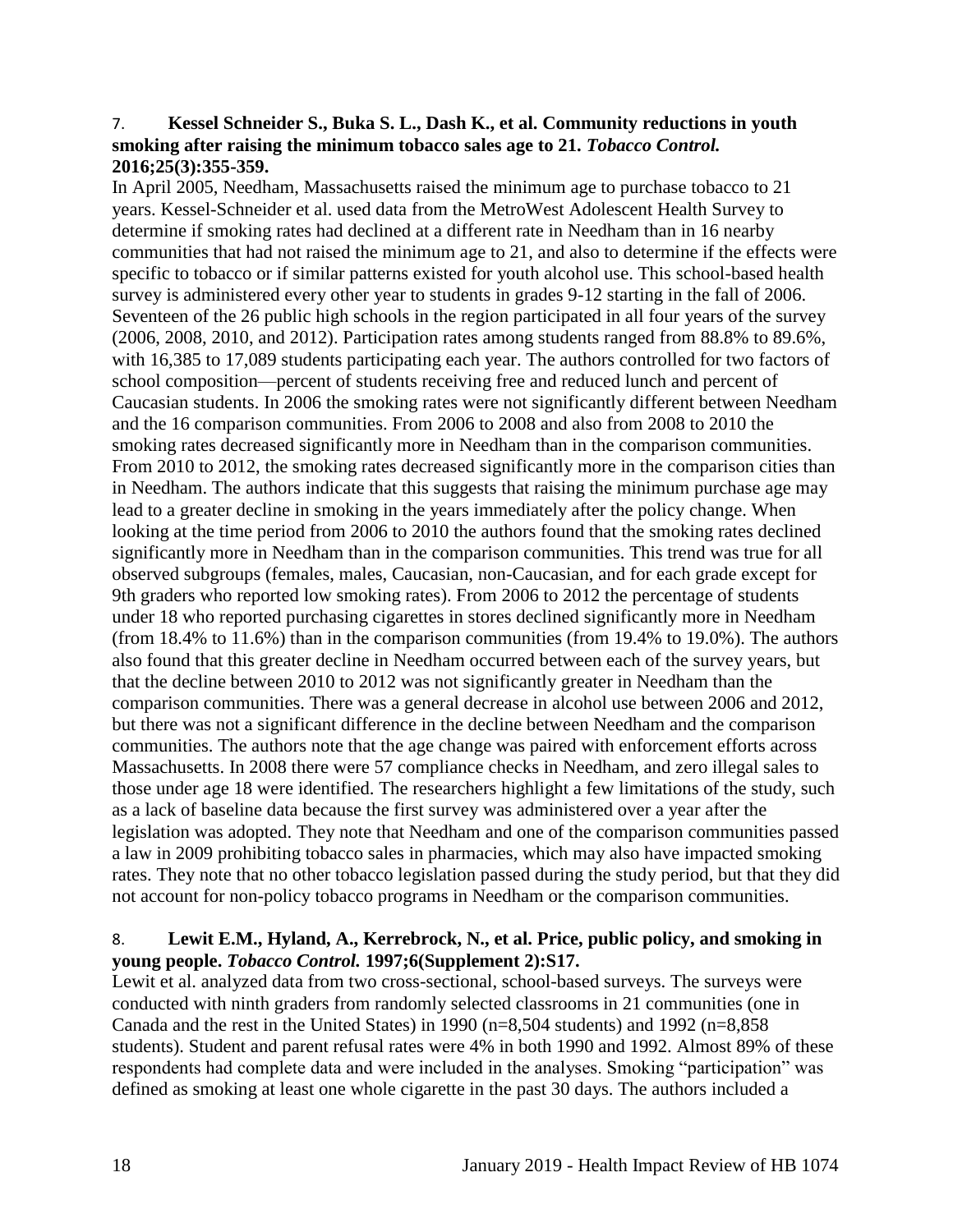number of variables in their multivariate logistic regression models including: age, race, sex, exposure to tobacco education in school, exposure to pro- and anti-tobacco messages, cigarette price in the area, and tobacco control policies in the area. They found that policies that restricted purchase of cigarettes for those under 18 years were associated with lower smoking participation among both male and female students in the sample. These policies were not associated with non-smoking participants' reported intent to smoke in the future.

## <span id="page-21-0"></span>9. **Millett C., Lee J. T., Gibbons D. C., et al. Increasing the age for the legal purchase of tobacco in England: impacts on socio-economic disparities in youth smoking.** *Thorax.*  **2011;66(10):862-865.**

On October 1, 2007 England, Scotland, and Wales increased the legal age to purchase tobacco from 16 to 18 years. Millet et al. explored the impact of the change on the disparities in access to cigarettes and smoking behavior in England. The authors analyzed 2003 to 2008 data (with 2007 data excluded) from the Smoking, Drinking, and Drug Use Among Young People in England annual survey. This school-based survey is conducted with a random sample of 11-15 year olds. In 2008 the survey had a 58% response rate among schools (264 schools) and an 88% response rate among selected students in these school (n=7,798 students). The survey schools were reflective of the schools in England generally. The researchers controlled for several potential confounding factors (age, gender, race/ethnicity, and past alcohol or drug use) in their analysis. They found that students receiving free school meals (FSM)—a proxy for family income—were more likely to smoke than their counterparts. The year after the minimum tobacco purchase age was increased to 18 years, there was a significant reduction in regular smoking (smoking at least one cigarette per week) among students (adjusted OR 0.67 [95% CI 0.55-0.81]). There were not significant difference in the effect on smoking rates for students eligible for FSMs and their counterparts. There was also a significant decrease after the law passed in the number of regular smokers who reported usually buying cigarettes from a commercial vendor or vending machine. This trend was true for both FSM and non-FSM eligible students accept for purchases from vending machine which did not decline significantly for FSM eligible students. Both groups of students did report a significant increase in the rates of buying cigarettes from friends, relatives, and others following enactment of the law. FSM eligible students were no more likely than their counterparts to usually buy cigarettes from these sources in both 2006 (before the law) and in 2008. There were significant increases in the number of non-FSM regular smokers who reported that it was difficult to buy cigarettes from a shop and also a significant decrease in the number of non-FSM respondents who reported that their last attempt to buy cigarettes from a shop was successful after implementation of the law. These trends were not significant among FSM regular smokers; however there was no significant difference between the FSM and non-FSM regular smokers in the ease of purchase in either 2006 or 2008. The authors conclude that increasing the minimum age to purchase tobacco in England was associated with a significant reduction in smoking among youth with neutral impacts on disparities by FSM.

# <span id="page-21-1"></span>10. **Norberg K. E., Bierut L. J., Grucza R. A. Long-term effects of minimum drinking age laws on past-year alcohol and drug use disorders.** *Alcohol Clin Exp Res.*  **2009;33(12):2180-2190.**

Norberg et al. cite several studies on the connection between MLDA policies and alcohol use conducted after 1999 (the cut-off year for studies included in the 2002 systematic review by Wagenaar and Toomey summarized in this Health Impact Review). The authors indicate that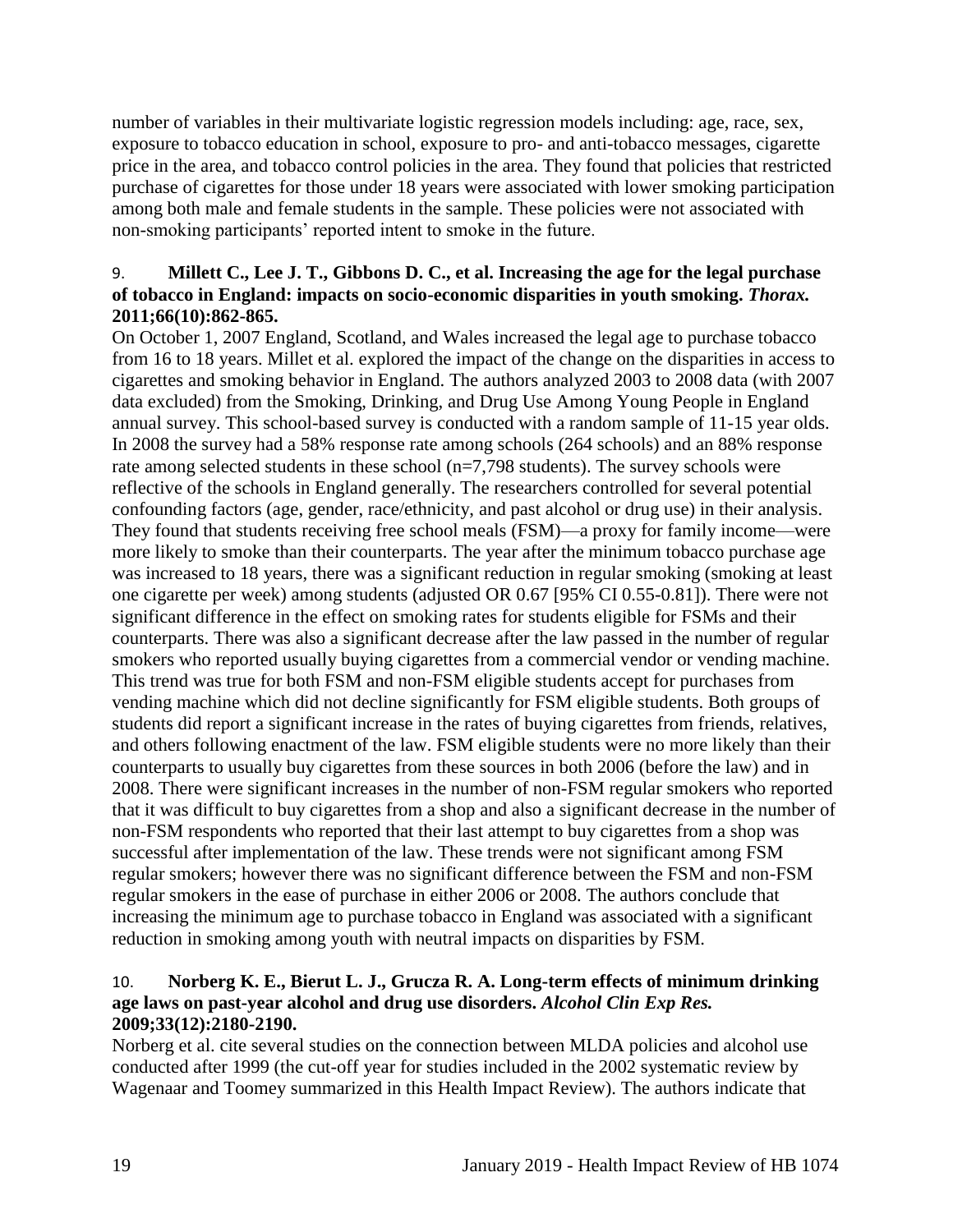most of these studies have "found that higher MLDAs led to later initiation of drinking and reduced frequency of heavy drinking." The authors analyzed the connection between adolescent exposure to different minimum legal drinking ages and later alcohol and substance use disorders using data from the 1991 National Longitudinal Alcohol Epidemiological Survey and the 2001 National Epidemiological Study of Alcohol and Related Conditions (total n=33,869 respondents). They controlled for a number of potential confounding factors and found that adults who had been legally allowed to purchase alcohol before age 21 were significantly more likely to have an alcohol use disorder or other drug use disorder in later adulthood.

#### 11. **Rimpela A. H. The effectiveness of tobacco sales ban to minors: the case of Finland.**  *Tobacco Control.* **2004;13(2):167-174.**

In March 1, 1977 Finland introduced a ban on tobacco sales to people "apparently" under 16 years of age. In 1995 this age limit was raised to 18 years. Every two years, starting in 1977, the Adolescent Health and Lifestyle Survey (AHLS) was mailed to a nationally representative sample of 12, 14, 16, and 18 year olds in Finland. The response rates (separated by sex) ranged from 50-92% depending on the year, but were above 70% in most years. Every year since 1996 the School Health Promotion Survey (SHPS) has been administered in eighth and ninth grade classrooms. The authors included schools in the analysis that had participated in each of the following years: 1997, 1999, 2001, and 2003 (n=226,681). Participation ranged from about 20% to 80% of the Finish municipalities depending on the year. The percentage of 14 year old daily smokers who reported buying tobacco for themselves from a commercial source had a slight but significant decrease from 1977 (when the age 16 limit was enacted) to 1981(from 87% to 83%), while no significant change was observed among the 16 and 18 year olds. In these same years there was a significant decrease in the proportion of 14 year old daily smokers who bought tobacco from shops (one commercial source), a trend that was seen among 16 year olds (not targeted by the law) as well. Between 1995 (when the age 18 limit was enacted) and 2001 there were significant decreases in the number of 14 and 16 year olds who reported purchasing tobacco, while no significant change was observed among 18 year olds. In these same years there were significant decreases in the proportion of 14 and 16 year old daily smokers who had purchased tobacco from shops and kiosks, while there were no significant changes among 18 year olds. However, purchases of tobacco from other outlets increased in 14, 16, and 18 year olds from 1995 to 1997. This trend reversed among 14 and 16 year olds between 1999 and 2003, but not among 18 year olds. There was also a significant increase in the purchase of tobacco from friends among 16 year olds from 1995 to 1997. There was a decrease in daily smoking among all age groups after 1977, but this was a short term change. There was no immediate decrease in daily smoking after the 1995 legislation, but there was a significant decline in smoking rates between 2001 and 2003 among all 14 year olds and among 16 year old boys. Smoking rates among 18 year olds remained flat during the entire period. The delay between the 1995 legislation and the 2001-2003 decline in smoking rates implies that factors other than the increase to age 18 (or some interaction of factors with the age increase) led to this decline rather than the smoking age increase alone. Daily consumption of cigarettes did not diminish after the 1977 or 1995 policy changes. The authors speculated that a lack of enforcement of the bans and the fact that the bans did not address social sources of tobacco may be responsible for a lack of sustained change to the smoking rates immediately following the legislation changes. The lack of enforcement was highlighted by data indicating that in 2002-2003 72% of schoolchildren reported that it was very easy or fairly easy to buy tobacco from a commercial source.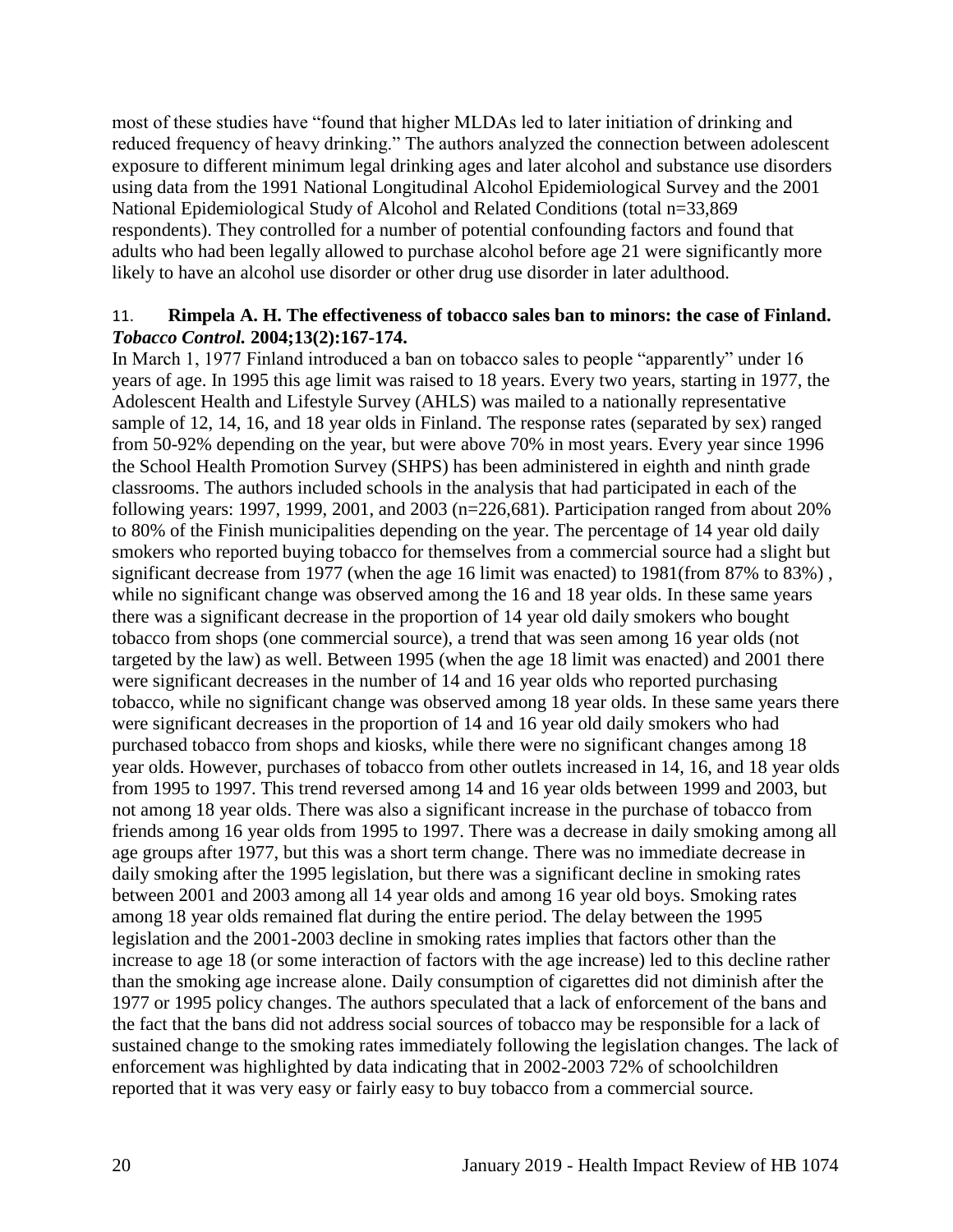#### <span id="page-23-1"></span>12. **Wagenaar A.C., Toomey, T.L. Effects of minimum drinking age laws: Review and analyses of literature from 1960 to 2000.** *Journal of studies on alcohol.*  **2002;14(Supplement):206.**

Wagenaar and Toomey conducted a systematic review of the literature published between 1960 and 1999 on the impacts of minimum legal drinking age (MLDA) laws. The authors identified 132 studies. They graded the quality of each study based on sampling design, study design, and presence of a comparison group. Forty-eight of these studies looked at the impact of MLDA laws on indicators of alcohol consumption; and these studies looked at 78 alcohol consumption outcome measures. Twenty-seven of these 78 analyses (35%) found that as the legal age was raised alcohol consumption decreased significantly or as it was lowered alcohol consumption increased significantly (an inverse relationship between the MLDA and alcohol consumption). Eight additional analyses also found this inverse relationship between the MDLA and drinking but they did not report statistical significance. Five of the 78 analyses found a positive association between the MLDA and alcohol consumption. Only 17 of these 78 analyses reported statistical significance; used higher quality study designs, a probability sample or census, a comparison group, and an indicator of alcohol consumption (rather than alcohol purchase). Of these 17 higher quality analyses (from 14 different studies) eight (47%) found that increases in the MDLA were associated with significant decreases in alcohol consumption. One analysis found that the MLDA increase was associated with an increase in alcohol consumption, and eight analyses (47%) found no significant change in alcohol consumption. The authors conclude that several factors may account for the variability in results, including by how many years the MLDA was increased.

## <span id="page-23-0"></span>13. **Yoruk C., Yoruk, B. Do Minimum Legal Tobacco Purchase Age Laws Work?**  *IDEAS Working Paper Series from RePEc.* **2014.**

Yörük and Yörük applied a regression discontinuity design to the National Longitudinal Survey of Youth 1997 cohort (NLSY97) data to estimate the potential impacts of minimum legal tobacco purchase ages in the United States. The NLSY97 is a national sample of 12 to 16 year olds (n=9,022). The authors note that the response rate is "quite high" but do not provide the exact number. Data were collected through annual personal interviews with youth respondents. In the first year of the survey, one of the respondents' parents was also interviewed. The authors only included respondents who had been surveyed over the 1998 to 2004 period, who were up to two years older or younger than the minimum purchase age in their jurisdiction, and who were single as of the interview date. The researchers applied several models, and while some found significantly higher smoking rates among youth who had reached the minimum age, the authors concluded that their most robust model found that the higher smoking rates among youth over the minimum age compared to those younger than the minimum age were not significant. This model did, however, indicate that the probability of smoking for males and those who reported smoking before reaching the minimum purchase age was higher for those that had reached the minimum legal purchase age than for those who had not yet reached the minimum age. For those who had reported smoking before they reached the legal age, reaching the legal age was associated with a 5.1 percentage point increase in the probability of smoking recently, and a 24.7 percent increase in the number of days they smoked in the past month. The authors suggest that this indicates that youth who have not smoked by the minimum purchase age are unlikely to start smoking when they reach that age, but those who have smoked before this age may increase their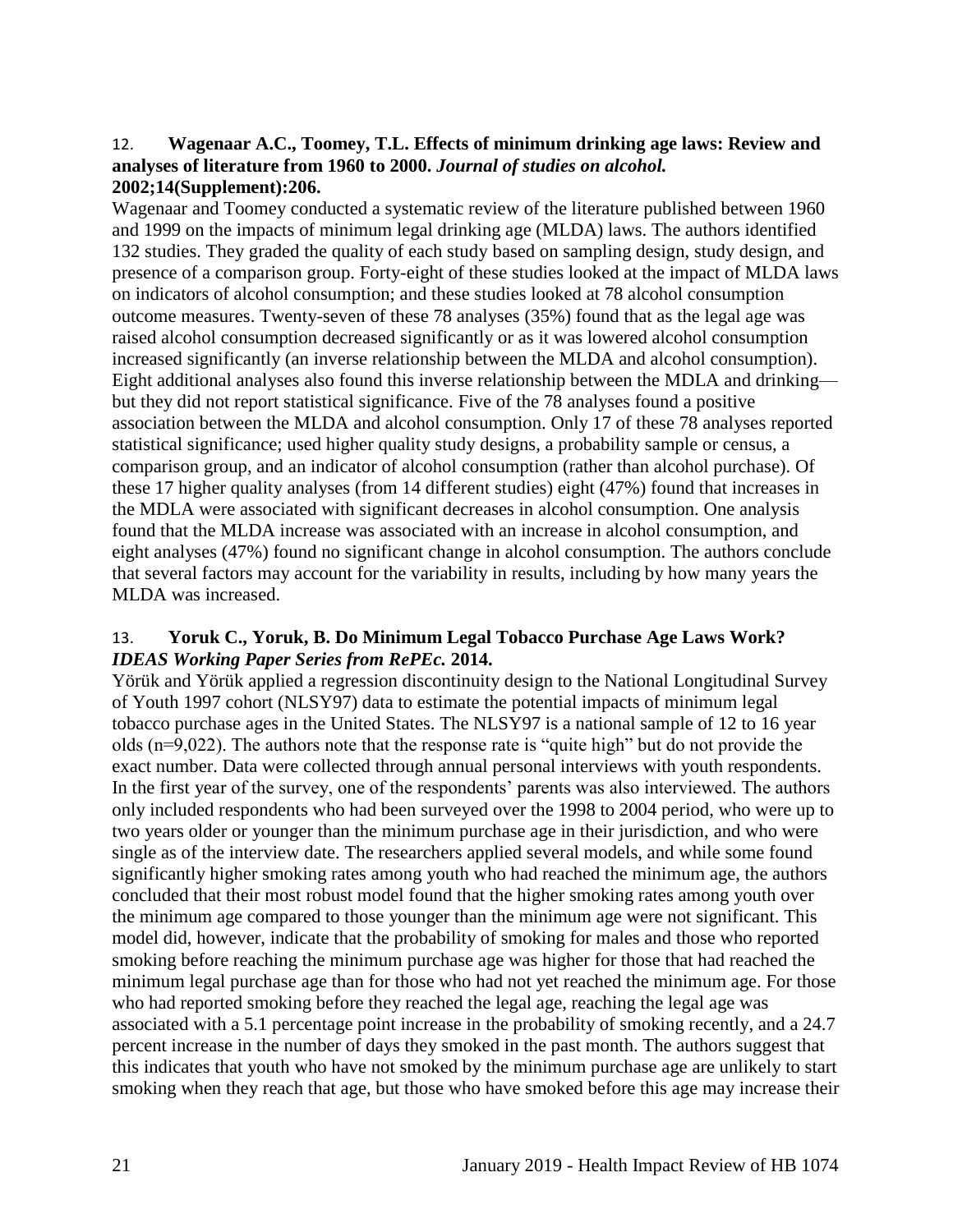usage when they reach the minimum purchase age. For males, reaching the minimum purchase age was associated with a 3.1 percentage point increase in the probability of smoking, and a 10.4 percent increase in the average number of cigarettes smoked per day. The authors conclude that their models indicate that minimum purchase age policies are only effective in reducing smoking participation among certain groups (young males and youth who reported smoking at all before reaching the minimum purchase age). The authors note that their results can only be generalized to youth who are around the minimum purchase age and not to other age groups.

## <span id="page-24-0"></span>14. **Centers for Disease Control and Prevention National Center for Chronic Disease Prevention and Health Promotion, Office on Smoking and Health. The Health Consequences of Smoking: 50 Years of Progress. A Report of the Surgeon General. U.S. Department of Health and Human Services; 2014.**

The analysts writing the Surgeon General's reports on the health effects of smoking use a set of criteria to rank the strength of evidence that a causal relationship exits. For each health indicator, the analysts synthesize the evidence and then apply the criteria to the body of evidence. The report is then vetted by a series of external editors who are tasked with ensuring the accuracy of the report. This comprehensive analysis includes hundreds of references. The 2014 report concludes that since the 1964 Surgeon General's report, a very strong body of evidence has shown a causal link between cigarette smoking and diseases in nearly every organ, cancer (e.g. lung, liver and colorectal cancer), diminished health status, exacerbation of asthma, inflammation, impaired immune function, age-related macular degenera¬tion, harms to the fetus, diabetes, erectile dysfunction, arthritis, and premature death. Research also shows that secondhand smoke causes cancers, reparatory disease, cardiovascular disease, stroke, and harms to infant and child health. This report also summarizes the evidence indicating that tobacco use may have a different impact on adolescents than adults. The authors indicate that adolescence is a vulnerable stage of brain development, and that nicotine exposure during this age may have lasing adverse effects on brain development.

# 15. **Kann L., McManus T., Harris W.A., et al. Youth Risk Behavior Surveillance-- United States, 2017.** *Morbidity and Mortality Weekly Report, Centers for Disease Control and Prevention.* **2018;67(8).**

This MMWR Surveillance Report provides updated findings from the 2016-2017 Youth Risk Behavior Surveillance System (YRBSS) on the leading causes of morbidity and mortality among youth, including unintentional injuries and violence; tobacco use; alcohol and drug use; sexual behaviors; dietary behaviors; and physical inactivity. It presents data on health behaviors and health disparities by sex, race/ethnicity, grade in school, and sexual orientation. This is the first YRBSS survey that reports on questions added in 2015 related to sexual orientation. Washington State did not participate in the 2016-2017 YRBSS. Specific to tobacco use, this version of YRBSS either changed the wording of the question or response or asked a question for the first time related to the following measures: "having first tried cigarette smoking before age 13 years; having usually gotten their own electronic vapor products by buying them in a store; current, current frequent, and current daily smokeless tobacco uses; current cigarette, cigar, or smokeless tobacco use; current cigarette, cigar, smokeless tobacco, or electronic vapor produce use; having tried to quit using all tobacco products." From 1991 to 2017, the prevalence of ever trying cigarette smoking significantly decreased from 70.1% to 28.9% nationally. Male, white, andgay, lesbian, and bisexua) students were more likely to have ever tried cigarette smoking compared to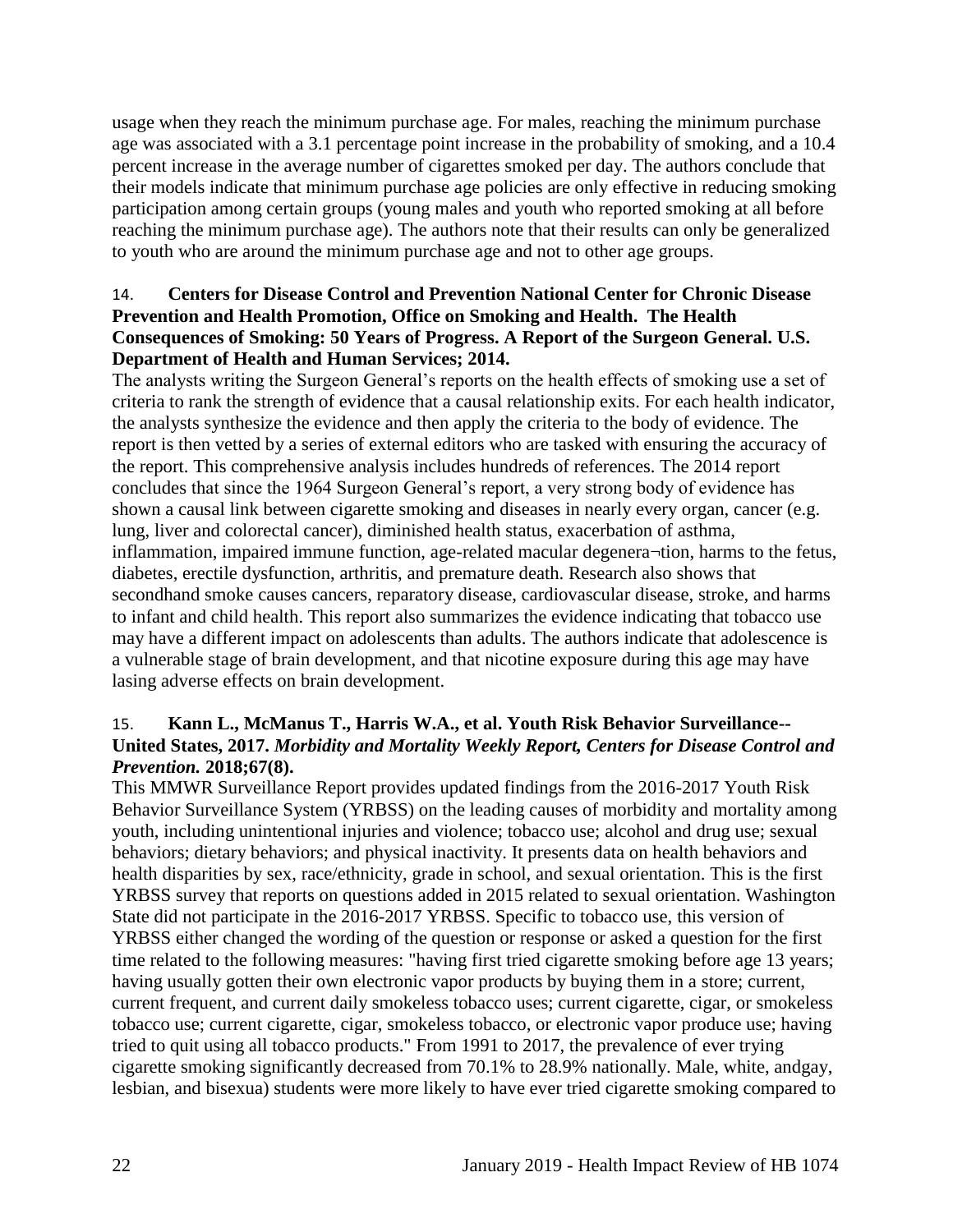other students. In addition, this YRBSS asked for the first time about cigarette smoking before 13 years of age, and results indicated that 9.5% of students had tried cigarette smoking before 13 years of age. From 1991 to 2017, the prevalence of current cigarette use (smoked a cigarette at least once in the past 30 days) also significantly decreased from 27.5% to 8.8% nationally. Among students that currently used cigarettes, the prevalence was higher for males (9.8%) than females (7.8%), and whites (11.1%) compared to Hispanic (7.0%) or black (4.4%) students. Current cigarette use was almost twice as high among gay, lesbian, and bisexual students (16.2%) compared to heterosexual students (8.1%). Nationally, 2.6% of students had smoked cigarettes on 20 or more days in the past 30 days, and 2.0% of students had smoked cigarettes on all 30 days. Frequent cigarette use was higher among whites and gay, lesbian, and bisexual students. Nationally, 42.4% of students had every used an electronic vapor product (e.g. ecigarettes, e-cigars, e-pipes, vape pipes, vaping pens, e-hookahs, hookah pens), and 13.2% of students currently used e-cigarettes (used an electronic vapor product at least once in the past 30 days). Among students that currently used e-cigaretes, the prevalence was higher for males  $(15.9\%)$  than females  $(11.8\%)$ ; whites  $(15.6\%)$  compared to Hispanic  $(11.4\%)$  or black  $(8.5\%)$ students; and gay, lesbian, and bisexual students (17.5% compared to 13.2% of heterosexual students). Nationally, 3.3% of students had used an electronic vapor product on 20 or more days in the past 30 days, and 2.4% of students had used an electronic vapor product on all 30 days. Frequent vapor product use was higher among male, white, and gay, lesbian, and bisexual students. Among students that currently used electronic vapor products, 13.6% had gotten their own electronic vapor products by buying them in a store. Nationally, 5.5% of students currently used a smokeless tobacco product (e.g. chewing tobacco, snuff, dip, snus, or a dissolvable tobacco product). Approximately 24% of students had used any tobacco product during the past 12 months. Of these students, 41.4% had tried to quit and females, whites and Hispanics, and gay, lesbian, and bisexual students were more likely to have tried to quit. Overall, males were more likely to have engaged in tobacco use risk behaviors than females. White students were more likely to have engaged in tobacco use risk behaviors than Hispanic or black students. Gay, lesbian, and bisexual students were more likely to have engaged in tobacco use risk behaviors than heterosexual students, and the prevalence for current, current frequent, and current daily cigarette use was twofold or greater for gay, lesbian, and bisexual students compared to heterosexual students. The prevalence for current frequent and current daily cigarette use, and current frequent and current daily cigar use was twofold or greater for students who had sexual contact with only the same sex or with both sexes compared to students who had sexual contact with only the opposite sex.

#### 16. **Zhang X., Vuong T. D., Andersen-Rodgers E., et al. Evaluation of California's 'Tobacco 21' law.** *Tobacco Control.* **2018;27(6):656-662.**

California's Tobacco 21 law went into effect in June 2016 and raised the purchase age from 18 to 21 for tobacco products and e-cigarettes. The law did not apply to active-duty military personnel or tribal lands. Zhang et al. described the implementation evaluation plan and preliminary findings. California launched an informational campaign using used mass media and retailer communication to increase awareness, acceptance, and compliance with the law. This study presents preliminary findings related to the campaign's proximal outcomes to increase awareness of the law among the general public, youth, and retailers; to increase awareness about the dangers of smoking at a young age; to increase the perception that tobacco is difficult to obtain for youth; to increase retailer compliance with the new law; and to increase call volume to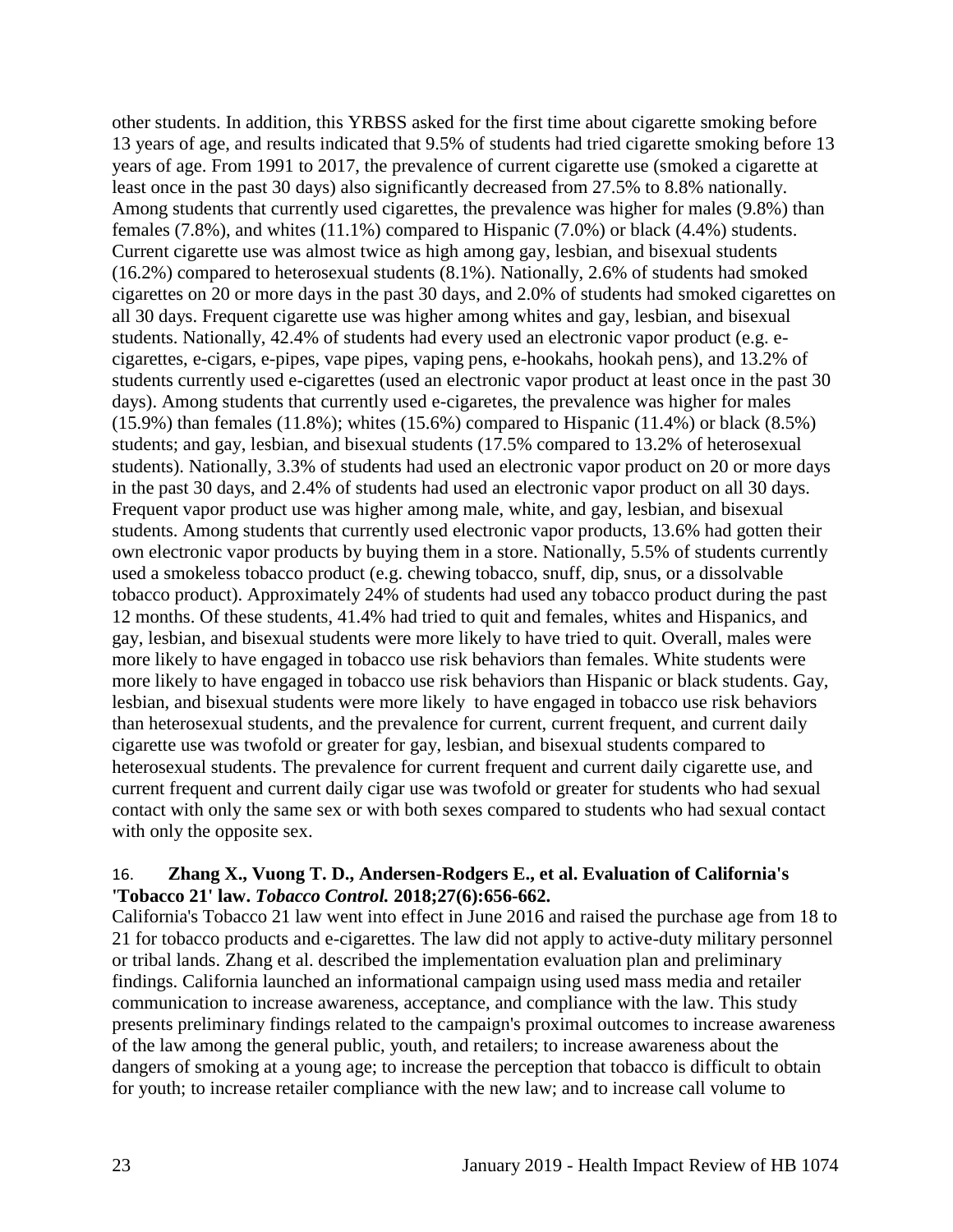California's quitline. The authors used a phone survey of tobacco retailers, an online survey of adults aged 18 to 64 years of age, and surveys with retailers to understand changes in awareness, acceptance, and compliance. Results from these surveys found that 98.6% (95% CI 98.0 to 99.2)of retailers surveyed were aware of the Tobacco 21 laws, and 60.6% (95% CI 58.1 to 63.2) supported the law. In addition, retail violation rates statistically significantly decreased from 10.3% before Tobacco 21 to 5.7% after the law, with illegal tobacco sales to 15-16 year old decreasing significantly. Tobacco-only retailers were more likely to violate the law than other retailers. Among youth and young adults aged 18 to 24, approximately 63.6% were aware of the Tobacco 21 law and 61.7% agreed that raising the purchase age would reduce youth tobacco use. While awareness was high across all racial/ethnic groups, Hispanics and non-Hispanic blacks were statistically significantly more likely to agree that raising the age of tobacco sales to 21 would reduce youth tobacco use. In addition, "e-cigarette users were signficantly less likely to agree, suggesting that continued public health education campaigns are needed to communicate the health risks associated with e-cigarettes." Of retailers surveyed, approximately 58% also reported that they recieve at least one complaint per month about the law and "23.6% of retailers reported observing shoulding tapping at least once per month, suggesting that educational efforts need to discourage persons over 21 years of age purchasing tobacco products for underage persons." The authors note that only short-term outcome information is available, and that the law has not been in place long enough to evaluate how the law has impacted tobacco use among 18-24 year olds.

## 17. **Macinko J., Silver D. Impact of New York City's 2014 Increased Minimum Legal Purchase Age on Youth Tobacco Use.** *American Journal of Public Health.* **2018;108(5):669- 675.**

Macinko and Silver evaluated the impact of New York City's Tobacco 21 law on adolescent tobacco use. New York City implemented a Tobacco 21 law in October 2013, and also passed Sensible Tobacco Enforcement legislation which strengthened penalties for violating the law. The authors noted that, at the time of publication in March 2018, "there has only been 1 empirical study showing modest reductions in youth cigarette smoking after [a minimum legal purchase age] 21 law was passed in 1 small town." This study represents the second study to empirically evaluate the impact of a Tobacco 21 law on youth tobacco use. Macinko and Silver compared tobacco use in New York City to tobacco use in two groups that did not change the minimum legal purchase age using a difference-in-differences designs. As control groups, they used the rest of New York State and four cities in Florida that did not have Tobacco 21 laws and had similar demographics as New York City. They used survey results from the Youth Tobacco Survey and the Youth Risk Behavior Survey, both implemented by the Centers for Disease Control and Prevention. All analyses controlled for grade (or age), sex, race/ethnicity, and disposable income. Overall, they found that adolescent tobacco use statistically significantly decreased ( $p < 0.05$ ) after New York City implemented Tobacco 21, though the decline was small (1.04 percentage points, or 3%). However, tobacco use decreased at a greater rate in control locations than in New York City. For example, after the implemention of Tobacco 21 in New York City, adolescent tobacco use decreased 9.39 percentage points ( $p < 0.001$ ) for the rest of New York State. The authors stated, "over the study period, combined rates of cigarette, smokeless tobacco, and cigar use declined in both [New York City] and the rest of New York State, although the decline in New York State was steeper with a statistically significant difference in 2016." In addition, although tobacco use in New York State and New York City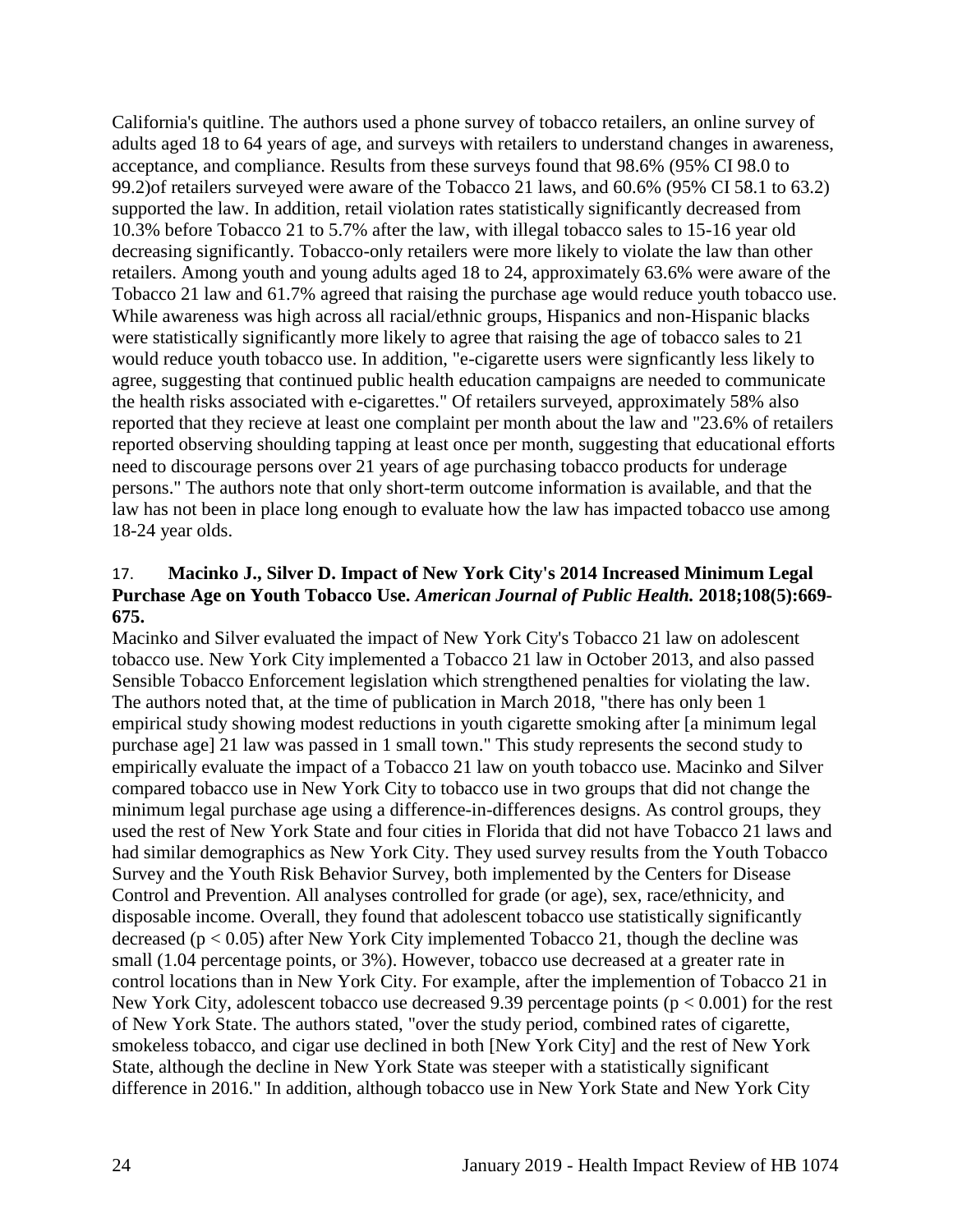both decreased overall, in 2016, rates tobacco use in New York State were lower than rates in New York City. The authors also "observed no signficant change in [New York City] or in the rest of New York State in the percentage reporting buying cigarettes in stores or having their ID checked from 2008 ot 2016." E-cigarette use increased significanatly after the implementation of Tobacco 21. In addition, "the percentage reporting quit attempts during the study period increased in New York State and decreased in [New York City]." The authors found no significant change before and after implemeting Tobacco 21 in purchase of loose cigarettes, quit attempts, or mean age of tobacco initiation in New York City. They stated, "these findings suggest that either the broad set of regulations adopted by [New York City] were not robust enough to alter youth tobacco use in the city beyond those occuring in comparison communities or may have been rendered less effective because of poor retailer compliance and illicit tobacco supplies." The authors concluded that, "increasing the [minimum legal purchase age] to 21 years in [New York City] did not accelerate reductions in youth tobacco use any more rapidly than declines observed in comparison sites." They recommend that other locations considering Tobacco 21 legislation ensure adequate enforcement and compliance monitoring among retailers, and suggest that locations with high tobacco use and low tobacco excise taxes may see a greater impact.

#### <span id="page-27-0"></span>18. **Dutra L. M., Glantz S. A., Arrazola R. A., et al. Impact of E-Cigarette Minimum Legal Sale Age Laws on Current Cigarette Smoking.** *Journal of Adolescent Health.*  **2018;62(5):532-538.**

Dutra et al. evaluated the impact of state-level implementation of minimum legal sale age for ecigarettes. In 2016, the U.S. Food and Drug Administration prohibited the sale of e-cigarettes to individuals younger than 18. Prior research has found mixed results about whether setting a minimum legal sale age for e-cigarettes (essentially reducing access) leads to increased or decreased cigarette smoking among adolescents. This study, "used individual-level data from the 2009-2014 [National Youth Tobacco Survey] to assess the relationship between e-cigarette [minimum legal sales age] laws and cigarette smoking among youth, adjusting for e-cigarette and other tobacco use, as well as other individual and state-level covarieates. The relationship bewteen e-cigarette [minimum legal sales age] laws and youth e-cigarette use was also assessed." The study controlled for individual factors, including sex, race/ethnicity, age, current e-cigarette and other tobacco use, and for state-level factors like household income, unemployment rate, legalization of marijuana, smoke-free laws, and state cigarette tax. The authors used logistic regression models, and were able to test for temporality. Their analysis found that states with minimum legal purchase age laws for e-cigarettes increased from 0% in 2009 to approximately 50% in 2014. Overall, implementing a minimum legal sale age (of 18 or 19) for e-cigarettes was not signficantly associated with past 30-day cigarette smoking or current e-cigarette use for adolescents. However, the authors note that, "the lack of statistical significance in the present analysis is likely due to adjusting for current e-cigarette and other tobacco use because the exclusion of these variables from the model resulted in a signficant negative association between lagged and unlagged e-cigarette [minimum legal sales age] laws and youth smoking, suggesting that these laws may help reduce e-cigarette use." They also noted that, "in addition to its direct effect on e-cigarette use, increasing the age of legal purchase for e-cigarettes to 21 has the potential to reduce cigarette smoking because lognitudinal analyses suggest that adolescent ecigarette use is a predictor of future cigarette smoking."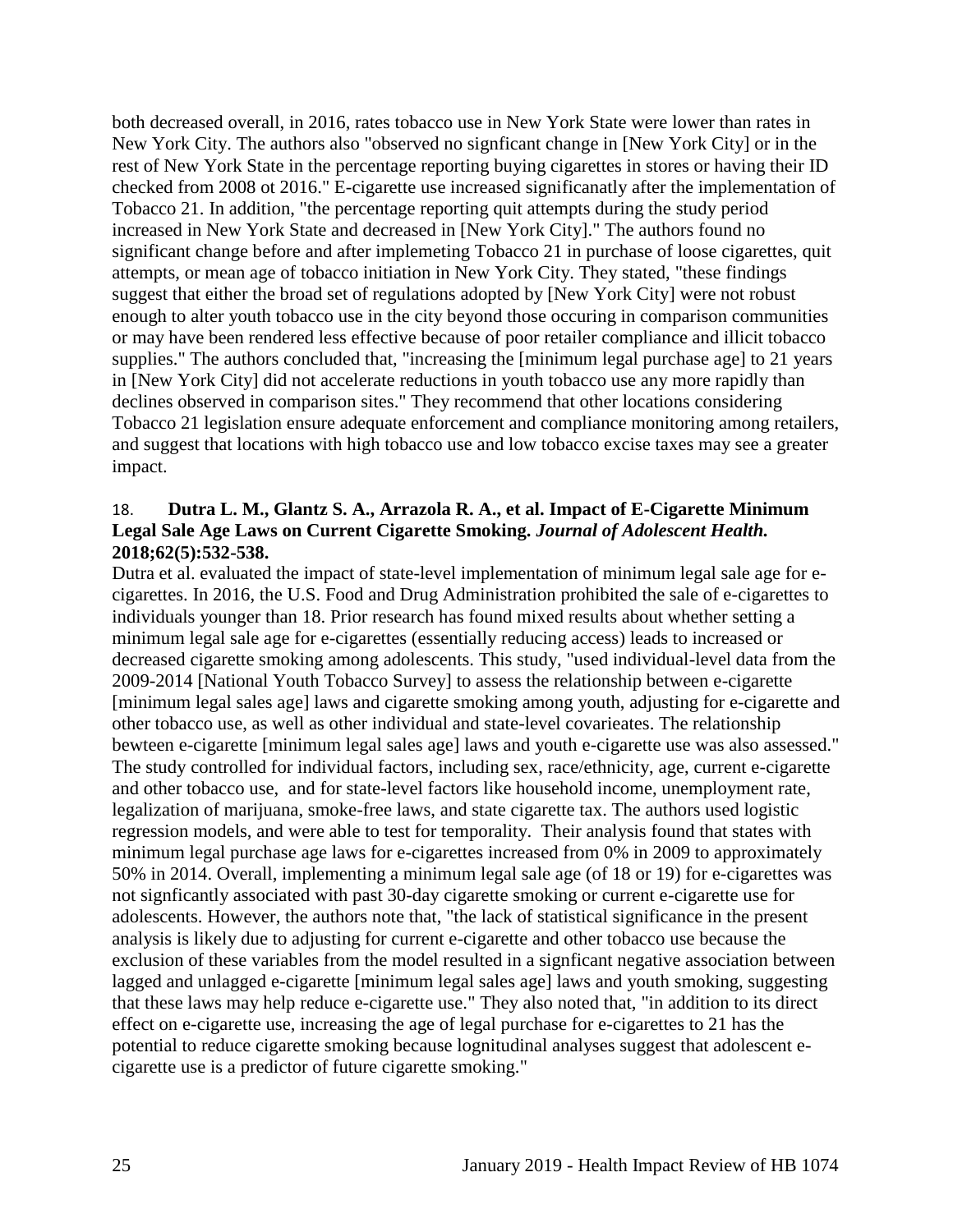#### <span id="page-28-0"></span>19. **Abouk R., Adams S. Bans on electronic cigarette sales to minors and smoking among high school students.** *Journal of Health Economics.* **2017;54:17-24.**

Abouk and Adams found that banning electronic cigarette sales to minors reduced the incidence of cigarette smoking and e-cigarette use among high school seniors. In 2016, the U.S. Food and Drug Adnimistration regulated e-cigarettes, setting a minimum legal sales age of 18 nationally. The authors note that the impact of restricting access to e-cigarettes was unclear as, "the question of whether e-cigarettes and regular cigarettes are substitutes or complements is not resolved." Using results from the 2007 to 2014 Monitoring the Future survey , the authors looked at whether restricting the sale of e-cigarettes reduces the indicence of adolescent cigarette smoking. Monitoring the Future is an annual survey of 8th, 10th, and 12th graders at 420 public and private schools in 26 states and the District of Columbia. Sampling is not meant to be representative of the U.S. population. The authors chose to look at survey results for 12th graders in California, Minnesota, New Hampshire, New Jersey, and Utah, which restricted e-cigarette sales in 2010. Looking at state policy variables, the authors found that, in states with sales bans, "the smoking prevelance declines from 17.4% to 11.5% after the bans take effect. We note that although there were downward trends in smoking among youths nationally over this time period, the reduction implied...is particularly large in those states with e-cigarette bans." Their analysis showed that smoking rates significantly declined by 2.01 percentage points (12%) after restricting the sale of e-cigarettes to minors. At the individual level, the authors found a 2.54 percentage point (15%) decrease in smoking after restricting the sale of e-cigarettes to minors. They note that, "the explanation most sensible for these findings is that e-cigarettes and conventional cigarettes are complements and are dually used." They also found some evidence that the bans reduced e-cigarette use, especially among 12th graders who may be more likely to purchase products from retailers, but data are limited because e-cigarettes have not been on the market long.

## 20. **Cantrell J., Bennett M., Mowery P., et al. Patterns in first and daily cigarette initiation among youth and young adults from 2002 to 2015.** *PLoS One.*  **2018;13(8):e0200827.**

Cantrell et al. examined trends and patterns in first use of cigarettes and first daily use of cigarettes by age (12-14, 15-17, 18-21, 22-25), race/ethnicity (African American, Hispanic, white), and sex (female, male). They analyzed data from the National Survey on Drug Use and Health, which is an annual, cross-sectional survey of 12 to 25 year olds in the U.S. from 2002 to 2015. Cigarette initiation among 12-14 year olds and 15-17 year olds significantly decreased over time (average annual 0.32 percentage point decrease and average annual 0.53 percent point decrease , respectively). These decreases were consistent across all racial/ethnic groups and by sex. Cigarette initiation among 18-21 year olds increased from 2002 to 2009, and decreased after 2009 resulting in an overall increase over the entire study period of 0.01. The increase from 2002 to 2009 was most marked among Hispanic males. Cigarette initiation among 22-25 year olds did not change significantly over time. However, among this age group, "Hispanics experienced a signficiant linear increase of 0.12 percentage points ( $p \le 0.01$ ), resulting in an increase in initiation of about 1.6 percent points over the study period." Most of the increase was driven by Hispanic males. Daily cigarette intitiation decreased significantly over time for 12-14, 15-17, and 18-21 year olds. This trend was consistent for males and females. For 22-25 year olds, there was a small, statistically significant increase in daily cigarette use for males ( $p < 0.05$ ). The authors concluded that, "cigarette initiation was higher among 18-21 year olds than among youth for the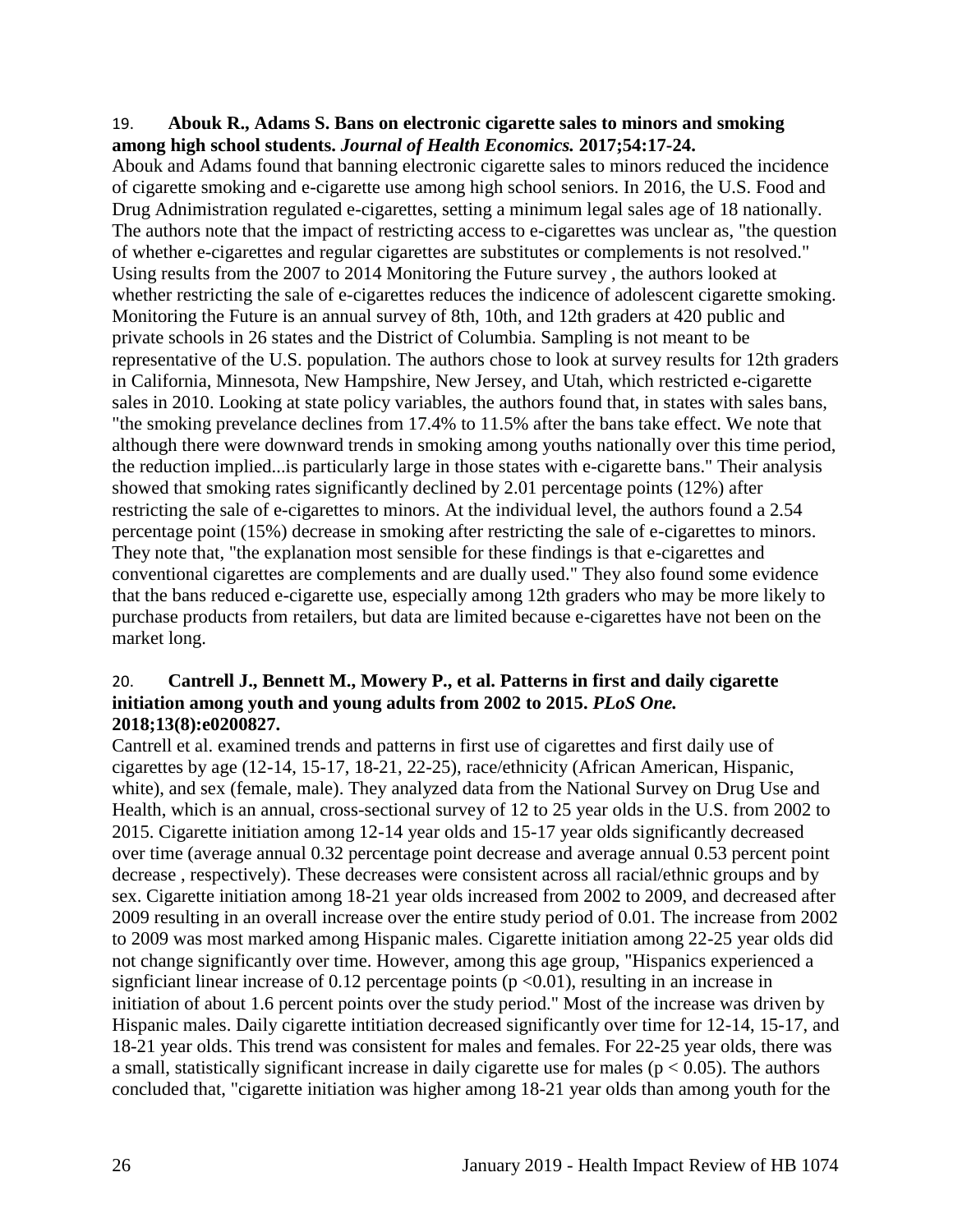period from approximately 2004 to 2015. This suggests that cigarette initiation is being delayed until young adulthood, with the highest risk of initiation occuring among young adults aged 18- 21...these trends point to the need to improve and enforce policies to reduce first initiation among the young adult population. Raising the minimum age of purchase to age 21 could be particularly efective." Across race/ethnicity, Hispanic males experienced an increase in initiation rates among 22-25 year olds and "increased cigarette initiation among young adult groups may lead to longterm patterns of non-daily smoking, which does not translate to higher rates of successful quitting for Hispanics as expected compared with non-Hispanic whites." Overall, cigarette initiation among African Americans were lower than among whites, however "late-onset African American smokers have the lowest cessation rates compared with early-onset counterparts and with early- and late-onset white smokers." Whites aged 18-21 had higher initiation rates than African Americans or Hispanics.

## 21. **Pepper J. K., Coats E. M., Nonnemaker J. M., et al. How Do Adolescents Get Their E-Cigarettes and Other Electronic Vaping Devices?** *American Journal of Health Promotion.*  **2018:890117118790366.**

Pepper et al. conducted an online survey of 1,729 adolescents aged 15-17 who reported vaping in the past 30 days (using an e-cigarette or similar device) to determine how youth obtain or access vaping devices. Adolescent use of e-cigarettes increased significantly between 2011 and 2015, and in 2016 11% of U.S. 10th graders and 12% of U.S. 12 graders reported vaping. Minimum purchase age for e-cigarettes was established nationally as 18 years in 2016. While prior studies have found that social sources are the main way adolescents access cigarettes, little is known about how adolescents access e-cigarettes and other devices. Approximately half of respondents reported smoking cigarettes in the past 30 dyas, and one-third of respondents reported using other tobacoo products in the past 30 days. They found that 78.2% of adolescents surveyed owned their own vaping device, with 32.2% purchasing their device online and 22.3% purchasing it in a vapor shop or lounge. Sources varied significantly by sex, race/ethnicity, and polytobacco use. In addition, 72.8% reporting using someone else's vaping device in the past 30 days, with 80.5% who borrowed stating that they borrowed from a friend. Adolescents were more likely to borrow a vaping device if they vaped more often, did now own their own, vaped in social situations, or had been resfused purchase. The authors suggested that, "social sources might be even more important for vaping than for smoking cigarettes; cigarette smokers likely get cigarettes from other people only when they do not possess their own, but vapers use others' devices even when they have their own."

## 22. **Meyers M. J., Delucchi K., Halpern-Felsher B. Access to Tobacco Among California High School Students: The Role of Family Members, Peers, and Retail Venues.** *Journal of Adolescent Health.* **2017;61(3):385-388.**

Meyers et al. surveyed 772 adolescents in California to determine how they obtain cigarettes, ecigarettes, and hookah. They recruited 9th and 12th grade students from 8 high schools in California to participate in a longitudinal study related to tobacco access, perceptions, social norms, marketing, and use. In general, 32.7% of students reported using hookah, 28.7% reported using e-cigarettes, and 19.2% reported using cigarettes. Approximatley 55% of respondents reporting getting their tobacco products from peers, and "adolesents [were]significantly more likely to obtain hookah, e-cigarettes, and cigarettes from a friend than any of the other sources addresssed." Of students who purchased tobacco products, students were significantly more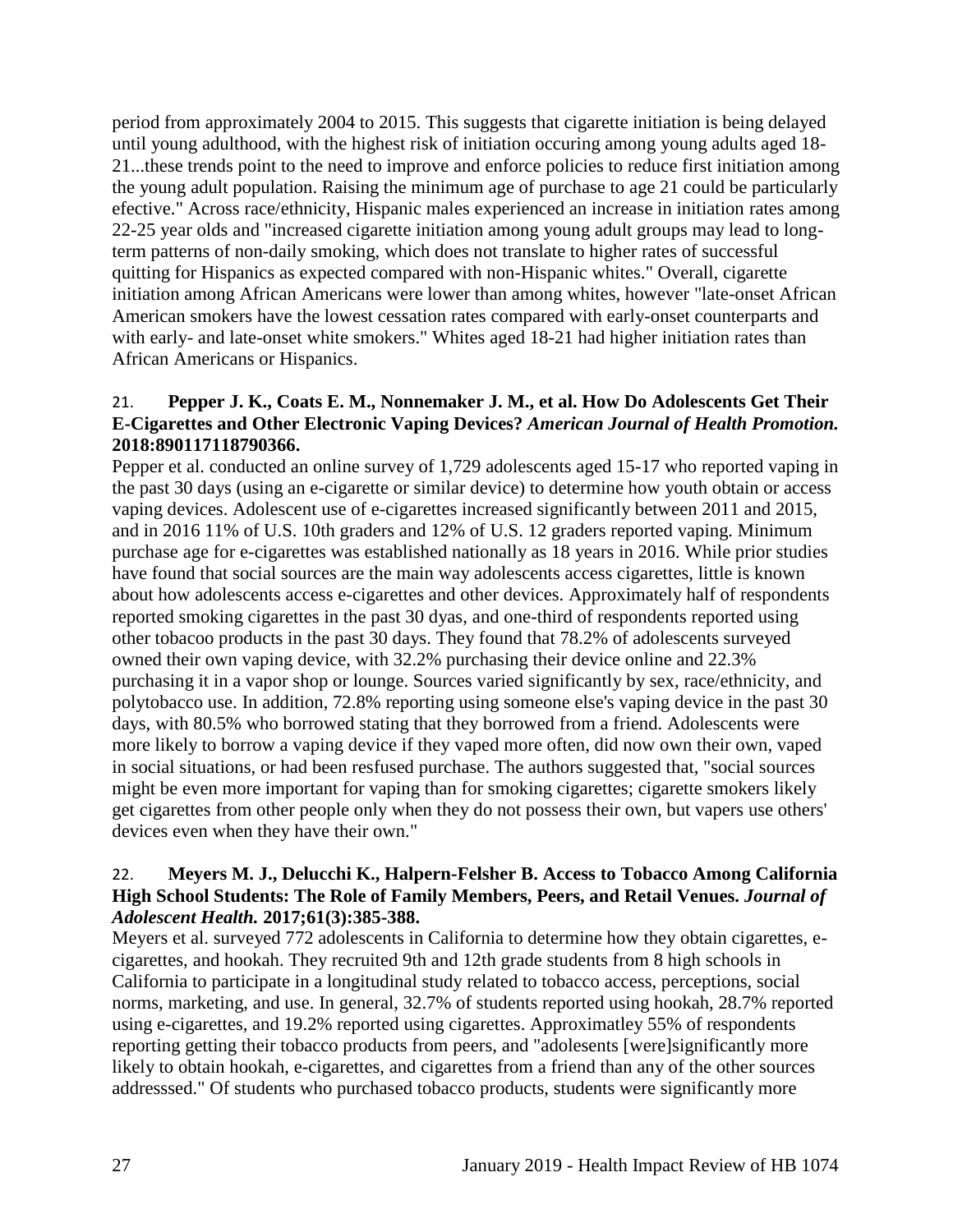likely to purchase e-cigarettes or hookah from a smoke shop than any other retailer. The authors found that, "9.3% of participants under the age of 18 reported purchasing tobacco products themselves...thus, depsite legislation banning the sale to minors, [adolescents and young adults] continue to directly purchase tobacco products at alarming rates." However, this survey was completed before California enacted their Tobacco 21 law.

# 23. **QxQ Analysis: Smoking and Electornic Cigarette Use. 2016. [http://www.askhys.net/Analyzer.](http://www.askhys.net/Analyzer) Accessed January 18, 2018.**

Washington State Healthy Youth Survey data from 2016 indicate that among 8th grade respondents American Indian/Alaskan Native (AI/AN) students (6.8% [95% CI 3.5-10.1%%) and black students (4.4% [95% CI 2.3-6.5%]) reported higher smoking rates than their Asian and Pacific Islander (API) (1.5% [95% CI 0.6-2.4%]), white (2.8% [95% CI 2.2-3.4%)], and Hispanic peers (3.1% (95% CI 2-4.2%). Among 10th grade respondents, the same trends held, with AI/AN (13% [95% CI 7.8-18.3]) and black students (7.8% [95% CI 4.2-11.4%]) reporting higher smoking rates than their peers. The percent of students who had reported smoking at all in the past 30 days was highest among 12 grade respondents. AI/AN (18.3% [95% CI 12-24.6%]) and black respondents (15% [95% CI 8.9-21.1%]) again reported higher smoking rates than their peers with 11.9% (95% CI 10-13.8%) of white youth smoking. These data suggest that in Washington State, AI/AN and black youth have disparately high rates of current cigarette use across all grades. Students from the subsample of schools who participate in the extended form version of the Healthy Youth Survey also answered questions about their sexual orientation. Eighth grade respondents who identified as lesbian, gay, or bisexual were more likely to report smoking cigarettes at all in the last 30 days (10.2% [95% CI 5.7-14.7%]) than their peers who identified as straight (2.6% [95% CI 2-3.2%]). This disparity also existed among 10th graders (15.2% [95% CI 11.5-18.9%] vs. 4.9% [95% CI 4.1-5.7%]) and 12 graders (23.5% [95% CI 19.3-27.7%] vs. 9.3% [95% CI 7.4-11.2%]). When asked how many electronic cigarettes they had used in the past 30 days, black (8.7 [95% CI 3.4-14%]) and AI/AN 8th graders (7.8% [95% CI 3.3-12.3%]) reported the highest usage. AI/AN reported the highest useage among both 10th grade respondents AI/AN (22.6% [95% CI 14-31.2%]) and 12th grade respondents (18.3% [95% CI 12-24.6%]). It is important to note that the current race/ethnicity categories aggregate diverse subpopulations into one category—so disparities within these categories may be masked. For example, API subpopulations likely have very different smoking rates but they are aggregated into one category so these differences may be missed.

#### <span id="page-30-0"></span>24. **Lydon David M., Wilson Stephen J., Child Amanda, et al. Adolescent brain maturation and smoking: What we know and where we're headed.** *Neuroscience and Biobehavioral Reviews.* **2014;45:323-342.**

Lydon et al. conducted a review of the literature on adolescent brain development and nicotine dependence. They cite evidence that smoking is most likely to be initiated during adolescence and that most adults who smoke daily initiate smoking by 18 years of age. The authors also note that once adolescents begin smoking, they are more likely than adults to continue smoking because they experience heightened positive effects from nicotine and are more susceptible to developing nicotine addiction than adults. Research also indicates that individuals who smoked their first cigarette at a younger age and who had a more pleasant experience are more likely to smoke additional cigarettes. Early-initiation smokers also tend to develop nicotine dependence faster and have higher daily cigarette consumption rates than later-initiation smokers. The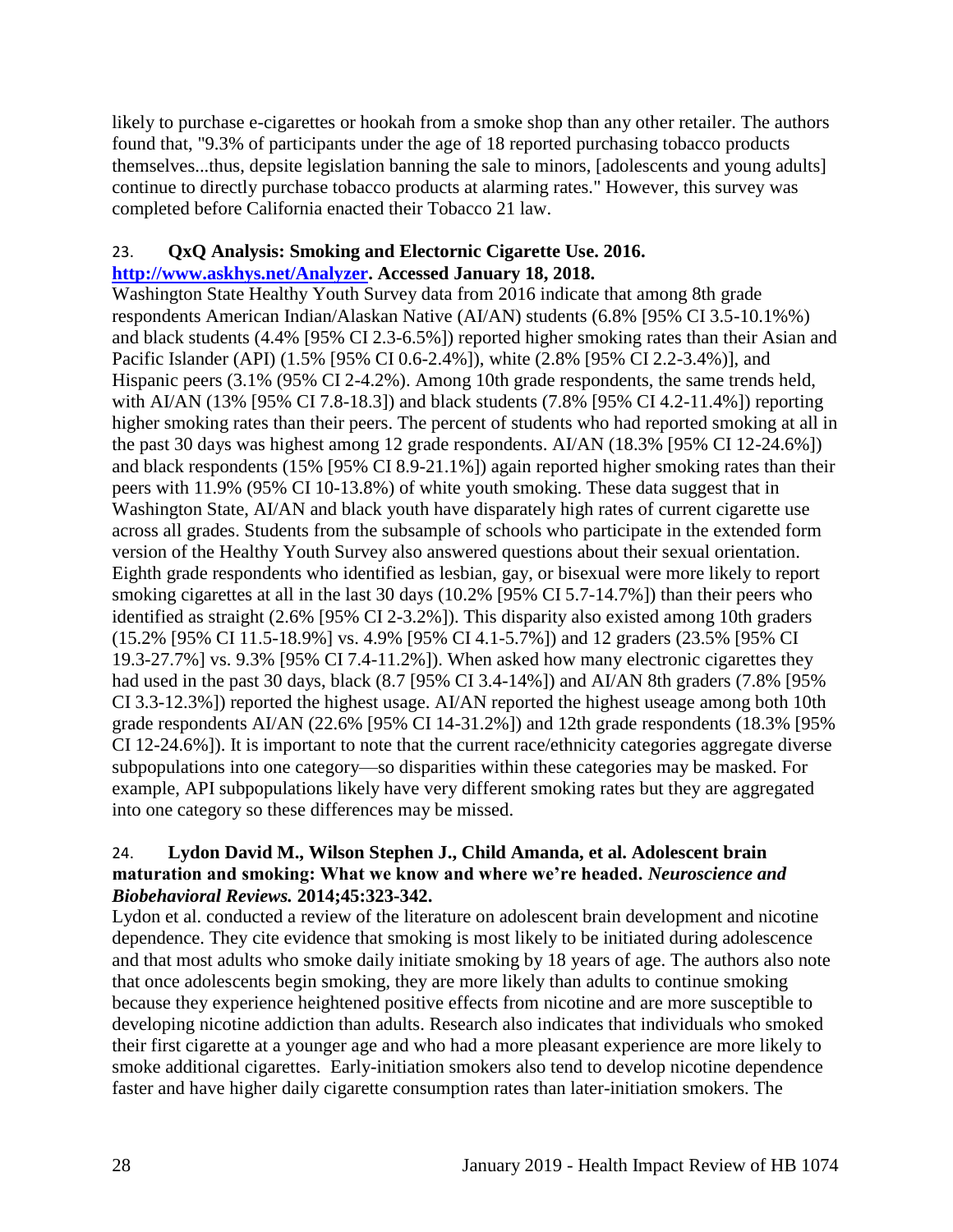authors cite a 1996 study by Breslau and Petterson which found that early smoking onset is associated with decreased likelihood of cessation. The likelihood of quitting was lowest for youth who initiated smoking at 13 or younger, with likelihood of quitting increasing with each year that initiation was delayed for adolescents.

# <span id="page-31-0"></span>25. **Pisinger Charlotta, Dossing Martin. A systematic review of health effects of electronic cigarettes.** *Preventive Medicine.* **2014;69:248.**

Pisinger and Døssing conducted a systematic review of the literature on the health consequences of vaping products published before August 14, 2014. The authors identified 76 studies which met their inclusion criteria. They found that 34% of the studies' authors had a conflict of interest (e.g. the study was funded or somehow influenced by electronic cigarette manufacturers or consultants for manufacturers of medicinal smoking cessation therapy). Many studies found that product labels did not show the concentrations of solvents and flavoring and that products labeled nicotine free were sometimes found to actually contain nicotine in high concentrations. There was also variability in product concentrations from cartridge-to-cartridge. The authors conclude that the studies had many methodological problems and that the body of evidence is inconsistent, lack long-term follow up, and don't allow any firm conclusion on the safety of vaping products. They conclude that these 76 studies indicate that electronic cigarettes cannot be regarded as safe. The available evidence does indicate that at least some vaping products are toxic to human cells and contain toxic compounds such as metals, traces of carcinogenic nitrosamines, formaldehyde, mercury, and other potentially harmful components. Vaping was associated with significant airway and lung obstruction in the short term and other adverse effects in the mouth/throat. Some studies indicate that vaping may have less adverse effects or result in less exposure to harmful substances than combustible cigarettes. Some studies suggest that electronic cigarettes may be useful as a smoking reduction/cessation aid, but the evidence on their efficacy is conflicting.

# <span id="page-31-1"></span>26. **Sciences National Academy of.** *Public Health Consequences of E-Cigarettes.* **Washington, D.C.: The National Academies Press; 2018.**

The U.S. Food and Drug Administration requested the National Academy of Sciences complete a report about the health impacts of e-cigarettes. As part of this white paper, the National Academy of Sciences evaluated existing published literature to determine whether there was conclusive, substaintial, moderate, limited, insufficient, or no available evidence to determine the link between e-cigarette use and health outcomes. They stated that, "the net public health effect, harm or benefit, or e-cigarettes depends on three factors: their effect on youth initiation of combustible tobacco products, their effect on adult cessation of combustible tobacco products, and their intrinsic toxicity." E-cigarette use among youth and young adults has increased, and in 2016, ecigarette use was higher than cigarette smoking or use of any other tobacco product. Use was also higher among boys and Hispanic and non-Hispanic whites. They reached 9 conclusions about the make-up of e-cigarettes. They found conclusive evidence that: 1) E-cigarette use increases airborne concentrations of particulate matter and nicotine in indoor environments. 2) Exposure to nicotine from e-cigarette use is variable and depends on product characteristics and operation. 3) E-cigarettes contain and emit numerous potentially toxic substances in addition to nicotine. 4) The number, quantity, and characteristics of potentially toxic substances in ecigarettes are highly variable and depend on product characteristics and operation. They found substantial evidence that: 5) Nicotine intake from e-cigarettes among experienced adult e-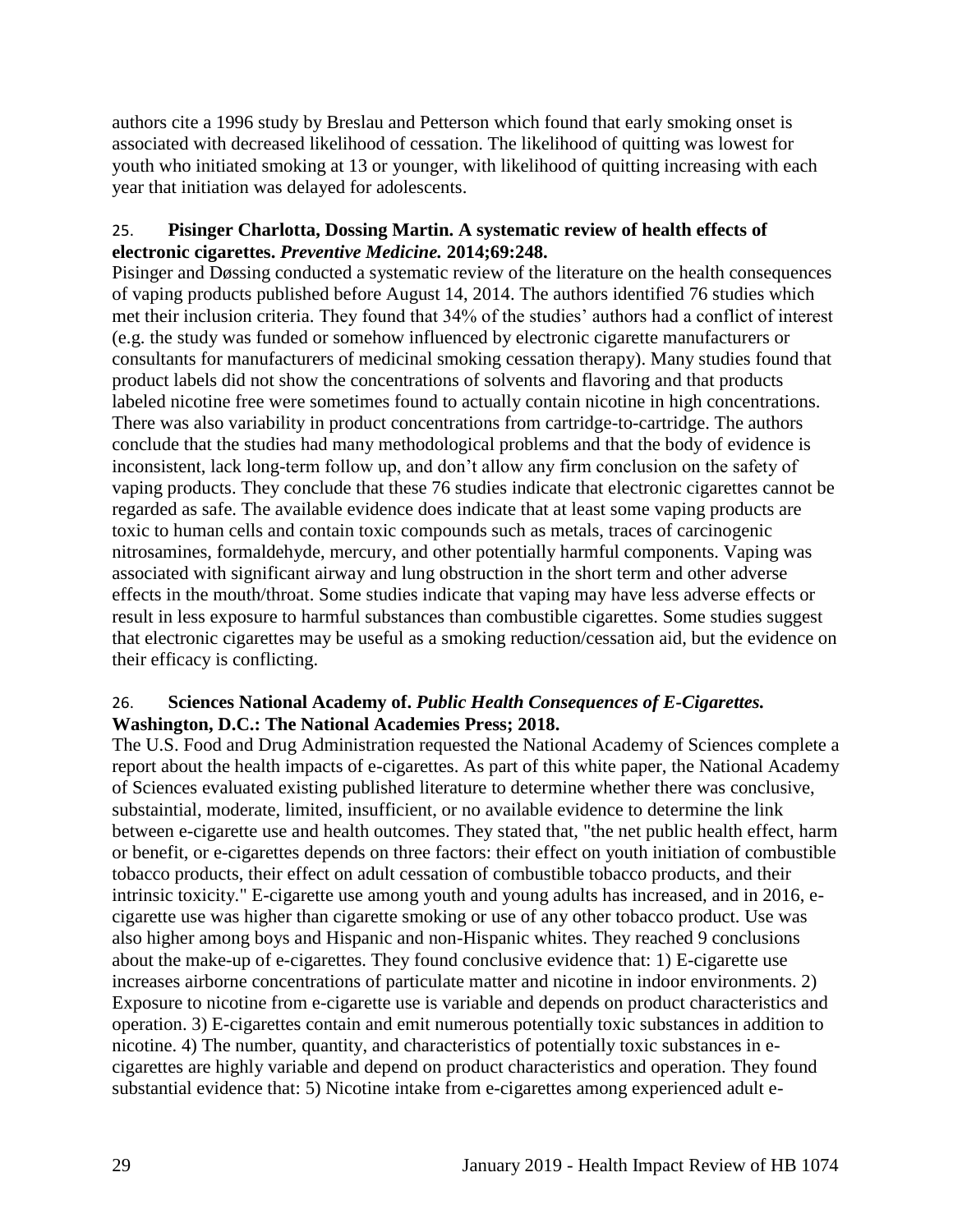cigarette users is comparable to that from combustible tobacco cigarettes. 6) Under typical use, except for nicotine, there is lower exposure to potentially toxic substances from e-cigarettes compared to combustible tobacco cigarettes. 7) E-cigarettes contain metals. They found limited evidence that: 8) E-cigarette use increases levels of nicotine and other chemicals on indoor surfaces. 9) the number of metals in e-cigarettes could be greater than the number of metals in combustible cigarettes. The National Academy of Sciences also made 26 conclusions about the impact of e-cigarettes on health outcomes. They concluded that, "the implications for long-term effects on morbidity and mortality are not yet clear. Use of e-cigarettes instead of combustible tobacco cigarettes by those with existing repiratory disease might be less harmful." They found conclusive evidence that: 1) E-cigarette devices can explode and cause burns and injuries. 2) Intentional or accidental exposure to e-liquids can result in seizures, anoxic brain injury, vomiting, and lactic acidosis, among other effects. 3) Intentionally or unintentionally drinking or injecting e-liquids can be fatal. They found substantial evidence that: 4) Components of ecigarettes can promote formation of reactive oxygen species/oxidative stress. 4) E-cigarette use results in symptoms of dependence on e-cigarettes. 5) E-cigarette use increases heart rate shortly after nicotine intake. 6) Chemicals in e-cigarettes are capable of causing DNA damage and mutagenesis, suggesting the possibility that long-term exposure could increase risk of cancer and adverse reproductive outcomes. Related to initiation and cessation, they found 7 conclusions. They found mixed evidence that, "while e-cigarettes might cause youth who use them to transition to use of combustible tobacco products, they might increase adult cessation of combustible tobacco products." They found substantial evidence that "e-cigarette use increases risk of ever using combustible tobacco cigarettes among youth and young adults." Overall, the National Academy of Sciences found that the evidence across a range of outcomes suggests that, "e-cigarttes pose less risk to an individual than combustible tobacco cigarettes." They also concluded that "there would be net public health harm in the short and long terms if the products do not increase combustible tobacco cessation in adults."

#### 27. **Hocharoen Chanalee. An evaluation of potential harm of electronic cigarette aerosol exposures and directions for research and regulation. In: Taft D, ed: ProQuest Dissertations Publishing; 2015.**

Hocharoen conducted a systematic review of the literature on electronic cigarettes published between January 1, 2009 and January 31, 2015. Thirty-nine articles met the inclusion criteria. Three of these studies examined inflammatory markers, cytokines, and chemokines, all of which found that interleukins (cellular messengers for immune response) increased with electronic cigarette exposure. One study found that interleukin 6 decreased with e-cigarette exposure. Seven studies examined cytotoxicity (cell toxicity) or mutagenicity (ability to cause genetic mutations). These studies looked at the impacts of e-vapors of liquids on lung, throat, and mouth specific embryonic stem cells, and various fibroblasts. Six of these seven studies found cytotoxic effects, decreased cell viability, changes in cell morphology, reduced ATP detection, and cell mutagenicity for at least one of the measured flavors or e-liquid components. The seventh study found no cytotoxicity from e-liquids for epithelial carcinoma cells or Chinese Hamster ovary cells. The author concludes that cell viability is affected by e-cigarettes and that vapor products sometimes contain "carcinogens, metals, and other potentially harmful constituents." The author notes that while physiological effects of e-cigarettes have been found in the literature, potential adverse long-term effects have not been studied.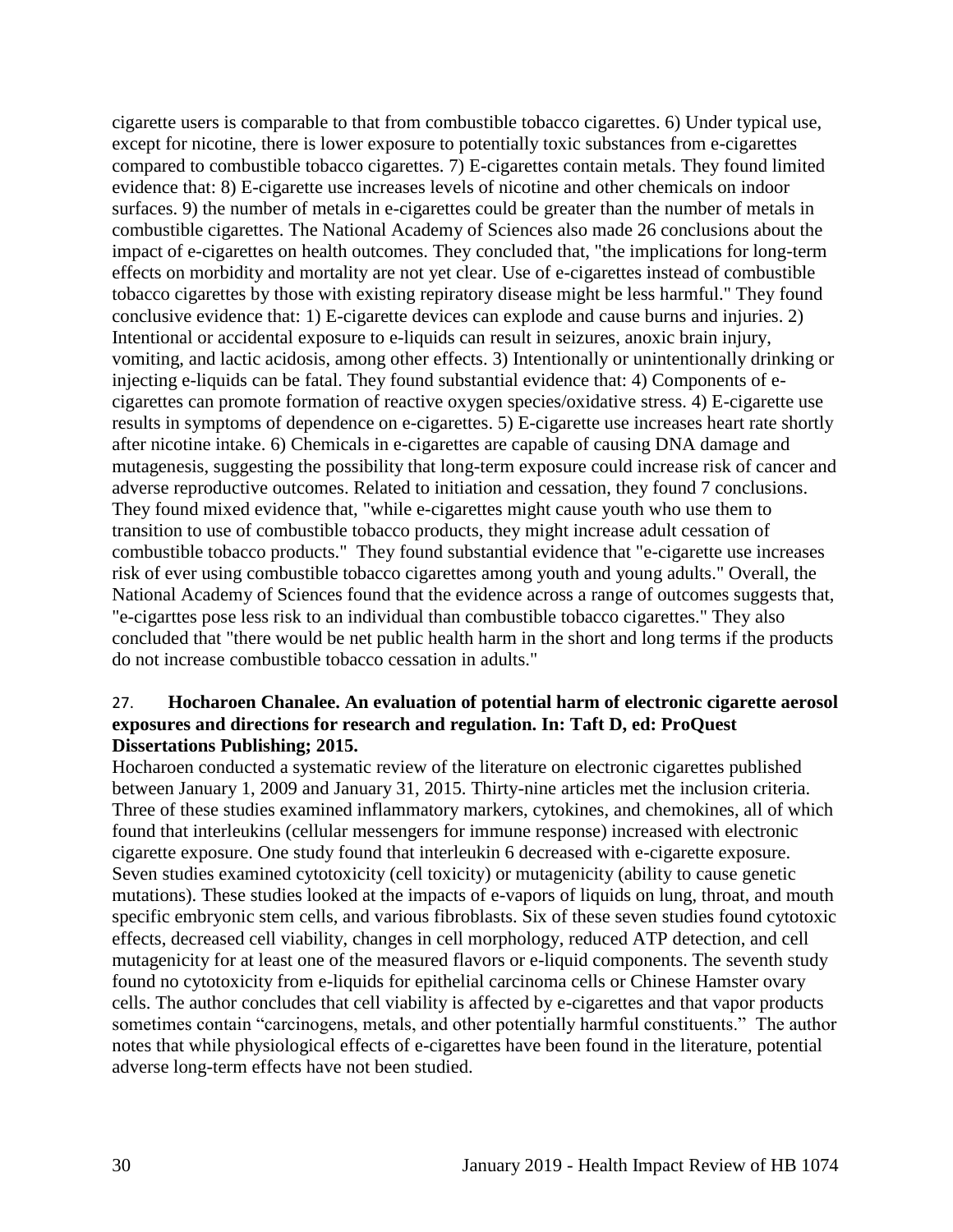<span id="page-33-0"></span>28. **General Office of the Surgeon. E-Cigarette Use Among Youth and Young Adults: A Report of the Surgeon General. Atlanta, GA: U.S. Department of Health and Human Services, Centers for Disease Control and Prevention, National Center for Chronic Disease Prevention and Health Promotion, Office of Smoking and Health; 2016.**

This report was prepared by the Centers for Disease Control and Prevention's National Center for Chronic Disease Prevention and Health Promotion, Office on Smoking and Health. It focused on examining the research around the epidemiology and health effects of e-cigarette use among youth and young adults in the United States. They note that, "the initial drafts of the chapters were written by 27 experts who were selected for their knowledge of the topics addressed. These contributions are summarized in five chapters that were evaluated by approximately 30 peer reviewers. After peer review, the entire manuscript was sent to more than 20 scientists and other experts, who examined it for its scientific integrity." The chapters outline the following topic areas: (1) historical background, (2) patterns of e-cigarette use among U.S. youth and young adults, (3) health effects of e-cigarette use among U.S. youth and young adults, (4) activities of e-cigarette companies, and (5) e-cigarette policy and practice implications.

# 29. **Center Washington Poison. 2017 Annual Toxic Trend Report: Nicotine and E-Cigarette. 2017.**

This brief report from the Washington Poison Center provides summary data from calls about nicotine exposure among children 0 to 12 years of age. From 2011 to 2017, the Washington Poison Center recieved 2,966 total cases related to nicotine exposure. The most cases occured in 2015, with 521 total cases of nicotine exposure. In 2017, the Center had 440 cases of nicotine exposure and 373 (84.8%) cases were among children 0-5 years of age. About half of nicotine exposures come from cigarette/cigar exposure, 22% are related to e-cigarettes, and 22% are related to chewing tobacco. Children are primarily exposed through ingestion (94.5% of cases are due to ingestion), and common symptoms of nicotine exposure include vomiting, coughing/choking, drowsiness/lethargy, and pallor. Washington Poison Center noted that exposure reporting is voluntary, and that these numbers likely underrepresent nicotine exposure.

## 30. **Rubinstein M.L., Delucchi K., Benowitz N.L., et al. Adolescent Exposure to Toxic Volatile Organic Chemicals from E-Cigarettes.** *Pediatrics.* **2018;141(4).**

Rubinstein et al. analyzed urine and saliva samples from adolescents aged 13-18 years old who use electronic cigarettes to evaluate the presence of volatile organic compounds. More adolescents use e-cigarettes than cigarettes, and chemicals found in e-cigarettes are known to be harmful to human health. However, the authors noted that, "there are no data on toxicant exposure in adolescent e-cigarette users. Howevever, there is great concern because exposure to toxicants during adolescence may result in greater harm than exposure in adulthood, given vulnerability to the acute and chronic effects of toxicants in general and from their cumulative exposure if started early." This study included adolescents participating in a larger longitudinal study of the effects of e-cigarettes on adolescents in the San Francisco Bay Area. Adolescents who used e-cigarettes were scheduled for a baseline appointment within 24 hours of use and provided saliva and urine samples for analysis. Saliva samples were analyzed for cotinine, a metabolite of nicotine. Urine samples were analyzed for NNAL (a potent carcinogen) and eight volatile organic compounds that are toxic environmental or tobacco smoke constituents. They used use categories based on self-report as well as chemical levels so that, "conservative criteria for group definitions meant that the e-cigarette-only group was clearly differentiated from the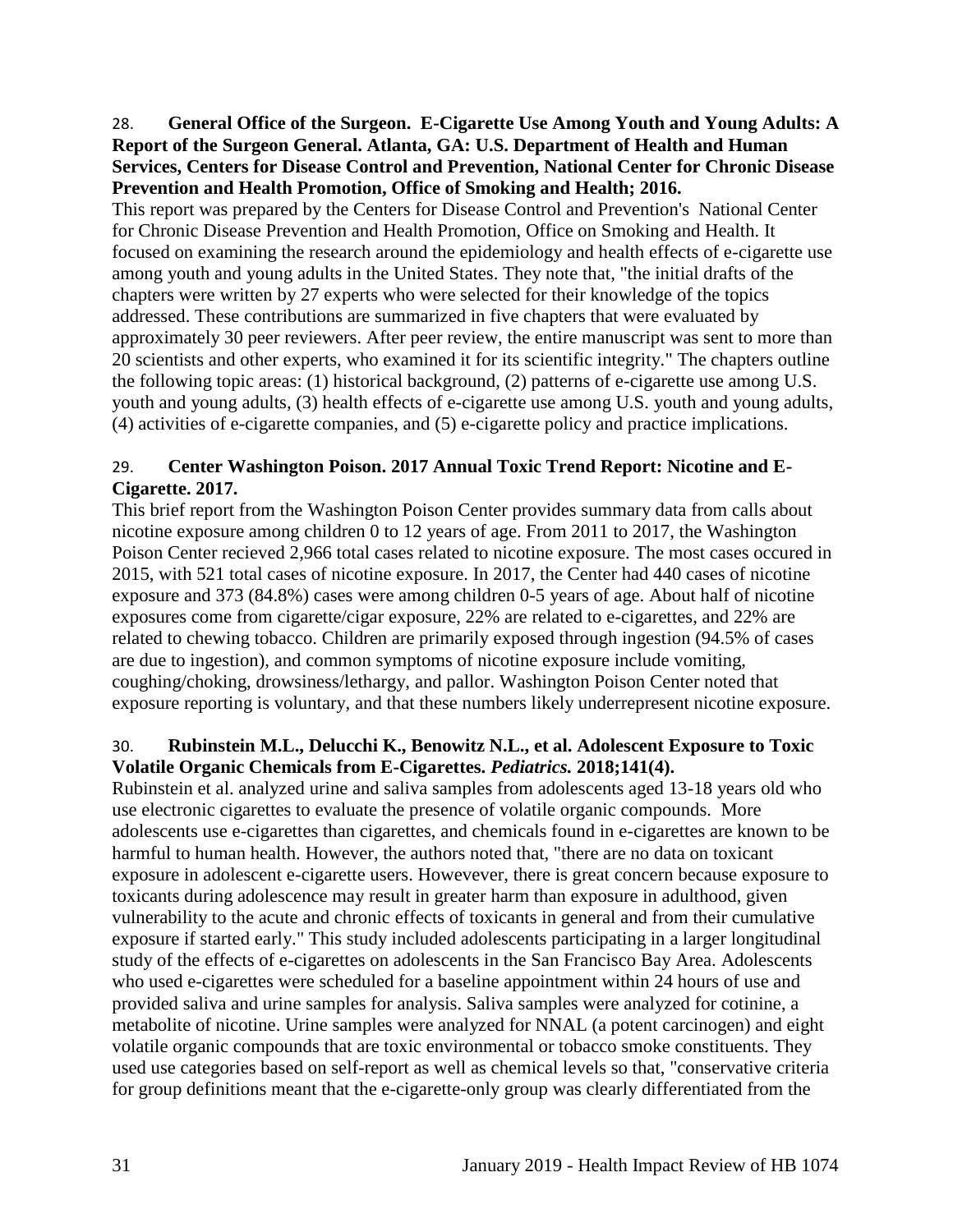dual user group, and any [volatile organic compounds] found in the e-cigarette-only group could be clearly attributed to e-cigarette use." Based on their criteria, samples were analyzed for 67 ecigarette-only users, 16 dual users, and 20 controls. They found that the presence of 5 volatile organic compounds was significantly higher in e-cigarette-only users compared with controls (p < .05 for all compounds), but lower than in dual-users. For e-cigarette-only users, levels were statistically significantly higher for users that used e-cigarettes with nicotine all or some of the time and for users that reported more sessions of e-cigarette use per day. They also found that "levels of 3 other significant and likely toxic [volatile organic compounds] were just as high in users of nonnicotine products as in those using nicotine." The authors concluded, "adolescent ecigarette-only users had levels of 5 [volatile organic compound] toxicants detected in their urine in quantities up to 3 times greater than in matched controls...levels of toxicant exposure in dual users were up to 3 times higher than in those who used only e-cigarettes." Many of these compounds are known carcinogens.

## 31. **Alzahrani T., Pena I., Temesgen N., et al. Association Between Electronic Cigarette Use and Myocardial Infarction.** *American Journal of Preventive Medicine.* **2018;55(4):455- 461.**

Alzahrani et al. evaluated 2014 and 2016 National Health Interview Survey data to determine whether electronic cigarette use could increase the risk of myocardial infarction. This was the first study to examine the relationship bewteen e-cigarette use and heart attack. E-cigarette use has been shown to stimulate similar reactions as traditional cigarette use in otherwise healthy individuals, including endothelial dysfunction, oxidative stress, inflammation, platelet activtion, and activiation of the sympathetic nervous system. Interviewees were classified as never, former, and current e-cigarette and cigarette users. However, the definition of former use was not consistent between e-cigarette uers and cigarette users. Based on NHIS responses, 25.8% of current e-cigarette users were former smokers and 66.2% of current e-cigarette users were also current cigarette smokers. Overall, the authors found that daily e-cigarette use was independently associated with increased odds of myocardial infarction (OR=  $1.79$ ,  $95\%$  CI=  $1.20$ ,  $2.66$ , pvalue= 0.004). Former and some day e-cigarette use were not associated with increased risk of heart attack. Former, some day, and current cigarette use were all associated with increased risk of heart attack. The authors also found that, "dual use of e-cigarettes and conventional cigarettes appears to be more dangerous than using either product alone." The authors state that their study likely underestimates the increased risk of heart attack from using e-cigarettes, and that more research is needed to fully understand the health impacts of former or some day e-cigarette use. They state that, "it is not known when the [myocardial infarctions] occured relative to e-cigarette use, and it is likely that some of the heart attacks subjects reported occured before e-cigarettes became available in the U.S. (around 2009). This situation will bias the [odds ratio] estimates toward the null, meaning that the study results likely underestimate the true risks associated with e-cigarette use."

## <span id="page-34-0"></span>32. **Clapp P., Lavrich K., Reidel B., et al. The E-Cigarette Flavoring Cinnamaldehyde Suppresses Mitochondrial Function and Trasiently Impairs Cilia Beat Frequency in Human Bronchial Epithelial Cells. Paper presented at: Epithelial Function in Health and Disease- Poster Discussion Session; May 23, 2018, 2018; San Diego, California.** In this abstract, Clapp et al. explain that compounds in cigarettes impair mitochondrial function and reduce cilia beat frequency, impairing lung function. They note that cinnamaldehyde, which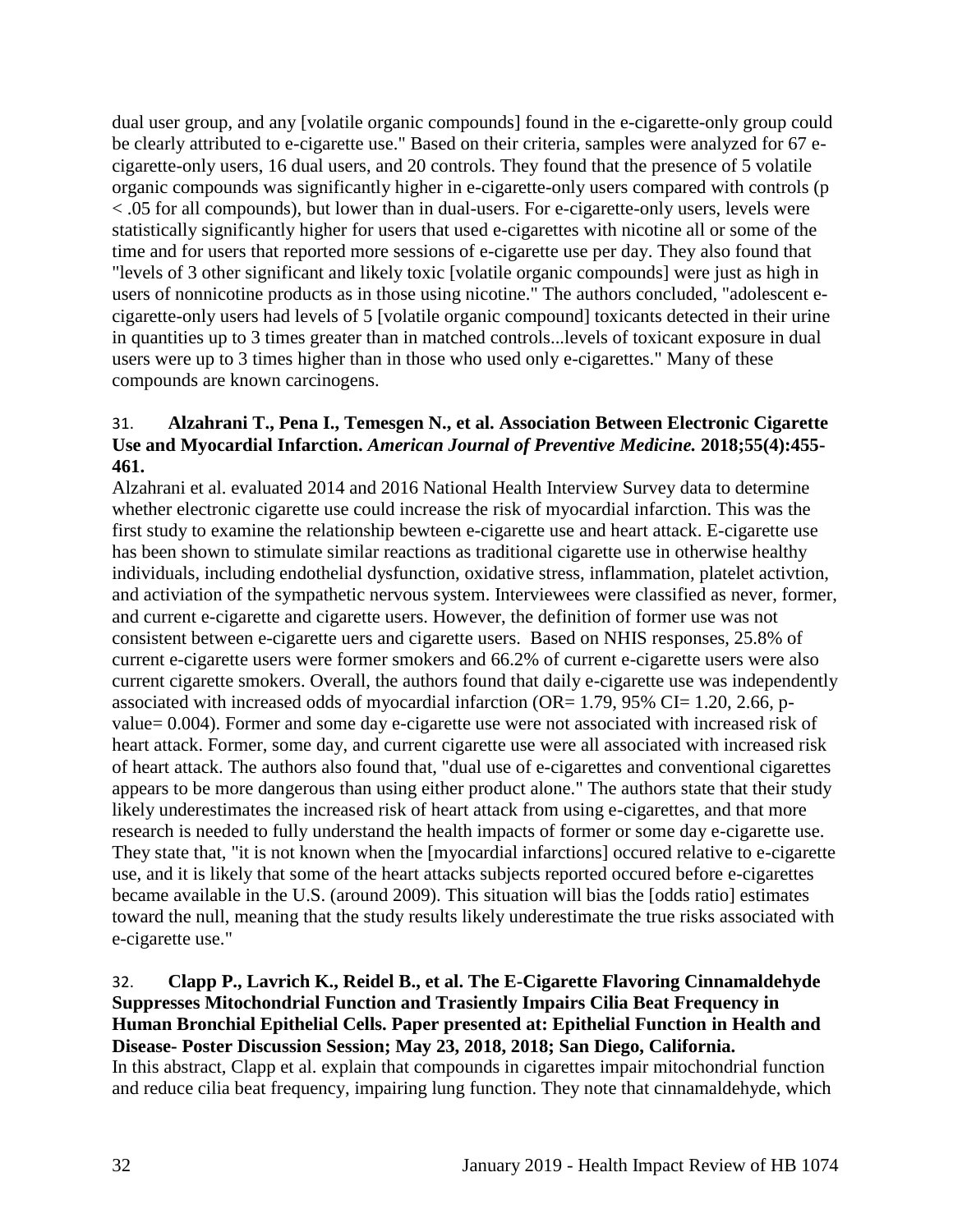is commonly used to flavor e-cigarette products, has similar structural properties to compounds in cigarettes. They determined the content of cinnamaldehyde in e-cigarette products and exposed human bronchial epithelial cells to various levels to evaluate a dose-response relationship. Overall, the authors concluded, "data suggest that cinnamaldehyde, a ubiquitous flavoring agent commonly used in e-cigarettes, adducts to mitochondrial proteins, disrupts mitochondrial function, and significantly reduces intracellular ATP levels, which correlates with impared [cilia beat frequency] in airway epithelial cells...inhalational exposures of cinnamaldehyde may increase the risk of respiratory infections in e-cigarette users."

# <span id="page-35-0"></span>33. **Gmel Gerhard, Baggio Stéphanie, Mohler-Kuo Meichun, et al. E- cigarette use in young Swiss men: is vaping an effective way of reducing or quitting smoking?** *Swiss medical weekly.* **2016;146:w14271.**

Gmel et al. summarize the current evidence on the impact of e-cigarettes on combustible cigarette usage, noting that the literature is conflicting—with some studies finding that vaping is associated with using fewer cigarettes but with being less likely to completely quit smoking combustible cigarettes, and other studies finding an increase in combustible cigarette usage and decreased likelihood of quitting, and still other studies finding that e-cigarettes were associated with more quit attempts and continued abstinence than NRT or using no aid. The authors used data from the Cohort Study on Substance Use Risk Factors in Switzerland. While 7,556 participants (all young men) provided consent to participate, 79.2% (n=5,987) completed the baseline questionnaire and 79.7% (n=6,020) completed the follow-up questionnaire. A total of 91.5% of the baseline respondents (n=5.476) also completed the follow-up questionnaire. Among those who did not smoke at baseline, those who were vaping at follow-up were more likely to start smoking and to become occasional or daily smokers at follow-up than were non-vapers. Among those who were occasional smokers at baseline, non-vapers were more likely to become non-smokers and less likely to become daily smokers than vapers. Among those who did not smoke at baseline, vapers were 6 times more likely to be occasion smokers and 12 times more likely to be daily smokers at follow-up than no-nvapers. Among non-smokers at baseline, vapors smoked significantly more (10 times more) cigarettes weekly at follow-up then did non-vapers. Weekly cigarette use increased between baseline and follow-up for occasional smokers and decreased for daily smokers but these changes were not significantly between vapers and nonvapers.

# 34. **Grace Randolph C., Kivell Bronwyn M., Laugesen Murray. Estimating cross- price elasticity of e- cigarettes using a simulated demand procedure.** *Nicotine & tobacco research : official journal of the Society for Research on Nicotine and Tobacco.* **2015;17(5):592.**

Grace et al. collected data from a convenience sample of 210 daily smokers in New Zealand who were 18 years of age or older and who had no intention to quit smoking before January 1, 2013. They excluded any smokers who had ever used e-cigarettes. They interviewed participants between February and March of 2013 (response rate not noted). The researchers had participants complete a written survey and three additional validated surveys, complete the Cigarette Purchase Task (CPT), sample an e-cigarette, and then answer questions about their intentions to purchase e-cigarettes and their regular tobacco product. The CPT is used to measure demand for tobacco products across a range of prices. The authors used the CPT completed before sampling the e-cigarette as a baseline to determine the demand for combustible cigarettes in the absence of e-cigarettes. The participants also indicated their intentions to purchase e-cigarettes and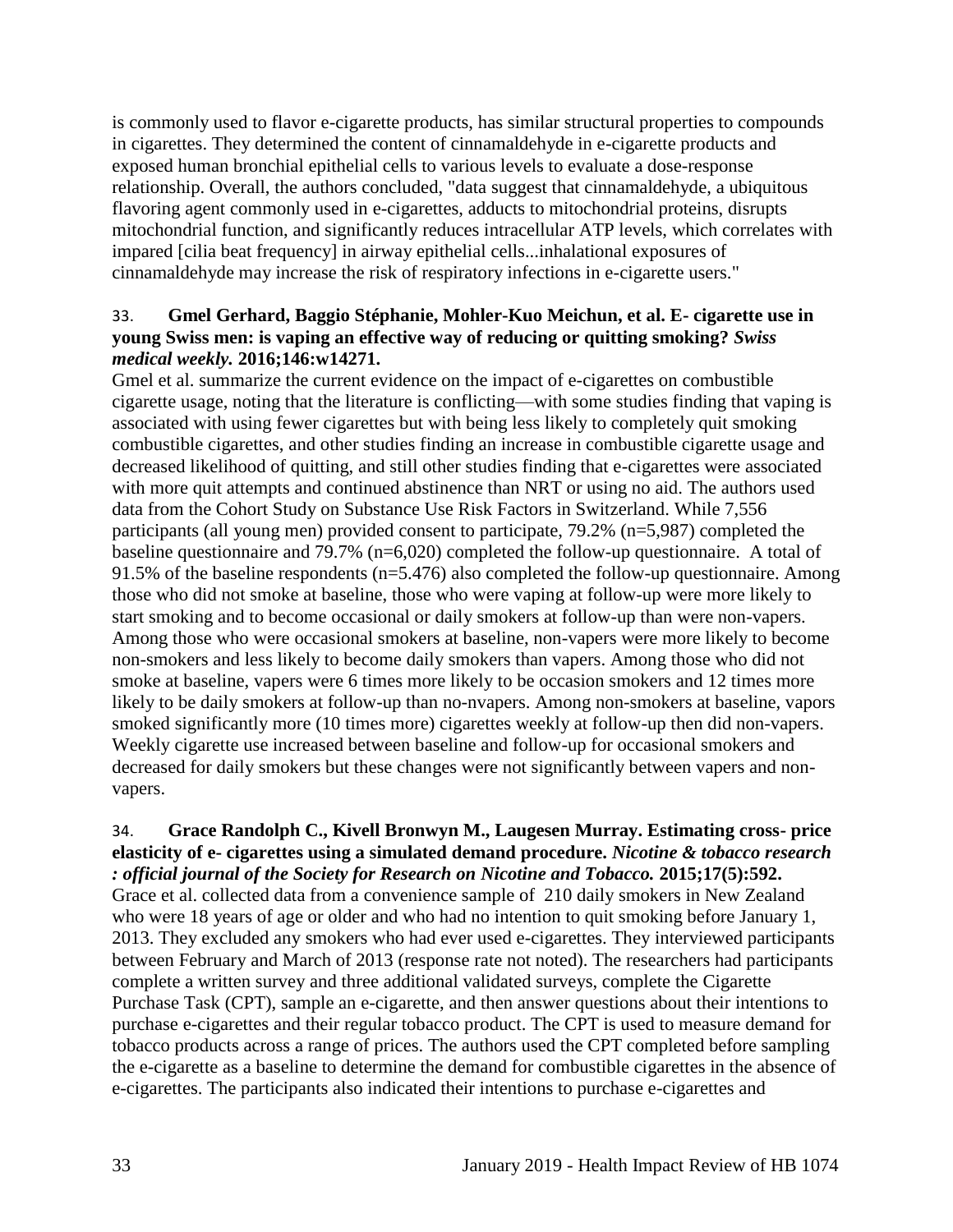combustible cigarettes after trying the e-cigarette. The authors found that the simulated demand for e-cigarettes increased as the price of regular cigarettes increased, with an average cross-price elasticity of 0.16 (indicating that a 10% increase in the cost of combustible cigarettes was associated with a 1.6% increase in the demand for e-cigarettes). However, the simulation also found that the low-cost availability of e-cigarettes did not decrease the demand for regular cigarettes at a higher price and that a significantly lower proportion of participants said that they would quit smoking tobacco completely if e-cigarettes were available than if they were not. This finding suggests that the availability of low-priced e-cigarettes could actually encourage people who would otherwise have quit smoking completely as a result of raising tobacco prices to instead continue to use combustible cigarettes perhaps in tandem with lower-cost e-cigarettes. So, while the study found that smokers may substitute e-cigarettes for combustible cigarettes as the cost of the later increases (with the cost of the former staying low), low-cost e-cigarette availability may actually discourage combustible cigarette smokers from quitting entirely as combustible cigarette prices increase.

# 35. **Rahman M. A., Hann N., Wilson A., et al. E- Cigarettes and Smoking Cessation: Evidence from a Systematic Review and Meta- Analysis.** *PLoS One.* **Vol 102015.**

Rahman et al. conducted a systematic review of the literature on combustible cigarette consumption or cessation after the use of e-cigarettes. Six studies met their inclusion criteria. They found that e-cigarettes with nicotine were more effective as a cessation tool than those without nicotine. The authors pooled data from two randomized control trials and found a risk ratio of 2.29 (95% CI 1.05-4.97). They also found that use of e-cigarettes was associated with smoking cessation and reduction in the number of cigarettes used—though three of the six studies did not include a control group. The authors note that they were only able to consider the efficacy of nicotine vs. non-nicotine e-cigarettes and were not able to compare the efficacy of ecigarettes to other cessation interventions.

## 36. **Kalkhoran Sara, Glantz Stanton A. E-cigarettes and smoking cessation in realworld and clinical settings: a systematic review and meta-analysis.** *The Lancet Respiratory Medicine.* **2016;4(2):116-128.**

Kalkhoran et al. conducted a systematic review and meta-analysis to evaluate the association between e-cigarette use and combustible cigarette cessation among adults. Thirty-eight studies met their inclusion criteria for the systematic review, 20 of which had control groups and were included in the meta-analysis. They found that the odds of combustible cigarette cessation among those who used e-cigarettes was 28% lower than for those who did not use e-cigarettes (OR 0.72 [95% CI 0.57-0.91]). When the authors only included studies of smokers with an interest in quitting, they did not find a significant difference from the overall findings. The authors conclude that e-cigarettes, as they are currently being used, are associated with lower quit rates among combustible cigarette smokers.

<span id="page-36-0"></span>37. **Watkins S. L., Glantz S. A., Chaffee B. W. Association of Noncigarette Tobacco Product Use With Future Cigarette Smoking Among Youth in the Population Assessment of Tobacco and Health (PATH) Study, 2013-2015.** *JAMA Pediatrics.* **2018;172(2):181-187.** Watkins et al. used data from the national Population Assessment of Tobacco and Health (PATH) survey to determine whether adolescents use of electronic cigarettes, hookah, noncigarette combustible tobacco, or smokeless tobacco led to cigarette smoking initiation. The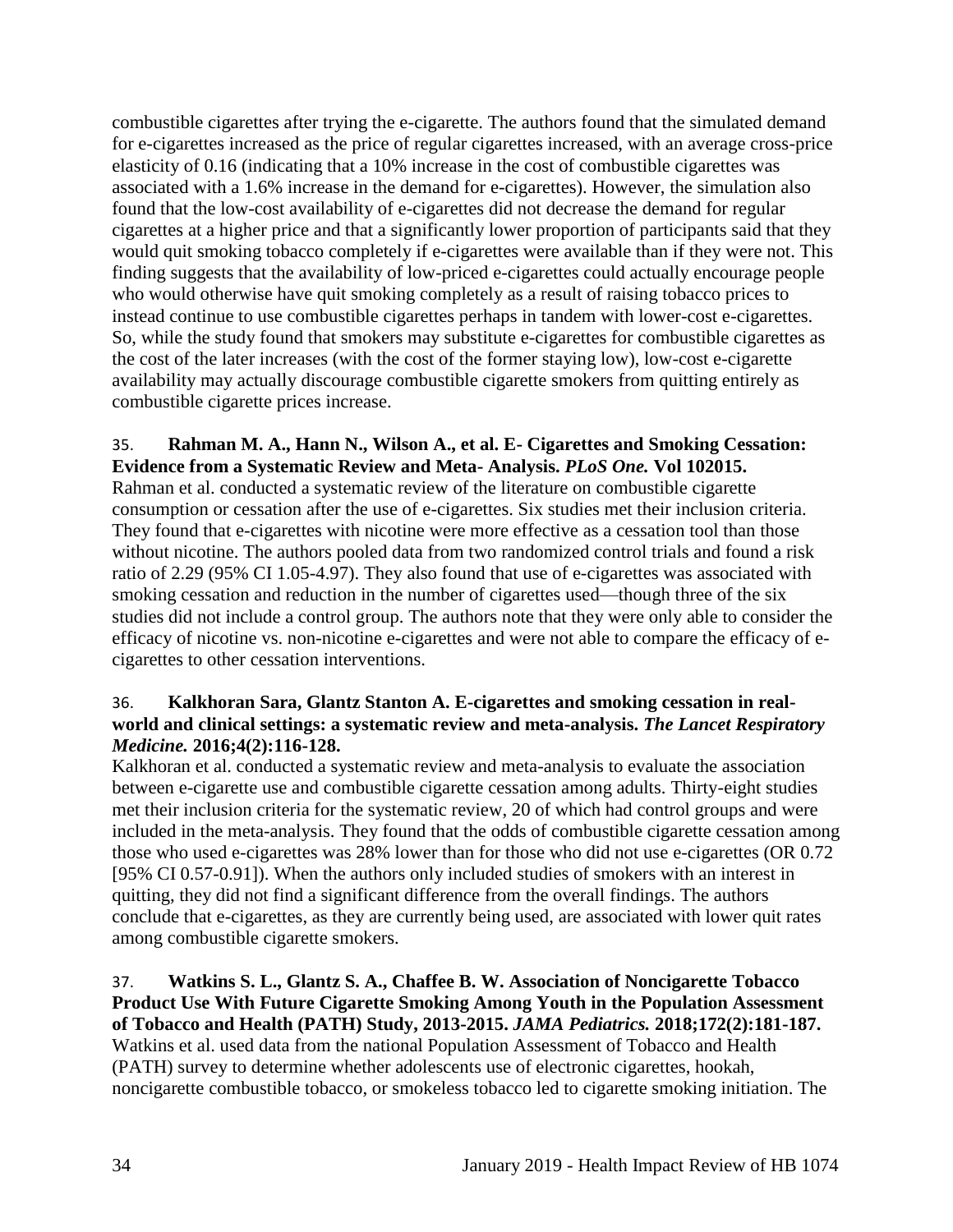authors stated that, "in addition to their direct health effects, how these products affect youth cigarette smoking is a major consideration in determining their net influence on public health." PATH is a nationally representative survey of 12 to 17 year olds, and the authors completed a longitudinal evaluation of survey responses for 10,384 youth from 2013 and 2015. At baseline, approximately 9% of youth had never tried a cigarette and had tried at least one non-cigarette tobacco product. They found that cigarette initation was higher among youth that had used ecigarettes, hookah, noncigarette combustible tobacco, or smokeless tobacco. Overall, "the odds of past 30-day cigarette use at follow-up were approximately twice as high among baseline ever users of e-cigarettes (odds ratio [OR], 1.87; 95% CI, 1.15-3.05), hookah (OR, 1.92; 95% CI, 1.17-3.17), noncigarette combustible tobaco (OR, 1.78, 95% CI, 1.00-3.19), and smokeless tobacco (OR< 2.07; 95% CI, 1.10-3.87)." The authors found that "ever use of e-cigarettes was asociated with 2.53 times greater odds of subsequent cigarette use." Using two or more types of non-cigarette tobacco products was associated with 4 times greater odds of past 30-day cigarette smoking at follow-up (OR, 3.95,; 95% CI, 2.65-5.90, P, .001). The authors cite previous research showing that "approximately 90% of adult smokers first tried a cigarette by 18 years of age, and even infrequent smoking in adolescence is associated with established adult smoking."

## <span id="page-37-0"></span>38. **Soneji S., Barrington-Trimis J.L., Wills T.A., et al. Association Between Initial Use of e-Cigarettes and Subsequent Cigarette Smoking Among Adolescents and Young Adults-- A Systematic Review and Meta-analysis.** *JAMA Pediatrics.* **2017;171(8):788-797.**

Soneji et al. conducted a systematic review and meta-analysis of longitudinal studies to determine whether initial use of e-cigarettes leads to subsequent cigarette smoking among youth and young adults. They included 9 studies in their analysis. Overall, they found that e-cigarette use was strongly and consistently associated with greater risk for cigarette smoking initiation (OR 3.50, 95% CI 2.38-5.16) and past 30-day cigartte smoking (OR 4.28, 95% CI 2.52-7.27) among youth and young adults. In addition, their analysis found that e-cigarette use is an independent risk factor for cigarette smoking, after controlling for multiple additional risk factors.

## <span id="page-37-1"></span>39. **Leventhal Adam M., Strong David R., Kirkpatrick Matthew G., et al. Association of electronic cigarette use with initiation of combustible tobacco product smoking in early adolescence.(Report). 2015;314(7):700.**

Leventhal et al. cite evidence that electronic cigarettes are being used among teens who have never used combustible cigarettes. They cite a 2014 estimate that in the United States 43% of 10th graders who reported using e-cigarettes in the previous 30 days reported never having tried combustible cigarettes. Leventhal et al. analyze data from a longitudinal survey of high school students from a convenience sample of 10 public high schools in the Los Angeles, California area. They collected data in three waves: baseline (fall 2013; 9th grade), 6-month follow-up (spring 2014), and 12-month follow-up (fall 2014; 10th grade). The final sample included students who completed all three waves of the survey (n=2,530). They found that students who reported e-cigarette use at baseline were also more likely to report use of combustible tobacco products in the previous 6 months. After adjusting for potential confounding factors, the authors found that baseline e-cigarette use was also associated with a higher likelihood of using combustible tobacco products (cigarettes, cigars, or hookah) at follow-up (averaged across the two follow-up periods OR 2.73 [95% CI 2.00-3.73]). This trend was also true for combustible cigarettes specifically (OR 3.25 [95% CI 2.29-4.62]).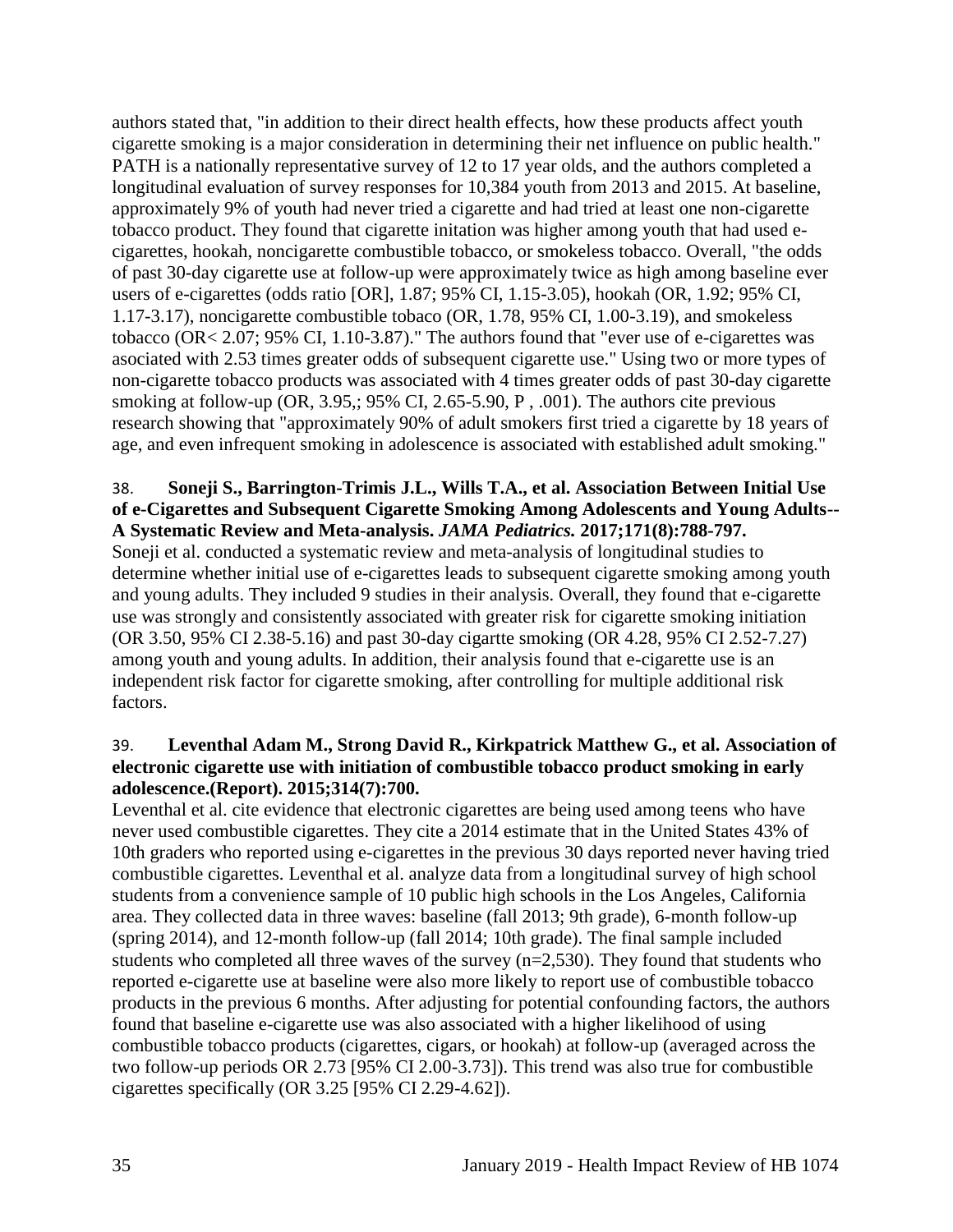## <span id="page-38-3"></span>40. **Thomas A Wills, Rebecca Knight, James D Sargent, et al. Longitudinal study of ecigarette use and onset of cigarette smoking among high school students in Hawaii.** *Tobacco Control.* **2016.**

Wills et al. analyzed 2013 and 2014 longitudinal school-based survey data from Hawaii. The baseline sample included 2,338 9th and 10th graders. Students who were not smokers at baseline but who had used e-cigarettes were significantly more likely to have smoked combustible cigarettes at the one-year follow-up than their non-smoking peers who had never tried ecigarettes (OR 2.87 [95% CI 2.03-4.05]). Among students who had tried combustible cigarettes at baseline, using e-cigarettes was not significantly related to changes in their frequency of smoking traditional cigarettes at follow-up.

# <span id="page-38-2"></span>41. **Protano C., Avino P., Manigrasso M., et al. Environmental Electronic Vape Exposure from Four Different Generations of Electronic Cigarettes: Airborne Particulate Matter Levels.** *International Journal of Environmental Research and Public Health.*  **2018;15(2172).**

Protano et al. evaluated the levels of airborne particulate matter emitted by four generations of ecigarette models in use in Italy. They found that all e-cigarette devices emitted particulate matter of a size that can be inhaled into the lungs (inculding PM10, PM4, PM2.5, and PM1). Newer models emitted greater levels of small particulate matter as a result of increased operating power. Overall, their findings suggest that passive vaping does occur, supporting "the need for legislative interventions to regulate e-cigs use in public places and other enclosed environments, in order to protect the health of any subject who is potentially exposed."

## <span id="page-38-0"></span>42. **Gallaway M.S., Henley S.J., Steele C.B., et al. Surveillance for Cancers Associated with Tobacco Use--United States, 2010-2014.** *Morbidity and Mortality Weekly Report, Centers for Disease Control and Prevention.* **2018;67(12):1-42.**

In this Surveillance Summary, the Centers for Disease Control and Prevention evaluates tobaccoassociated cancer incidence for 12 types of cancer associated with tobacco use from 2010 to 2014. They find that tobacco use contributes "to at least 12 types of cancer, including acute myeloid leukemia (AML) and cancers of the oral cavity and pharynx; espophagus; stomach; colon and rectum; liver; pancreas; larynx; lung, bronchus, and trachea; kidney and renal pelvis; urinary bladder; and cervix." They used cancer incidence data covering approximately 99% of the U.S. population from CDC's National Program of Cancer Registries and the National Cancer Institute's Surveillance, Epdiemiology, and End Results program. Approximately 3.3 million new tobacco-associated cancer cases were reported from 2010 to 2014, or approximately 667,000 cases per year. They found that incidence remains high among whites, blacks, non-Hispanics, and individuals living in rural areas.

## <span id="page-38-1"></span>43. **Tsai J., Homa D.M., Gentzke A.S., et al. Exposure to Secondhand Smoke Among Nonsmokers-- United States, 1988-2014.** *Morbidity and Mortality Weekly Report, Centers for Disease Control and Prevention.* **2018;67(48):1342-1346.**

This Morbidity and Mortality Weekly Report updates data and information about secondhand smoke exposure and health outcomes. It notes that secondhand smoke can cause sudden infant death syndrome, respiratory infections, ear infections, asthma attacks in infants and children, coronary heart disease, stroke, and lung cancer in adult non-smokers.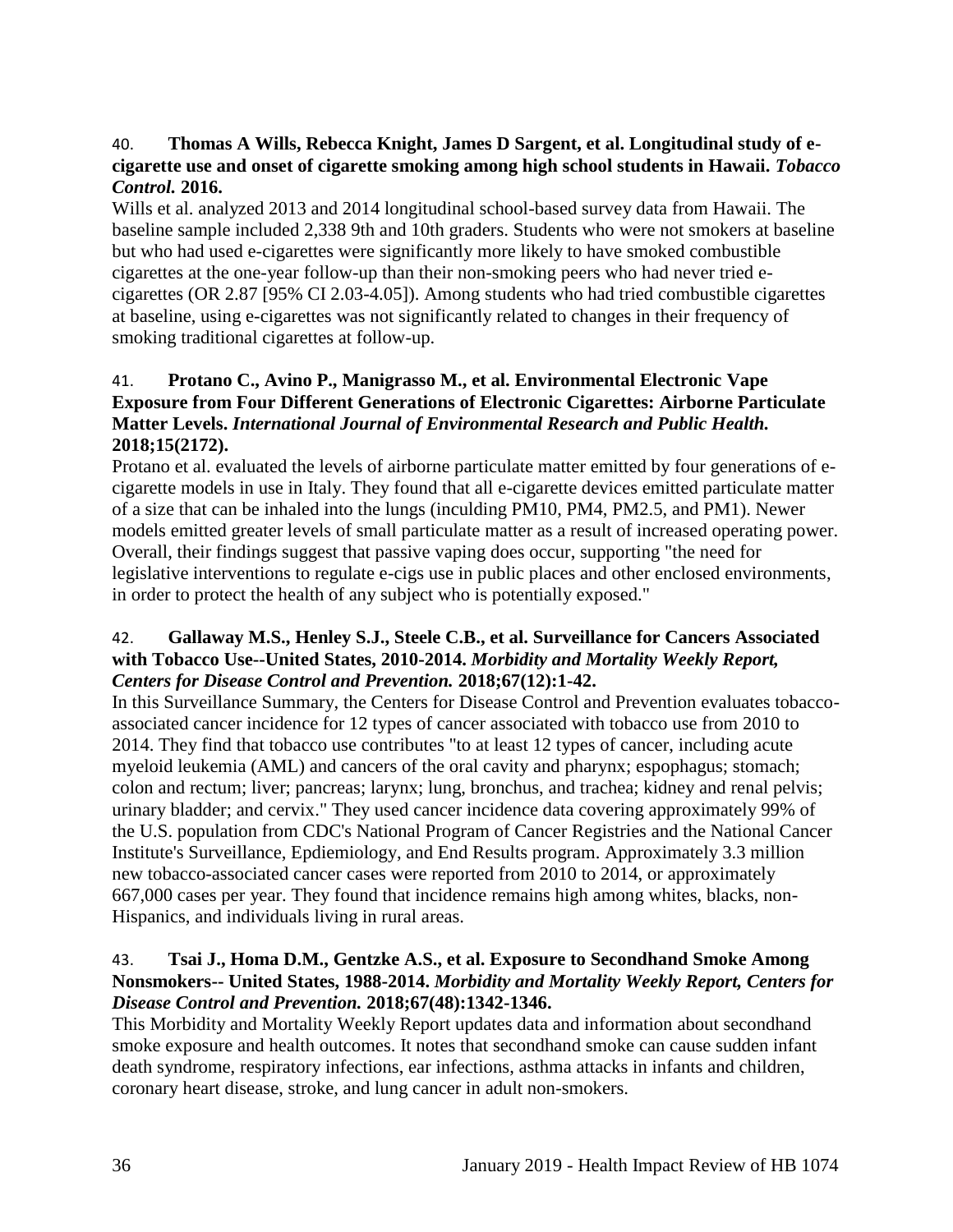#### 44. **Dunbar M.S., Tucker J.S., Ewing B.A., et al. Ethnic Differences in Cigarette Use Trajectories and Health, Psychosocial, and Academic Outcomes.** *Journal of Adolescent Health.* **2018;62:327-333.**

Dunbar et al. presented previous research that, "youth who initiate smoking and continue to smoke demonstrate poorer academic and occupational outcomes, social difficulties, behavioral problems, and more physical and mental health problems in young adulthood relative to individuals who abstain entirely or desist after a period of experiementation." They also summarized previous research suggesting that youth alcohol and marijuana use may impact academic performance and physical health disproportionately for some racial/ethnic groups. In this study, they examined adolescent smoking trajectories and academic, health, and social outcomes by race/ethnicity for students at the end of high school. The authors followed students who were in sixth or seventh grade in 2008 through their completion of high school in 2016. Approximately 6500 students from 16 middle schools in Los Angeles, California completed annual surveys during physical education classses. Surveys asked about current cigarette smoking, sociodemographics and race/ethnicity, academic orientation, academic unpreparedness, physical ailments/symptoms, physical health, mental health , social functioning, and delinquency. Overall, they found that higher average cigarette use was associated with poorer academic performance, mental health, physical health, and social functioning as well as with greater academic unpreparedness, physical ailments, and delinquency. Controlling for cigarette use trajectories, "racial/ethnic minority youth showed poorer outcomes in multiple domains- notably physical health and physical impairments." The authors concluded, "after adjusting for similar use patterns over time, as well as an index of socioeconomic status (mother's education), cigarette smoking during adolescense is associated with poorer outcomes for racial/ethnic minority youth compared with white peers, and these disparities in health, academic, and other functional domains are evident as early as high school."

## 45. **Christenson T., Weisser, J. Health of Washington State Report: Tobacco Use. Washington State Department of Health; 2015.**

Combined 2012-2014 Behavioral Risk Factor Surveillance System (BRFSS) data indicate that AI/AN adults in Washington have significantly higher rates of current cigarette use than their white, black, Hispanic/Latino, and Asian counterparts. Cigarette use also decreased significantly as educational attainment or income increased. This report also indicates that smoking rates among gay, lesbian, and bisexual respondents were significantly higher than for their straight counterparts. These BRFSS data and 2014 Healthy youth survey data also show that smoking prevalence is highest in late adolescence and early adulthood, peaking among 25-34 years old for men and women. Pregnancy Risk Assessment Monitoring System (PRAMS) data from 2010- 2012 indicate that the smoking rates among pregnant women before and during pregnancy are highest among mothers younger than 20 (36% [95% CI 28-45%]). Thirty-two percent of mothers age 20-24 also reported smoking before and during pregnancy (95% CI 27-37%) compared to 9% (95% CI 6-12%) of mothers 35 years or older. These data also indicate that smoking before pregnancy is highest among AI/AN (50% [95% CI 45-55%]) and low-income mothers. Because women often are not aware that they are pregnant until several weeks into their pregnancy, the smoking rates in the months leading up to pregnancy can have an important impact on fetal development and growth.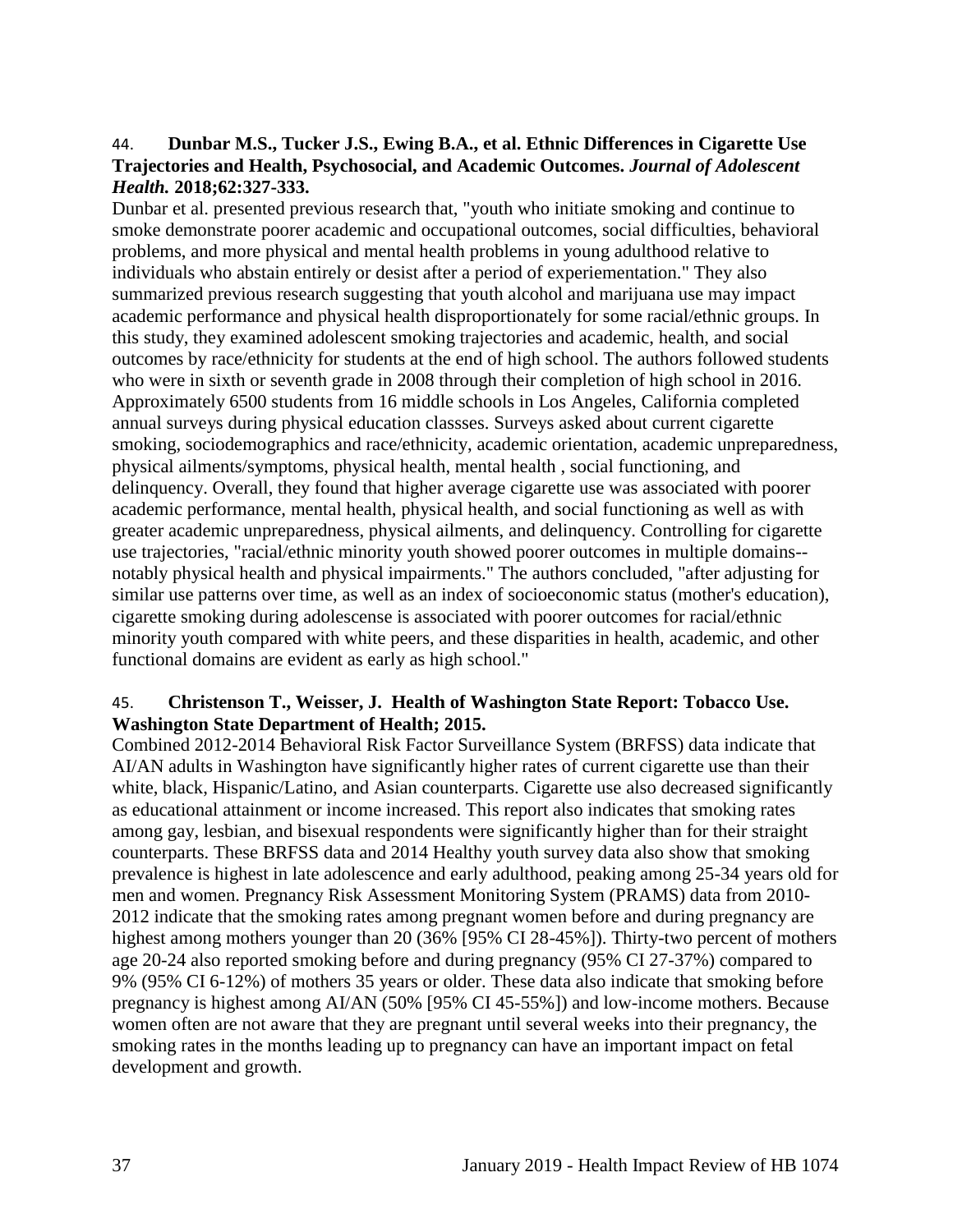#### 46. **Yan J. Does the Minimum Cigarette Purchase Age of 21 Protect Young Mothers from Cigarettes, Help Their Babies?** *Department of Economics, Appalachian State University.* **2011;11-17.**

Yan analyzed national birth sample data (which consists of all live births in Pennsylvania) using a regression discontinuity method to estimate the impact of the Tobacco 21 legislation that existed in Pennsylvania from 1992 to 2002. Yan analyzed the impact of this legislation on young mothers' cigarette use and their babies' birth outcomes. The response rate for each of the smoking variables was over 98% (n=60,710). Yan excluded mothers who were born outside of the United State or who resided in states other than Pennsylvania. Yan only included women whose age at conception was within 10 months to either side of the purchase age cut-off and who conceived between October 1, 1992 and July 10, 2001. The author controlled for potential confounding factors and found that mothers over the age 21 threshold during their pregnancy were significantly more likely than their counterparts to smoke cigarettes and also that they reported smoking significantly more cigarettes per day. The babies of mothers who were old enough to legally purchase cigarettes during their pregnancy also had significantly worse birth outcomes than their counterparts (e.g. lower birth weight, shorter gestation, and lower APGAR scores). Yan speculates that these data indicate that the Tobacco 21 legislation had positive impacts on lower smoking rates and volume and on positive birth outcomes.

# <span id="page-40-0"></span>47. **Silver D., Macinko J., Giorgio M., et al. Retailer compliance with tobacco control**  laws in New York City before and after raising the minimum legal purchase age to 21. Tob *Control.* **2016;25(6):624-627.**

Researchers in New York City compared retailer compliance with tobacco control laws before and after the city passed their Tobacco 21 policy in 2014. With the passage of Tobacco 21, New York City raised the purchase age for tobacco from 18 to 21, required retailers to post a new sign about the legal age for purchase as well as a sign showing the new tax stamp, and required retailers to adhere to a new minimum sales price. The Tobacco 21 law did not provide any additional funding to ensure retailer compliance. This study looked at compliance for all four provisions before and after the passage of the law. Researchers trained youthful, racially diverse, female field officers to complete compliance checks at tobacco retailers located in easily accessible, retail dense areas of the Bronx, Brooklyn, Manhattan, and Queens. Field officers visisted retail stores twice before and twice after the Tobacco 21 laws went into effect. They assessed whether retailers requested ID, posted a sign about the legal age for purchase and the new tax stamp, and complied with minimum sale price laws. The study concluded that retailer compliance actually decreased after the Tobacco 21 law went into effect, and that retailer compliance with ID checks significantly decreased from 71% to 62%. They also found a decrease in the percent of retailers complying with minimum sale price laws. Data showed that chain retail stores were more likely than independent retailers to comply with Tobacco 21 laws. Overall, the study concluded that retailers that followed other tobacco sales regulations were also more likely to check ID during sale of tobacco.

## <span id="page-40-1"></span>48. **Winickoff J. P. Maximizing the Impact of Tobacco 21 Laws Across the United States.** *American Journal of Public Health.* **2018;108(5):594-595.**

Winickoff provided an editorial in the American Journal of Public Health about the impact of Tobacco 21 laws in the U.S. As of early 2018, approximately 25% of the U.S. population lived in areas with a Tobacco 21 law. He discusses recent research that has shown a decline in tobacco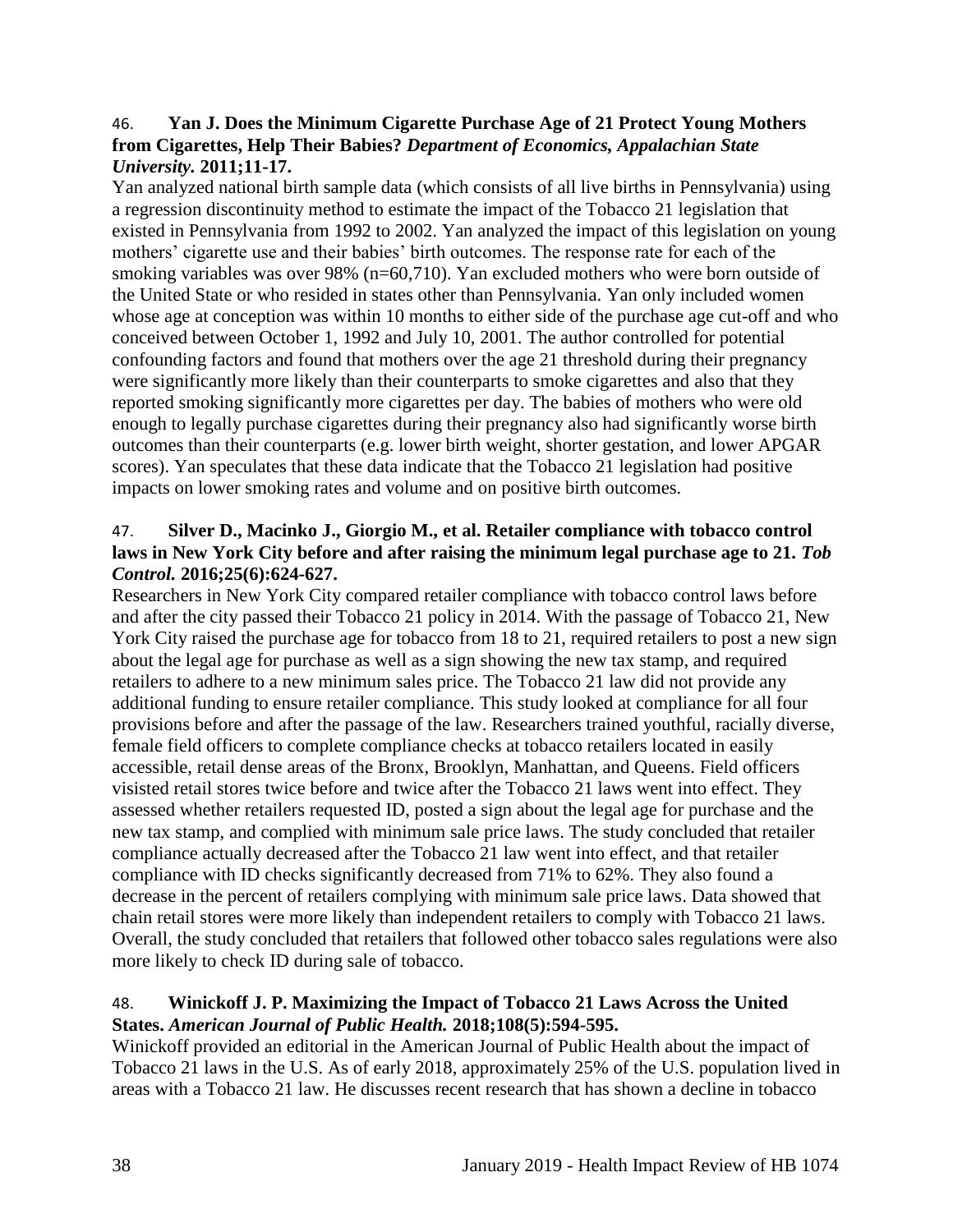use among youth 18 months after New York City implemented Tobacco 21, and a 47% decrease in high school student tobacco use five years after Needham, Massachusetts implemented Tobacco 21. He also shared findings from the National Academies of Science that Tobacco 21 laws can account for a "25% reduction in tobacco use by those aged 15 to 17 years and a 12% reduction in population tobacco use over time." Winickoff also discusses the importance of adequate enforcement for tobacco retailers. He suggests seven recommendations to maximize the effectiveness of Tobacco 21 Laws: 1) Increase random compliance inspections. 2) Track where illegal sales occur and where fines are imposed. 3) Levy maximum penalties for infractions. 4) Publicize fines and license suspensions to retailers. 5) Revoke and retire (cap and winnow) licenses to sell tobacco after infractions. 6) Pursue maximum criminal penalties for retailers that sell products illegally. 7) Evaluate the impact of Tobacco 21 laws.

#### 49. **Officials Agency for State and Territorial Health. Tobacco 21: Legislative Policy Analysis. 2018.**

In this policy brief, ASTHO described recent Tobacco 21 laws and provides lessons learned for enactment and implementation. From 2015 to 2017, California, Guam, Hawaii, Maine, New Jersey, Oregon, and Washington D.C. increased the minimum legal purchase age for tobacco to 21. ASTHO noted that some challenges to Tobacco 21 laws have been related to enforcement, exceptions, and fiscal impacts. While most states have updated tobacco possession penalties, Oregon "chose not to penalize underage tobacco possession due to concerns that this measure would disproportinately harm racial and ethnic minorities." Guam chose not to impose penatlies and instead require that underage individuals in possession of tobacco complete smoking cessation education. ASTHO noted that laws tend to excempt three groups from Tobacco 21 laws, including members of the military, youth currently smoking, and underage individuals completing underage possession compliance checks. They stated that, "although evidence supports Tobacco 21 as an effective public health intervention, fiscal and business impacts and concerns over individual freedom can create barriers to adoption and implementation." A fiscal note from New Jersey suggested that implementing Tobacco 21 in the state would decrease state revenue by \$6 million to \$16 million.

#### <span id="page-41-0"></span>50. **Wang T.W., Gentzke A., Sharapova S., et al. Tobacco Product Use Among Middle and High School Students--United States, 2011-2017.** *Morbidity and Mortality Weekly Report, Centers for Disease Control and Prevention.* **2018;67(22):629-633.**

Centers for Disease Control and Prevention and the Food and Drug Administration evaluated data from the National Youth Tobacco Surveys from 2011 to 2017. They estimated nationwide current use of tobacco products for students in middle and high school. Overall, they found that tobacco use decreased from 24.2% of high school students (grades 9-12) in 2011 to 19.6% of high school students in 2017, and from 7.5% of middle school students (grades 6-8) in 2011 to 5.6% of middle school students in 2017. E-cigarettes were the most commonly used tobacco product across all grades. Although use of tobacco products decreased overalll, e-cigarette use increased from 1.5% of high school students in 2011 to 11.7% of high school students in 2017. E-cigarette and hookah use also increased from 2011 to 2017 for middle school students. Currently, "in 2017, approximately one in five high school students (2.95 million) and one in 18 middle school students (0.67 million) currently used a tobacco product." The authors note that, "several factors continue to promote and influence tobacco produt use among youths, including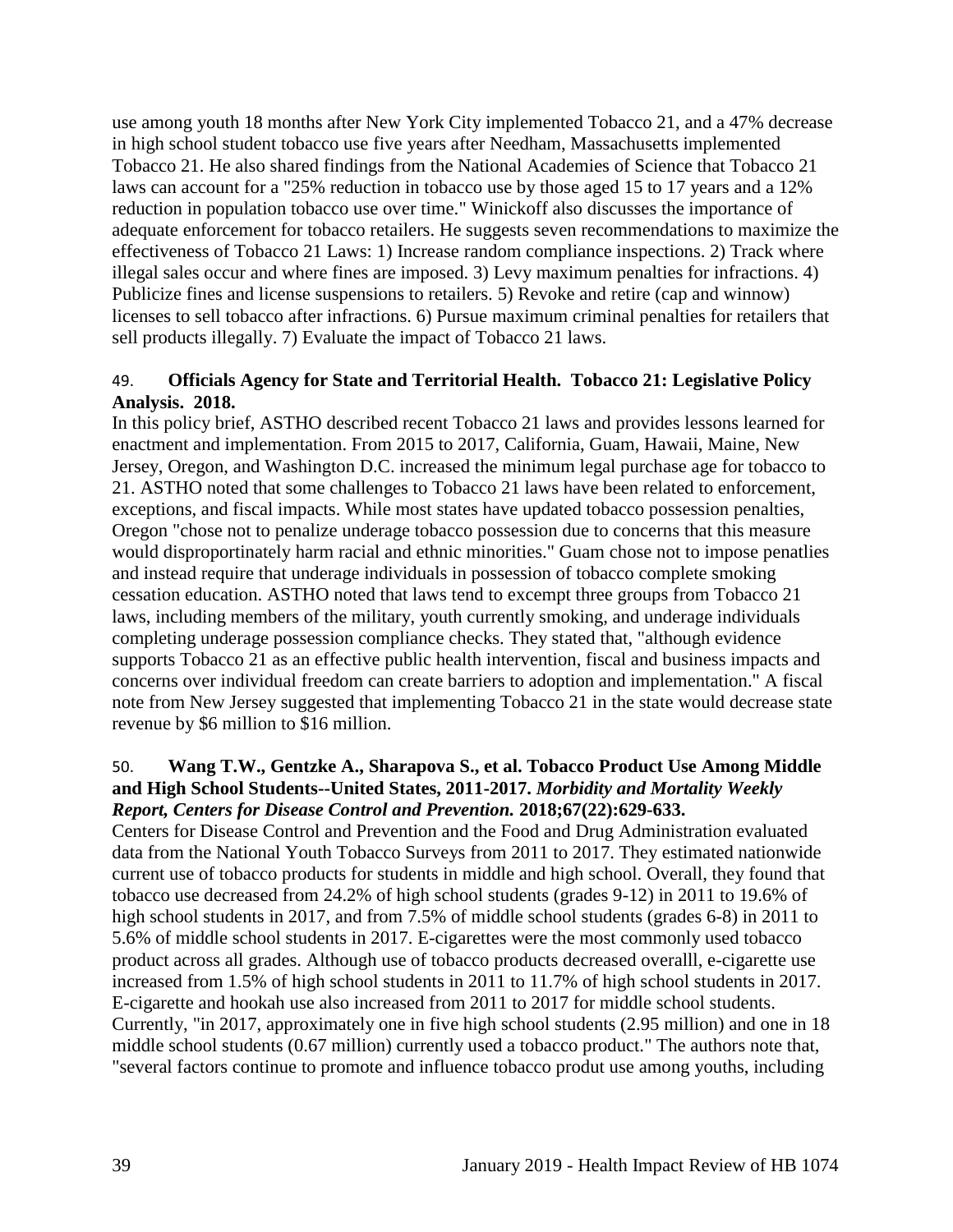exposure to tobacco product advertising and imagery through various media, as well as the availability of flavored tobacco products."

# <span id="page-42-0"></span>51. **Cullen K.A., Ambrose B.K., Gentzke A.S., et al. Notes From The Field: Use of Electronic Cigarettes and Any Tobacco Product among Middle and High School Students-- United States, 2011-2018.** *Morbidity and Mortality Weekly Report, Centers for Disease Control and Prevention.* **2018;67(45).**

E-cigarettes entered the U.S. market in 2007, and were the most commonly used tobacco product among youth by 2014. This Morbidity and Mortality Weekly Report update provides a summary of adolescent e-cigarette use in the U.S. from 2011 to 2018. Using data from the National Youth Tobacco Survey, this update shows that e-cigarette use among high school and middle school students statistically significantly increased between 2011 and 2018. For high school students, 1.5% of students reported using e-cigarettes in 2011 and 20.8% reported using e-cigarettes in 2018 ( $p < 0.001$ ). For middle school students, 0.6% reported using e-cigarettes in 2011 and 4.9% reported using e-cigarettes in 2018 ( $p < 0.001$ ). Both groups experienced large increases between 2017 and 2018, with high school use increasing by 78% (11.7% to 20.8% of students,  $p<0.001$ ) and middle school use increasing by  $48\%$  (3.3% to 4.9% of students, p=0.001). The authors attribute the increase in e-cigarette use between 2017 and 2018 to "recent popularity of ecigarettes shaped like a USB flash drive, such as JUUL."

# 52. **Health Washington State Department of. Unpublished data, Averted adverse pregnancy outcomes in Washington State attributable to the passage of a law increasing**

**the minimum legal age to purchase cigarettes from 18 to 21 in the first five years. 2016.** Washington State Department of Health conducted an analysis to determine near-term cost savings from changing the minimum purchase age of tobacco from 18 to 21. They determined that the policy would reduce adverse birth outcomes, including preterm birth by about 4.3% (53 cases) and low birth weight by about 4.1% (88 cases). These reductions would save approximately \$2 billion to \$3 billion in healthcare costs in the first five years after the Tobacco 21 policy was implemented. Approximately \$1 million to \$3 million of these savings would be in state Medicaid dollars.

# 53. **Knox B. Increasing the Minimum Legal Sale Age for Tobacco Products to 21.: Campaign for Tobacco-Free Kids; 2016.**

In this report, the author presents an overview of the issues surrounding tobacco use among youth in the United States and outlines potential benefits to increasing the tobacco purchasing age to 21. Key points discussed include the modeling predictions from the 2015 Institute of Medicine report, tobacco company marketing towards youth, the success of raising the minimum drinking age to 21 and lessons learned, as well as the overall benefits to a Tobacco 21 approach.

# <span id="page-42-1"></span>54. **Widely used e-cigarette flavoring impairs lung function [press release]. 2018.**

In this press release, the American Thoracic Society summarizes recent research by Clapp et al. entitled, "The E-cigarette Flavoring Cinnamaldehyde Suppresses Mitochondrial Function and Transiently Impairs Cilia Beat Frequency in Human Bronchial Epithelial Cells." The study found that a single exposure to cinnamaldehyde in e-cigarettes impairs lung function. In the press release, the authors state that, "'our data suggets that when used in e-cigarettes cinnamaldehyde, like toxic aldehydes in cigarette smoke, significantly disrupts normal cell physiology in ways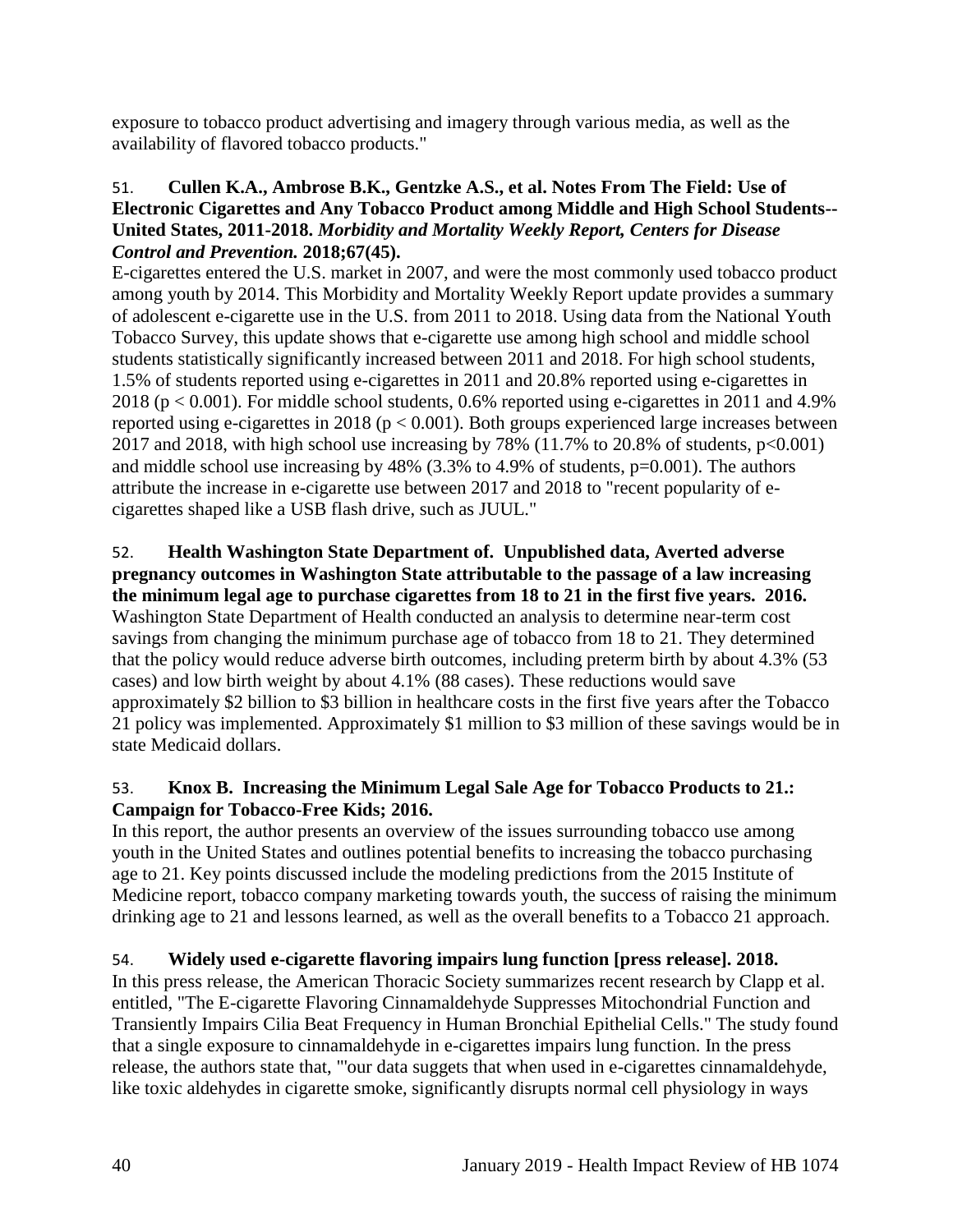that may have implications for the development and exacerbation of respiratory disease...our finding that cinnamaldehyde impairs normal airway cilia motility is significant because it demonstrates that a common, food-safe flavoring agent, in the context of e-cigarette use, is capable of dysregulating a critical anti-bacterial defense system in the lungs.'" The authors note that flavoring agents, while safe for ingestion, may not be safe for inhalation. In addition, since flavoring agents are used in high concentrations in e-cigarettes, indivdiuals may be exposed to higher doses of the agent. The authors state, "'The two principles of toxicology- 'The Dose Makes the Poison' and 'The Route of Exposure Affects Toxicity'- clearly apply here.'"

## <span id="page-43-0"></span>55. **Bayly J.E., Bernat D., Porter L., et al. Secondhand Exposure to Aerosols from Electronic Nicotine Delivery Systems and Asthma Exacerbations Among Youth With Asthma.** *CHEST.* **2018;Ahead of print.**

Bayly et al. analyzed data from the 2016 Florida Youth Tobacco Survey to determine whether there was a relationship between secondhand exposure to aerosol from electronic nicotine delivery systems (ENDS) and asthma exacerbation among youth with asthma. They examined survey responses for youth aged 11 to 17 years old from middle and high schools in Florida. Overall, approximately one-third of youth reported secondhand exposure to ENDS aerosols. The authors found that secondhand exposure to aerosol from ENDS was significantly associated with higher odds of asthma attacks among youth with asthma  $(p < 0.01$ ; OR 1.27, 95% CI 1.11-1.47). The authors concluded that, "secondhand exposure to ENDS aerosols may be related to asthma symptoms in youth...future research is necessary to evaluate the longitudinal realtionship between secondhand ENDS aerosol exposure and asthma control."

#### 56. **Odani S., Armour B.S., Agaku I.T. Racial/Ethnic Disparities in Tobacco Product Use Among Middle and High School Students-- United States, 2014-2017.** *Morbidity and Mortality Weekly Report, Centers for Disease Control and Prevention.* **2018;67(34):952-957.**

The Centers for Disease Control and Prevention analyzed pooled race/ethnicity data from the 2014 to 2017 National Youth Tobacco Surveys. Pooling the data allowed them to have sufficient sample size to examine tobacco use among middle and high school students in seven racial/ethnic groups, including whites, blacks, Hispanics, Asians, American Indian/Alaska Native, Native Hawaiian and Other Pacific Islanders, and multiracial individiuals. They evaluated ever (more than once in lifetime) and current (more than once in past 30-days) use for cigarettes, cigars, smokeless tobacco, e-cigarettes, hookahs, pipes, and bidis. They found that ever use of tobacco products and current use of tobacco products was highest for Native Hawaiian and Other Pacific Islander students (45.1% and 23.4%, respectively) and lowest for Asian students (16.3% and 5.0%, respectively). More specifically, "ever-use of any tobacco product among U.S. middle and high school students was highest among [Native Hawaiians and Other Pacific Islanders] (45.1%) and [American Indian/Alaska Natives] (43.8%), and did not signficantly differ between these groups." Multiracial students, Hispanics, blacks, whites, and Asians had significantly lower prevalence of ever-using tobacco products. In addition, males reported signficantly higher ever-use of tobacco prodcuts among white, Hispanic, and Asian students, but no signficant difference across other racial/ethnic groups. Ever-use of tobacco products was significantly higher among high school students than middle school students. Current use of any tobacco product was also highest among Native Hawaiian and Other Pacific Islanders (23.4%) and American Indian/Alaska Natives (20.6%). Compared with Asian students, current use of any tobacco product was signficantly higher among blacks, Hispanics, whites, and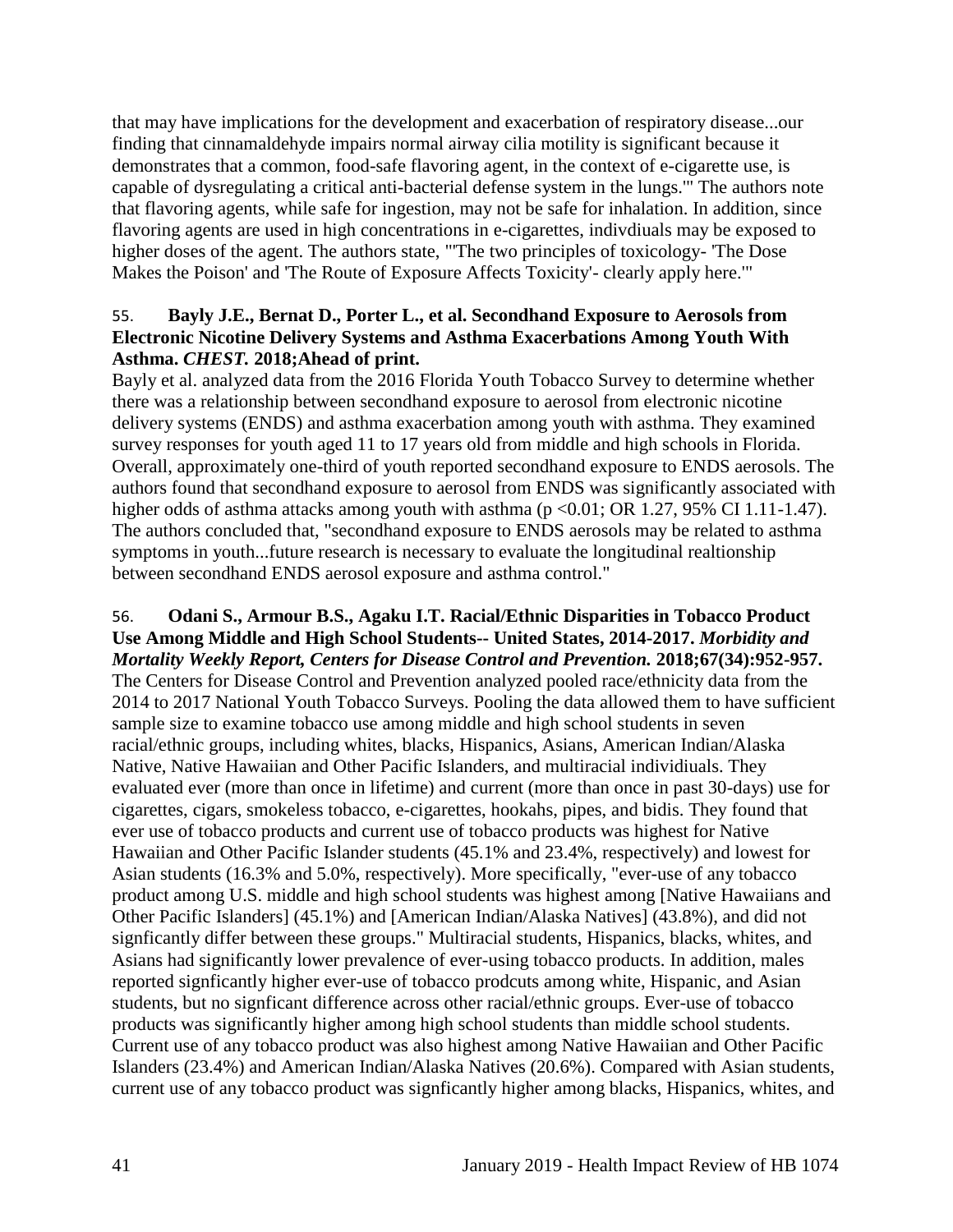multiracial students. Males were more likely than females to currently use tobacco products among whites, Hispanics, Native Hawaiian and Other Pacific Islanders, and multiracial students, but no signficant difference across other racial/ethnic groups. Current use of tobacco procuts was signficantly higher among high school students than middle school students. Of tobacco products used, e-cigarettes were the most commonly ever-used and currently used product overall and among all racial/ethnic groups except blacks and American Indian/Alaska Natives. Black students most commonly had ever-used and currently used cigars. American Indian/Alaskan Native students most commonly had ever-used cigarettes.

#### 57. **Roberts M. E., Spillane N. S., Colby S. M., et al. Forecasting Disparities with Early Substance-Use Milestones.** *J Child Adolesc Subst Abuse.* **2017;26(1):56-59.**

Roberts et. al. collected demographic information from 917 12-year olds attending six middle schools in Rhode Island. They followed up with these students semi-annually and after three years to determine if they had ever tried alcohol, cigarettes, or marijuana. Students self-reported race and ethnicity. Parents provided information about annual household income, highest level of educational attainment, and whether their family qualified for free or reduced-price lunches. This information was combined to determine socioeconomic status. The researchers found significant differences in initiation of cigarette use based on socioeconomic status and race and ethnicity. Native American and multiracial youth were most likely to initiate cigarette use at an early age. The authors noted that these group-based differences in smoking initiation were concerning since these communities also experience differences in substance use and health disparities in adulthood.

#### 58. **Thompson A. B., Mowery P. D., Tebes J. K., et al. Time Trends in Smoking Onset by Sex and Race/Ethnicity Among Adolescents and Young Adults: Findings From the 2006-2013 National Survey on Drug Use and Health.** *Nicotine Tob Res.* **2017.**

Thompson et al. (2017) analyzed data from the 2006 to 2013 National Survey of Drug Use and Health to analyze trends in smoking onset among different age and racial and ethnic groups. Data from approximately 180,000 adolescents and young adults were included in the study. Specifically, the researchers looked at the change in rate of smoking onset over time, differences in rate between adolescents and young adults, and differences in rate by sex and race and ethnicity. The researchers found that the average age of smoking onset was 17.7 years. Overall, the rate of smoking onset declined across all age groups. However, the rate of the decline was not constant across all demographic groups. Black and Hispanic males had higher rates of onset than their white peers, and the rate of onset was higher among young adults aged 18 to 25 years compared to adolescents aged 12 to 17 years. In addition, the study found that women were more likely than men to initiate smoking as young adults, especially black and Asian females. The researchers note that findings from the study suggest that prevention efforts should focus on young adults, and that reducing onset of smoking among young adults may improve smokingrelated health outcomes later in adulthood, especially for communities of color.

## 59. **Johns M.M., Lowry R., Rasberry C.N., et al. Violence Victimization, Substance Use, and Suicide Risk Among Sexual Minority High School Students--United States, 2015-2017.**  *Morbidity and Mortality Weekly Report, Centers for Disease Control and Prevention.*  **2018;67(43):1211-1215.**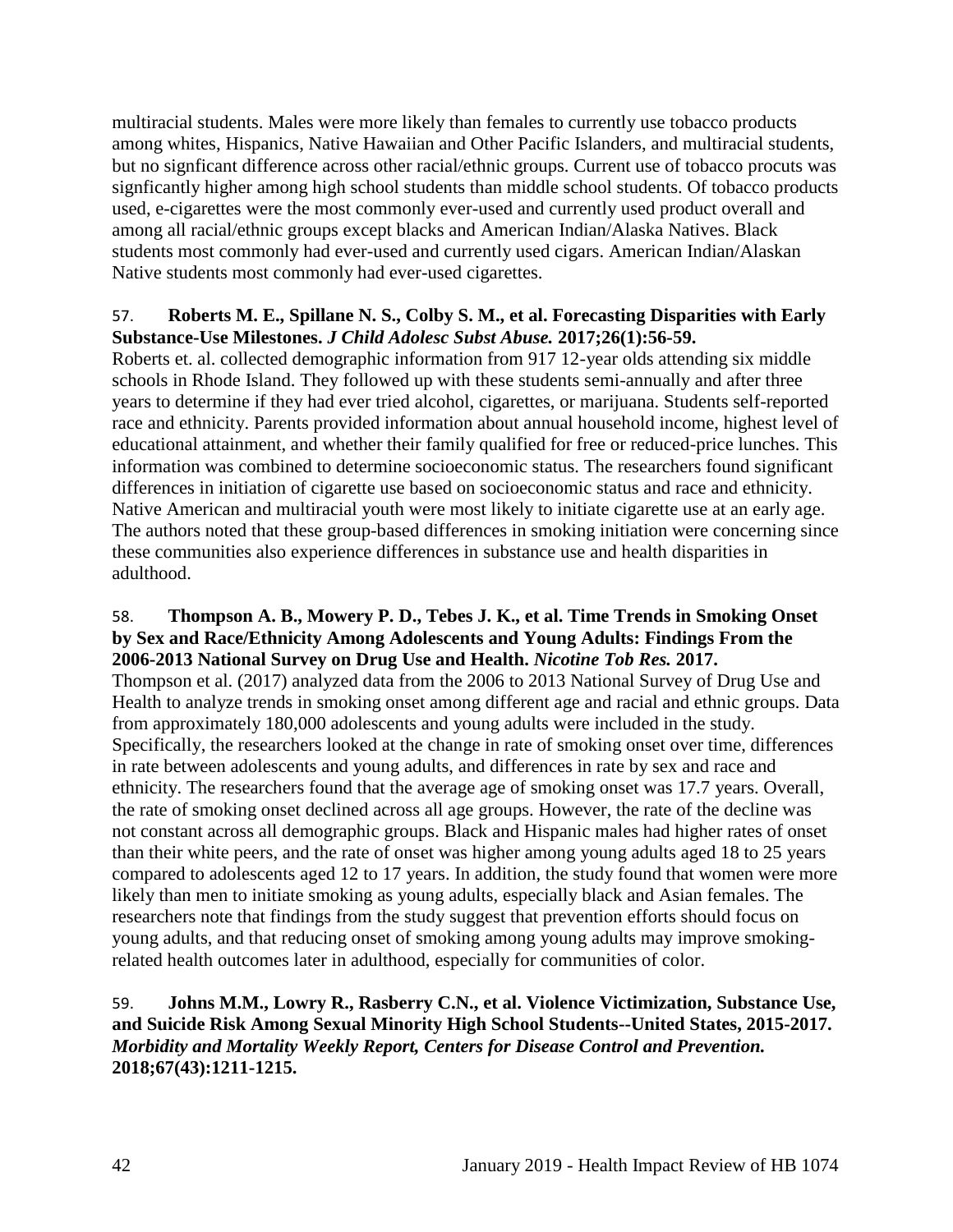The Centers for Disease Control and Prevention found that, "youths identifying as lesbian, gay, bisexual, or another non-heterosexual identity...report more violence victimization, substance use, and suicide risk than do heterosexual youths." They use pooled data to acheive sufficient sample size from the 2015 and 2017 Youth Risk Behavior Surveys to evaluate victimization, substance use, and suicide risk among gay/lesbian, bisexual, not sure, and heterosexual students in grades 9-12. Specific to substance use, the authors evaluated lifetime use of alcohol, cigarettes, and marijuana and found found that lesbian and bisexual females reported signficantly higher use of all three substances. They found that "lesbians reported a higher prevalence of using cigarettes ([adjusted prevalence ratio] = 1.8) and marijuana (1.5) than did heterosexual females...Compared with heterosexual females, bisexual females had a higher prevalence of use of cigarettes (1.8), alcohol (1.2), and marijuana (1.6); females who were not sure of their sexual identity reported a higher prevalence of using cigarettes (1.2)." Among male students, those identifying as bisexual had a higher prevalence of cigarette use (1.4).

## 60. **Day J. K., Fish J. N., Perez-Brumer A., et al. Transgender Youth Substance Use Disparities: Results From a Population-Based Sample.** *J Adolesc Health.* **2017;61(6):729- 735.**

Day et al. (2017) completed a cross-sectional, population-based, representative analysis of substance use among transgender and nontransgender middle and high school students in California. Data was collected as part of the 2013-2015 Biennial Statewide California Student Survey. The sample included 32,072 middle and high school students from across California (71% response rate). Of these students, 335 self-identified as transgender. The sample of students were representative of the California population as a whole. Day concluded that transgender students were 2.5 to 4 times more likely to use tobacco, marijuana, alcohol, and other illicit drugs compared to nontransgender students. For tobacco, approximately 35% of transgender youth reported ever smoking cigarettes. Transgender youth were 2.7 times more likely to have ever smoked cigarettes and 4.2 times more likely to have used cigarettes in the past 30 days compared to nontransgender youth. In addition, transgender students were more likely to have started using cigarettes at an early age and were at higher risk for ever using cigarettes than their nontransgender peers. The increased likelihood of substance use among transgender youth was partially mediated by victimization, mental health, and perceived risk of substance use. Victimization significantly mediated the relationship between gender identity and cigarette use. The authors noted that the study was limited by the measure of gender identity, and by the fact that this analysis was cross-sectional.

#### 61. **Prevention Centers for Disease Control and. Burden of Tobacco Use in the U.S.: Current Cigarette Smoking Among U.S. Adults Aged 18 Years and Older. 2017.**

Evidence indicates that, nationally, cigarette use is higher among active military personnel than among the civilian population. Prevalence of cigarette use is even higher among military personnel who have been deployed. United States data for men from 2007 to 2010 from the National Health Interview Survey indicate that male veterans are significantly more likely than non-veterans to be current smokers in every age group.

# <span id="page-45-0"></span>62. **Behavioral risk factor surveillance system prevalence and trends data: Washington-2011. 2011; Available at:**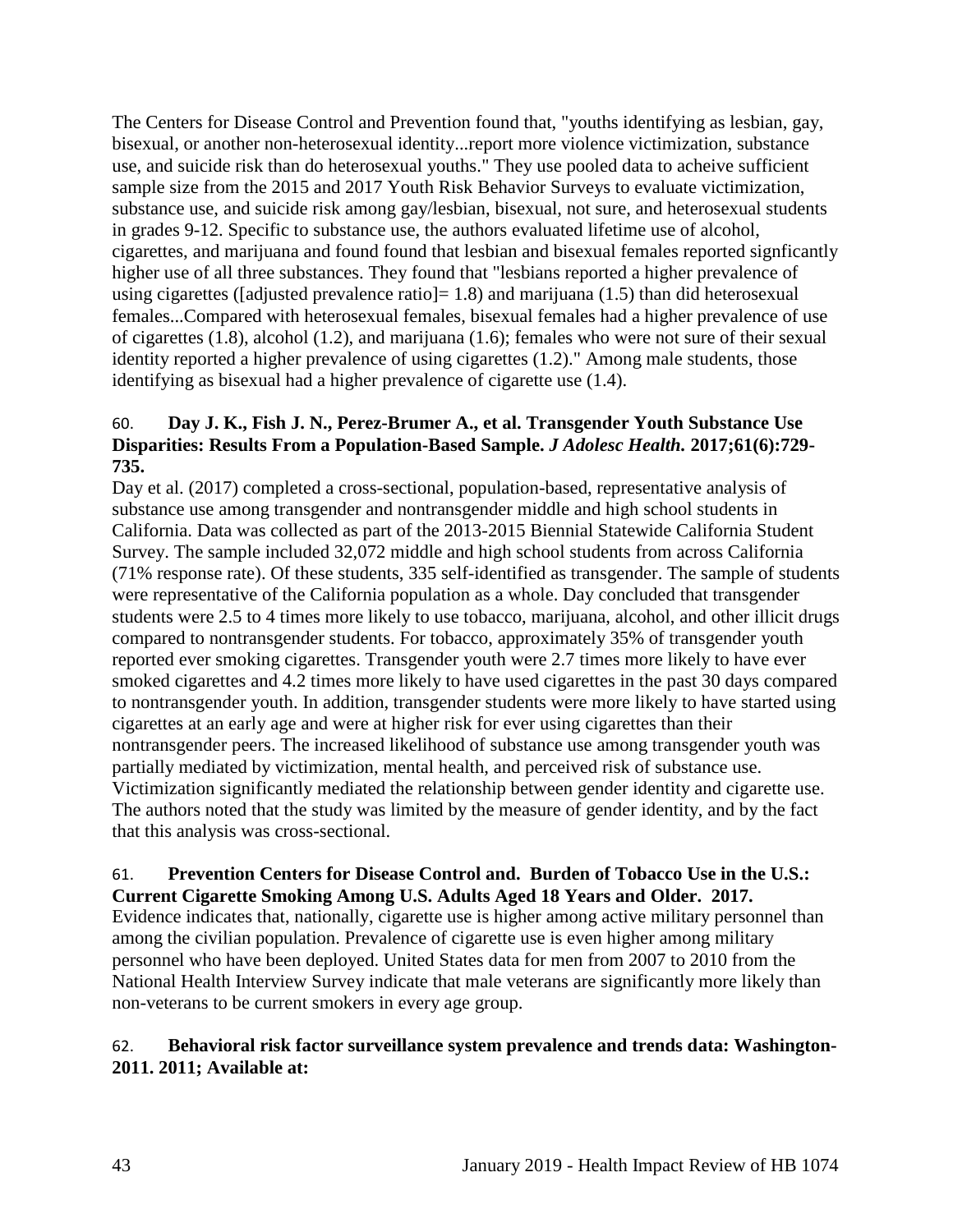## **[http://apps.nccd.cdc.gov/brfss/page.asp?cat=XX&yr=2012&state=WA#XX.](http://apps.nccd.cdc.gov/brfss/page.asp?cat=XX&yr=2012&state=WA#XX) Accessed November 14, 2015.**

Behavioral Risk Factor Surveillance System data from 2011 indicate that young adults of color experience worse health outcomes than their white counterparts on a number of health indicators. While there were too few respondents in this age category to report rates at the state level, nationally these data indicate that black respondents between the ages of 18 and 24 were significantly more likely than white respondents to report that frequent poor physical or mental health prevented them from doing their usual activities. These rates were also higher for Native Hawaiian and other Pacific Islander, American Indian/Alaska Native (AI/AN), and Hispanic participants as well as those that reported multiple races or "other race," however these differences did not reach statistical significance using one year of data. In addition, BRFSS data indicate that a similar number of veteran respondents and non-veteran respondents report currently smoking cigarettes. The rate for veterans is 17.1% (95% CI 14.3-19.9%) and the rate for non-veterans is 17.6% (95% CI 16.4-18.8%). Some of the most vulnerable veterans (e.g. those experiencing homelessness) may not be reached by this telephone survey. Among all respondents, 17.5% (95% CI 16.4-18.6%) reported currently smoking cigarettes.

# <span id="page-46-0"></span>63. **Defense Department of. 2011 Health Related Behavior Survey for Active Duty Service Members. 2011.**

Health Related Behavior Survey data for Active Duty Service Members is a Department of Defense Survey used to track health indicators for the military. Survey data from 2011 indicate that 18% of respondents reported smoking in the past 30 days. Thirty-seven percent indicated that they had smoked in their lifetime, and 19% indicated that they were former smokers.

# 64. **Smith Elizabeth A., Walker S. Poston, Sara A. Jahnke, Nattinee Jitnarin, Christoper Haddock, Ruth Malone. United States Military Tobacco Policy Research: A White Paper. University of California San Francisco and National Development and Research Institutes, Inc.; 2016.**

This report was funded by the National Institutes of Health, and completed by University of California San Francisco. It summarizes current tobacco use among members of the U.S. military and provides an overview of current military tobacco policy. The report states that high smoking prevalence among U.S. military personnel results in training injuries, premature discharge, lower cardiovascular and respiratory health, reduced troop readiness, and high costs for the Department of Defense. Specific to Tobacco 21 laws, this report states that the U.S. Navy decided to comply with Hawaii's Tobacco 21 policy and supported California's efforts to increase the minimum age of purchase. California exempted military personnel from their Tobacco 21 laws.

# 65. **Winickoff Jonathan P., Hartman Lester, Minghua L. Chen, et al. Retail impact of raising tobacco sales age to 21 years.(Report).** *The American Journal of Public Health.*  **2014;104(11):e18.**

Winickoff et al. cite evidence that: 59% of 18 and 19 year olds have been asked by a younger person to buy cigarettes for them; high-school students are less likely to have social connections with adults over 20 than with 18 to 20 year olds; almost 90% of smokers nationally began smoking before the age of 21; and other studies have estimated that raising the tobacco sale age to 21 could reduce tobacco use by 55% for 15 to 17 year olds within seven years. The authors analyzed 2011 National Health Interview Survey data (n=33,014) in order to determine the